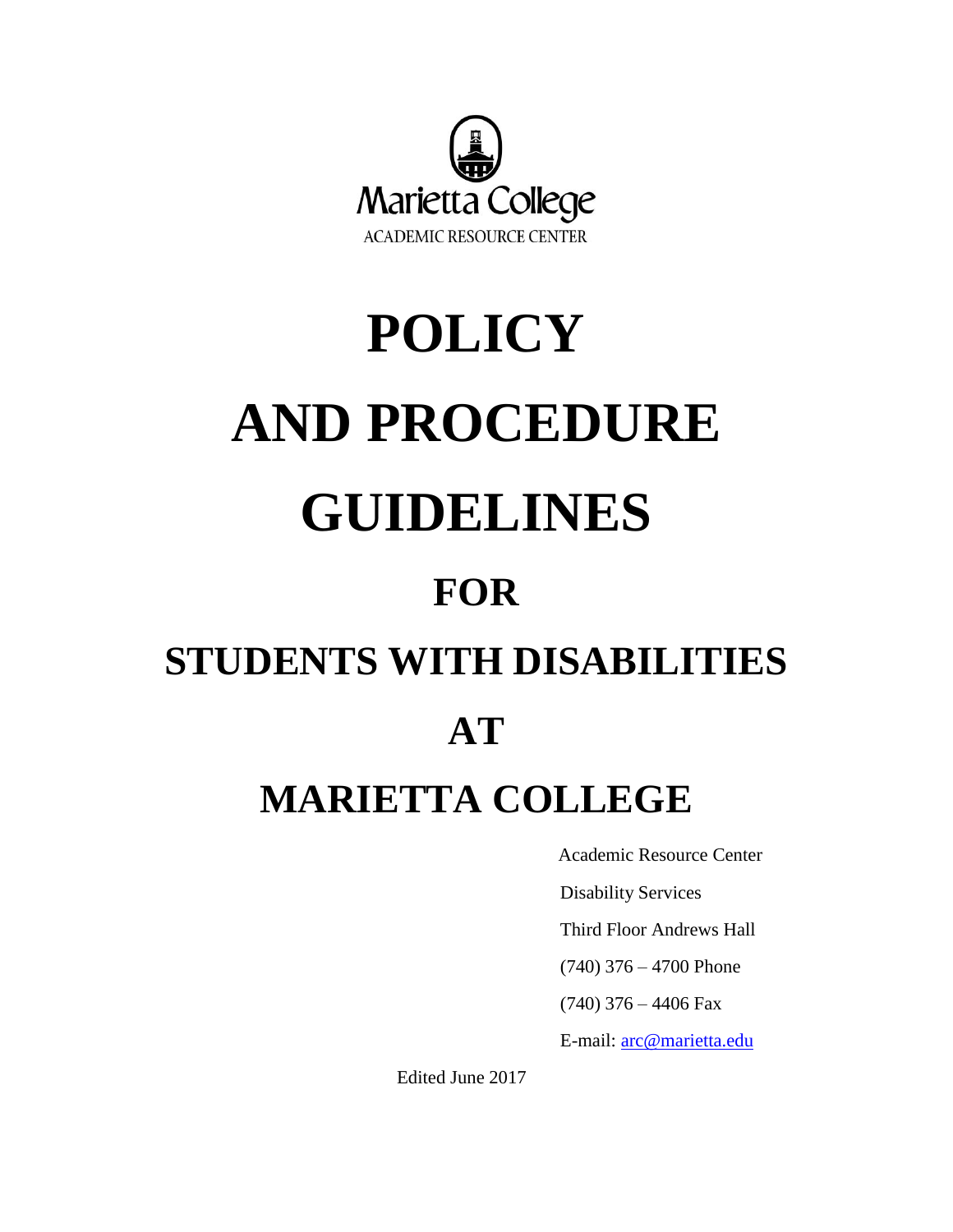| Section      | Policy                                     | Page (s)       |  |
|--------------|--------------------------------------------|----------------|--|
| $\mathbf I$  | Introduction                               | $\mathbf{1}$   |  |
| $\mathbf{I}$ | Purpose                                    | $\mathbf{1}$   |  |
| III          | <b>Mission Statement</b>                   | $\overline{2}$ |  |
| IV           | Admissions/Registration                    | 3              |  |
| V            | <b>Compliance Responsibility</b>           | 3              |  |
| VI           | Confidentiality                            | 3              |  |
| VII          | <b>Grievance Procedure</b>                 | $4 - 5$        |  |
| <b>VIII</b>  | <b>Eligibility for Disability Services</b> | 6              |  |
| IX           | <b>Documentation Guidelines</b>            | $6 - 13$       |  |
| X            | <b>Rights and Responsibilities</b>         | $14 - 15$      |  |
| XI           | <b>Reasonable Accommodations</b>           | $15 - 16$      |  |
| XII          | <b>Common Academic Accommodations</b>      | 17             |  |
| <b>XIII</b>  | Procedures for Using Accommodations        | $18 - 19$      |  |
| <b>XIV</b>   | Housing                                    | 20             |  |
| XV           | Parking                                    | 20             |  |
| XVI          | Service Animal Policy                      | $21 - 24$      |  |
| <b>XVII</b>  | <b>Emotional Support Animal Policy</b>     | $25 - 28$      |  |
| Appendix A   | <b>Accommodation Request Time Grid</b>     | 29             |  |
| Appendix B   | <b>Student Worker Job Descriptions</b>     | $31 - 37$      |  |
| Appendix C   | Forms                                      | $38 - 56$      |  |
| Appendix D   | Other Resources and Website                | 57             |  |

# Table of Contents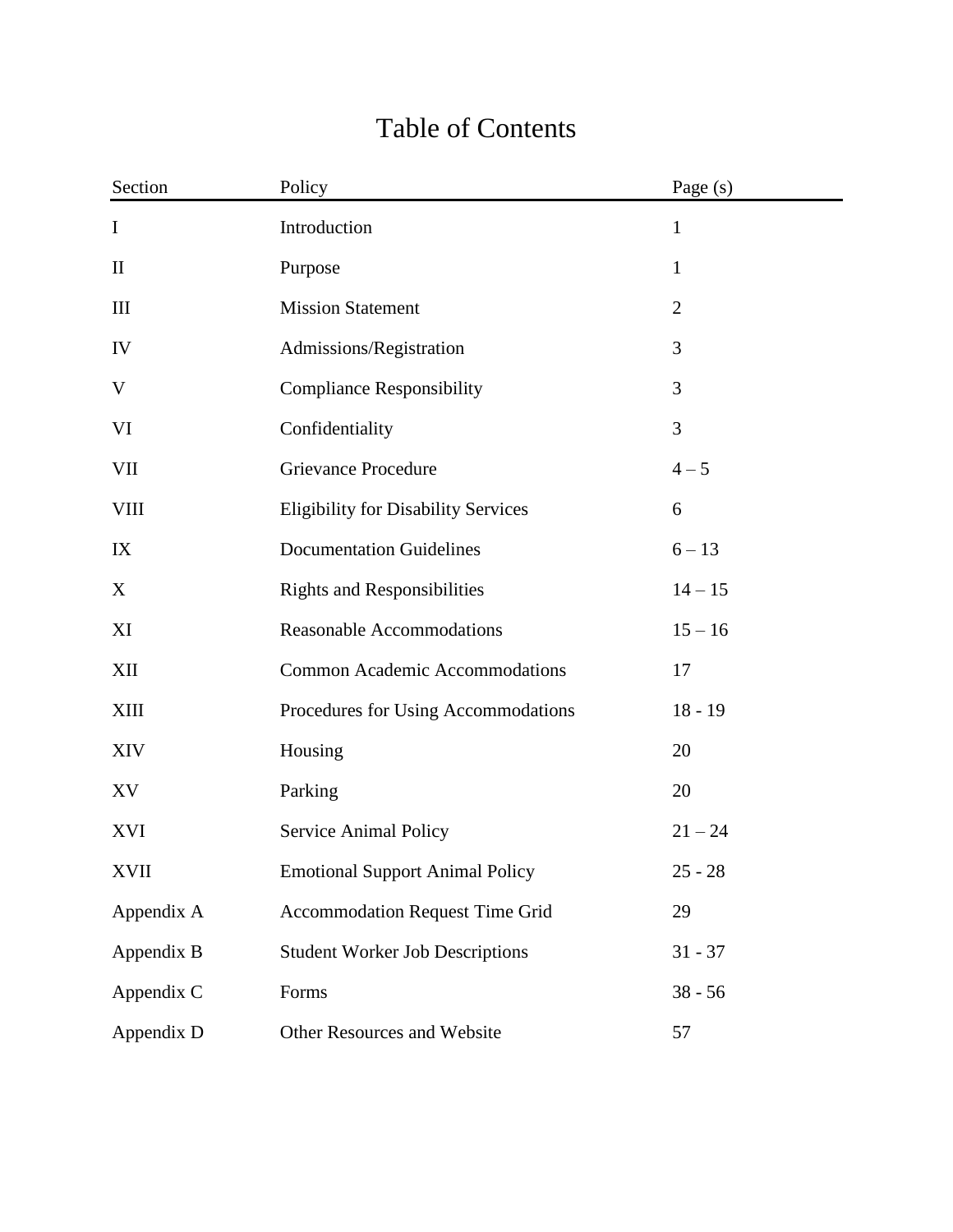#### Introduction

Marietta College is committed to providing equal educational opportunity and full participation for persons with disabilities. It is the policy of the college to ensure that students with a documented disability receive appropriate accommodations as mandated by state and federal law.

These policies are a reflection of the college's commitment to non-discrimination for all persons' in employment, access to facilities, student programs, activities and services. The policies are consistent with section 504 of the Rehabilitation Act of 1973 which states that no recipient of federal financial assistance may discriminate against a qualified individual with a handicap solely by reason of their disability. These policies are also congruent with the Americans with Disabilities Act (ADA) of 1990.

The following policies are the guidelines by which the faculty, staff, and students of Marietta College will support the implementation of the conditions set forth in section 504 of the Rehabilitation Act and the ADA.

#### **Purpose**

The purpose of this publication is to inform faculty, staff, and eligible students with a disability of the student's right to an accessible educational setting. These guidelines also answer some of the anticipated questions about policies and practices at Marietta College.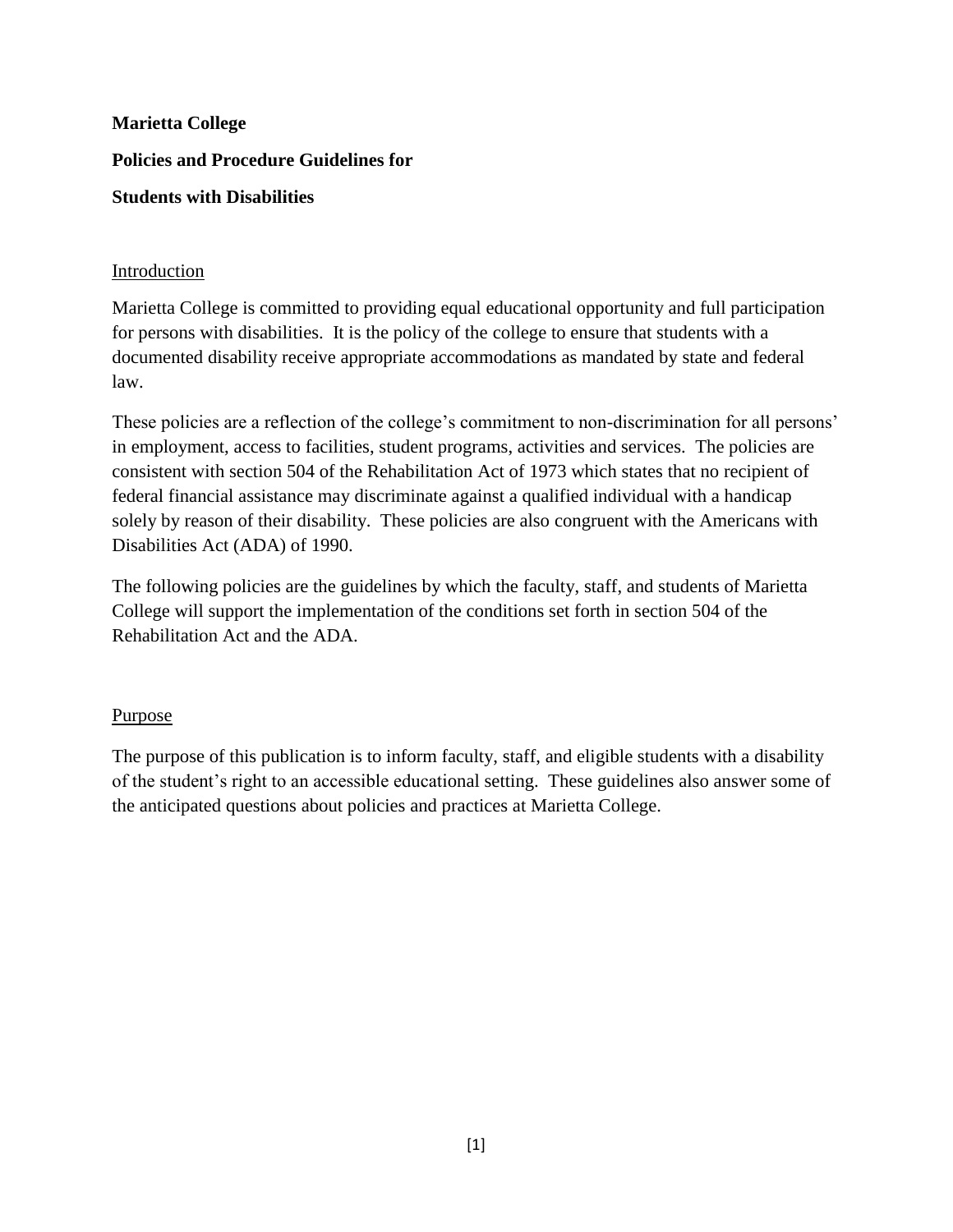#### Disability Services Mission Statement

Disability Services ensures a welcoming and supportive environment with equal access and opportunities to students educational and campus life endeavors at Marietta College.

The Assistant Director of Disability Services will partner with the student to understand his/her strengths and limitations in order to develop the most comprehensive accommodation plan. The disability coordinator will empower students to achieve their academic goals, and promote awareness by educating the Marietta College staff and community.

The office of Disability Services will work directly with faculty, staff, and administrators to ensure all appropriate accommodations are provided and comply with Section 504 of the Rehabilitation Act.

Students are encouraged to contact the Assistant Director of Disability Services in the Academic Resource Center for a confidential appointment to discuss available services and accommodation guidelines.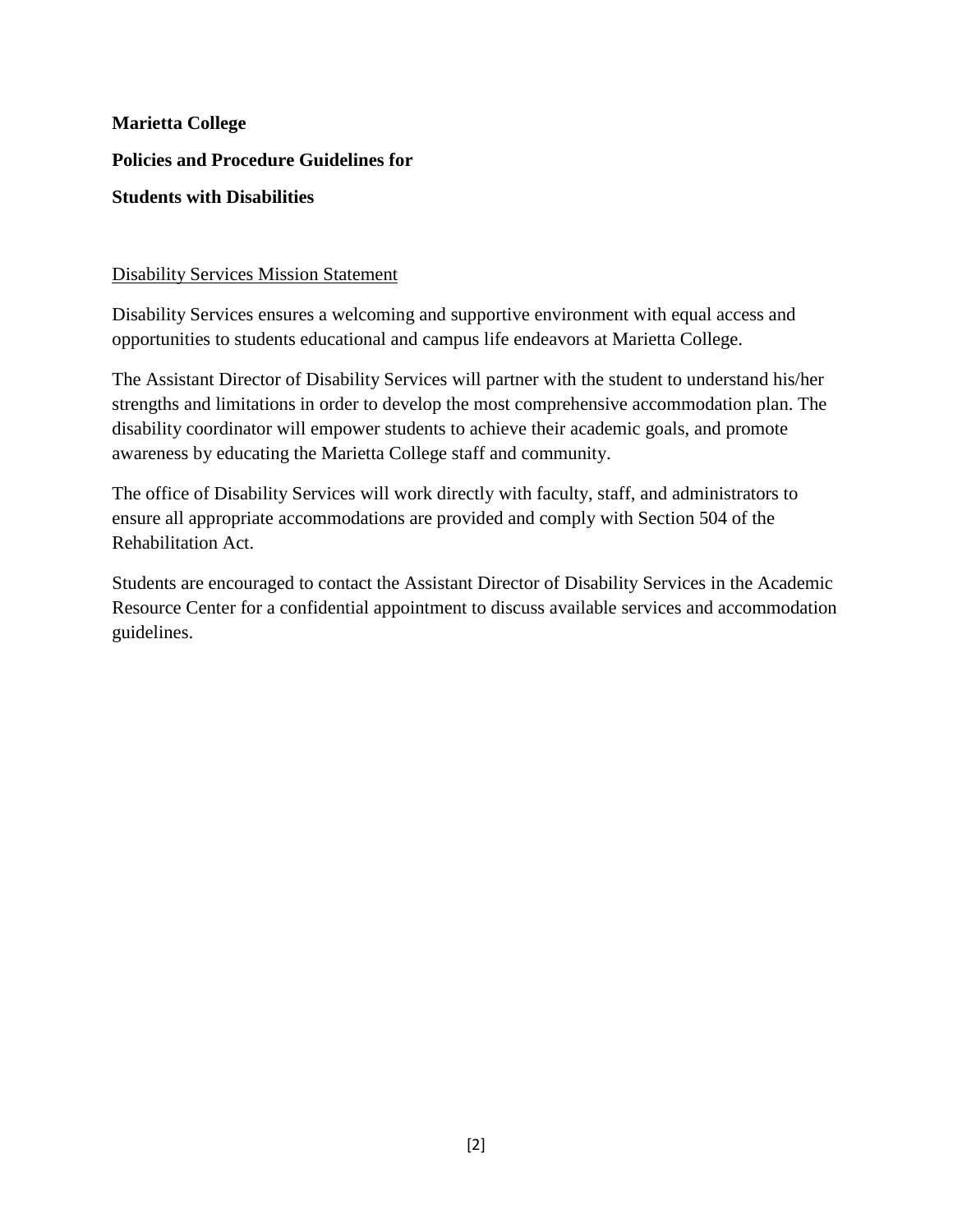#### Admissions and Registration

Marietta College seeks diversity in the student body that is reflective of our society. The requirements for general admission for persons with disabilities are no different than those for other people applying to Marietta College. Students may or may not decide to self-report a need for a disability related accommodation through the recruitment and/or admissions process. The college is not required to make major academic adjustments, fundamental changes, or substantially modify standards for acceptance into the program.

#### Compliance Responsibility

Marietta College complies with Section 504 of the Rehabilitation Act of 1973 and the Americans with Disabilities Act regarding non-discrimination against persons with disabilities. Any person having inquiries concerning Marietta College's compliance with section 504 of the Rehabilitation Act of 1973 should contact the 504 Compliance Officer, Kristin English, Academic Resource Center, Marietta College, Marietta, Ohio 45750, (740) 376- 4467, who has been designated by the College to coordinate efforts to comply with Section 504.

#### Confidentiality

The Academic Resource Center and the Disability Office have the responsibility to maintain the confidentiality of student disability records and files. Disabilities information is treated as medical information and handled under strict rules of confidentiality. This information includes documentation from appropriate sources of the disability and the need for accommodation. Disability-related information is collected and maintained separate from the student's college record and is kept in secure files with limited access. No part of these records may be released without the student's informed and written consent.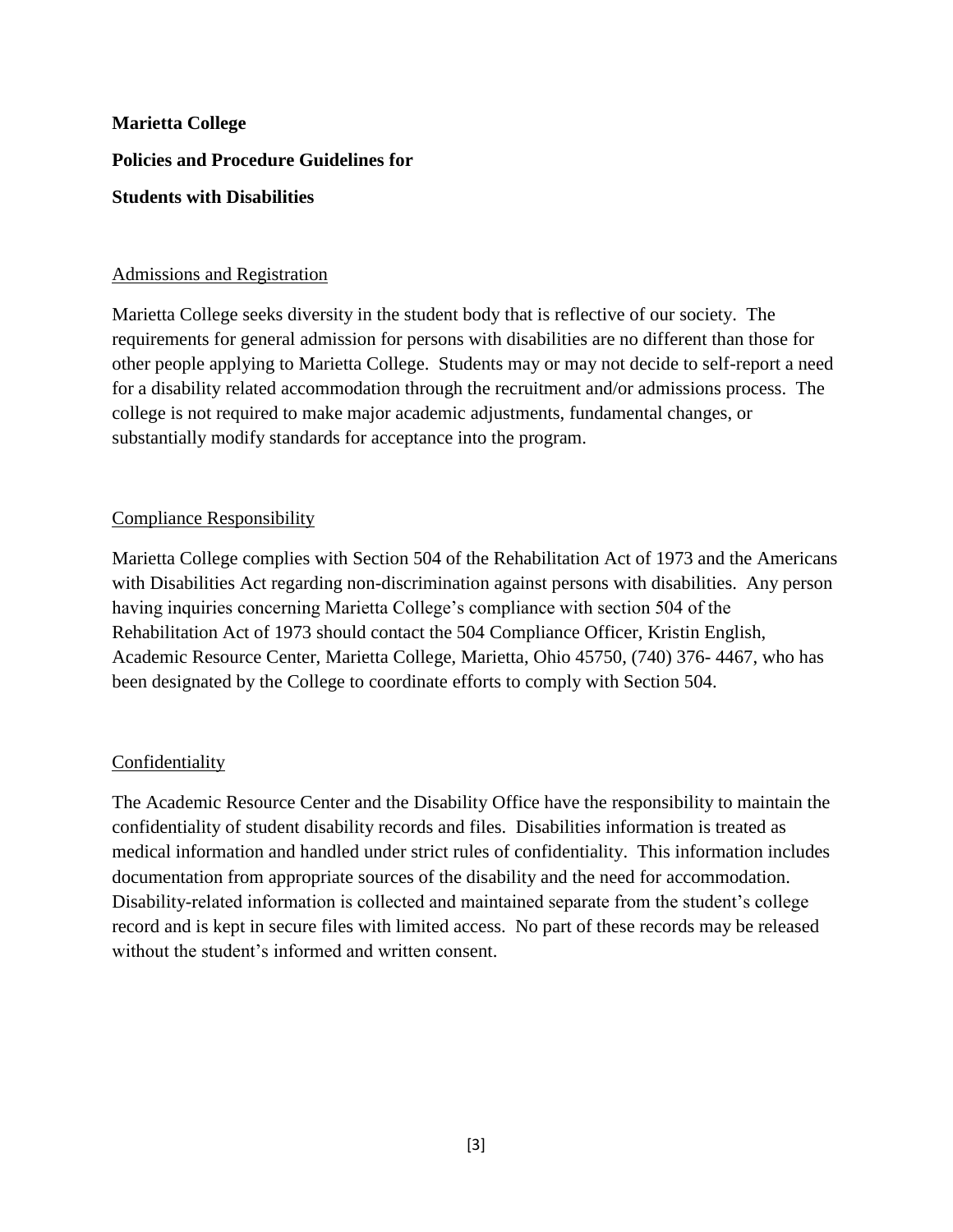#### Grievance Procedure

If a student has a question or concern related to the compliance with a particular provision of section 504 of the Rehabilitation Act of 1973 they are encouraged to resolve their concerns through informal consultation with the college's 504 Officer. If a student decides to file a formal grievance they can file under the following procedure:

- 1) **Level One:** The student will file a formal written grievance with the 504 Compliance Officer. All formal grievances will include a written statement regarding the nature of the complaint and the desired resolution. This should be submitted on the Complaint Resolution form. Formal grievances will be promptly investigated and a decision will be rendered within 14 calendar days of the receipt. If the student is not satisfied with the response at level one then they can submit an appeal to the Director of the Academic Resource Center.
- 2) **Level Two:** An appeal for review of the decision reached at Level One, needs to be in writing, addressed to the Director of the ARC, 215 Fifth Street, Marietta, Ohio 45750. The appeal shall state the nature of the complaint, actions taken up to this point, the reason the student feels the decision was wrong, and a desired resolution. The Director of the ARC will render a decision within 14 calendar days of receipt. If the student is not satisfied with the response at level two, then they can appeal to the Provost.
- 3) **Level Three:** An appeal for review of the decision reached at Level Two, needs to be in writing, addressed to the Provost, 215 Fifth Street, Marietta, Ohio 45750. The appeal shall state the nature of the complaint, actions taken up to this point, the reason the student feels the decision was wrong, and a desired resolution. The Provost will review and render a decision within 30 working days of the receipt. The decision by the Provost is final.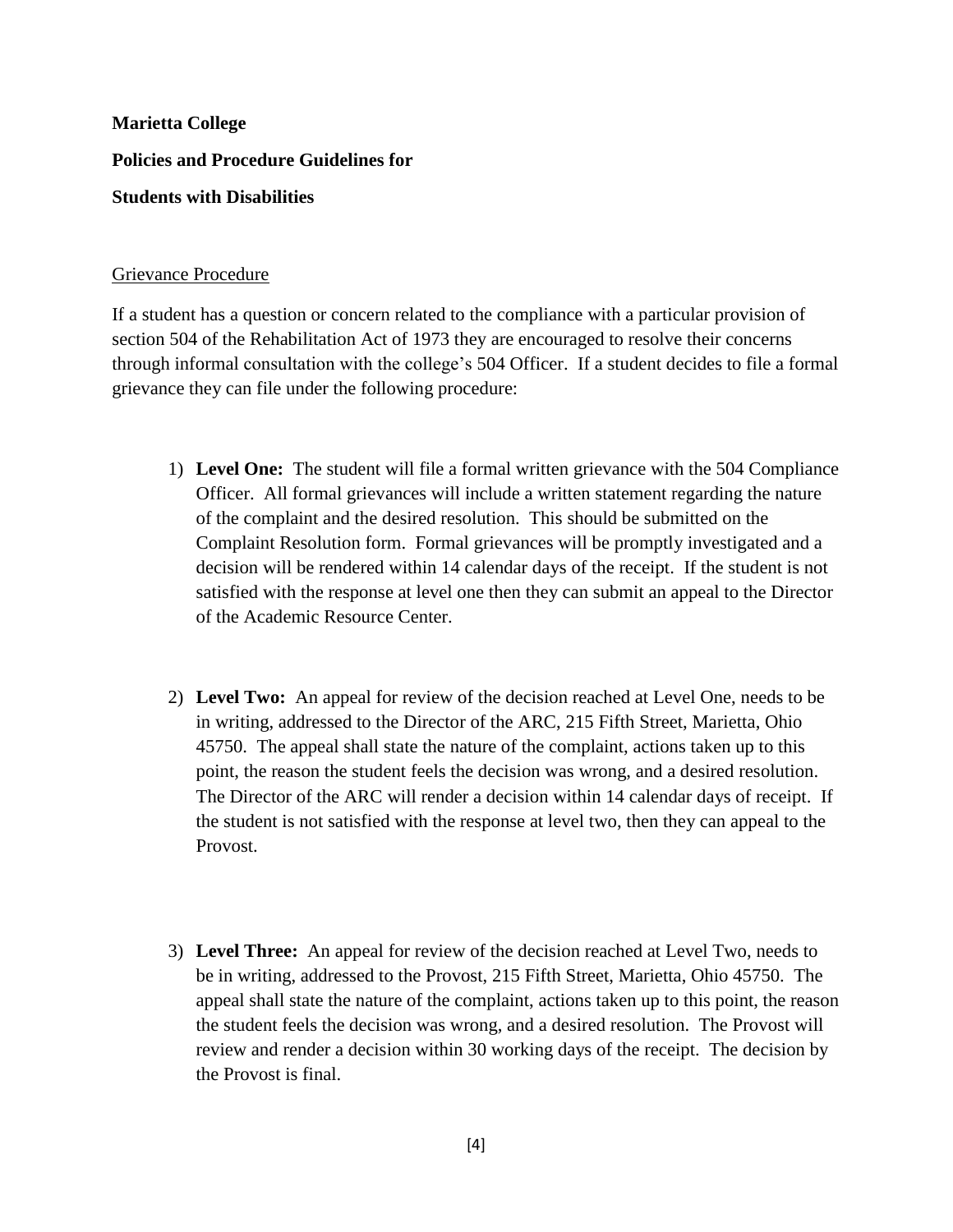If the student is not satisfied with the services provided by the college, and is unsuccessful in resolving the issue through the internal process, the student may explore other resolutions through the Office for Civil Rights within the U.S. Department of Education. Using this grievance procedure is not a pre-requisite to the pursuit of other remedies, including filing a complaint with the Office for Civil Rights.

The United States Department of Education Office for Civil Rights 600 Superior Ave., East, Suite 750 Cleveland, Ohio 44114

Questions regarding this process or obtaining the Complaint Resolution form can be directed to the Academic Resource Center at (740) 376- 4700 or by fax at (740) 376- 4406.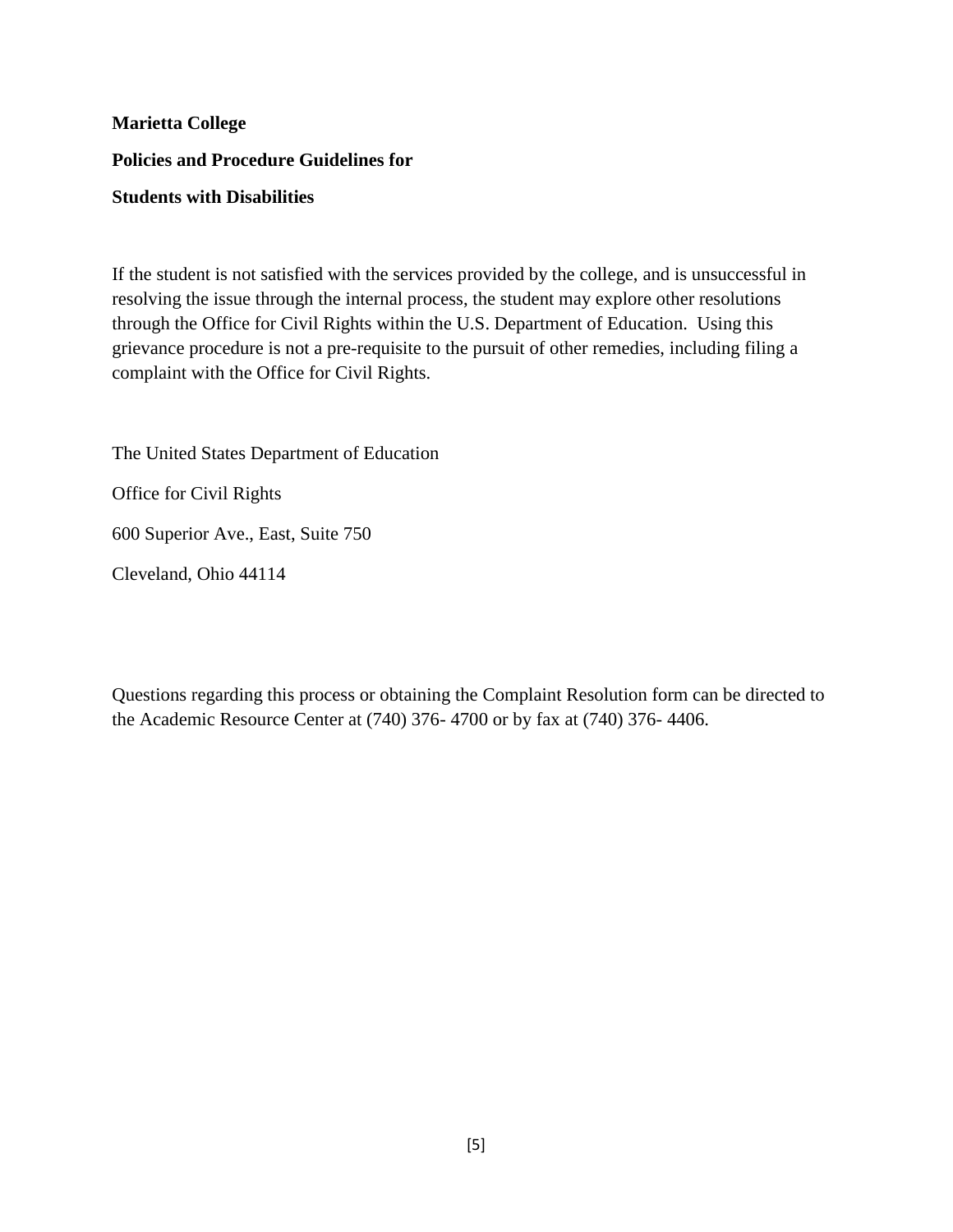#### Eligibility for Disability Services

Individuals with a disability who submit required documentation of their disability and request accommodations are eligible for services. **Students must register their disability with the ARC in order to be eligible for academic or other accommodations.**

Documentation Guidelines for Verification of a Disability

To ensure the provision of reasonable and appropriate services for students with disabilities, Marietta College requests current and comprehensive documentation of the student's disability. Eligibility for support services will be determined after a complete review of documentation that substantiates the student's disability has been reviewed.

Documentation should:

- Be current
- Include verification of the diagnosis and the severity of the disability from a qualified professional such as a licensed psychologist, psychiatrist, or a physician
- Address functional limitations describing how the impairment limits a major life activity in the educational environment
- All documentation should be submitted separately to the address below:

Marietta College Academic Resource Center Assistant Director of Disability Services  $2155^{\text{th}}$  Street Marietta, OH 45750

Disability specific documentation recommendations are included in the following policy guidelines.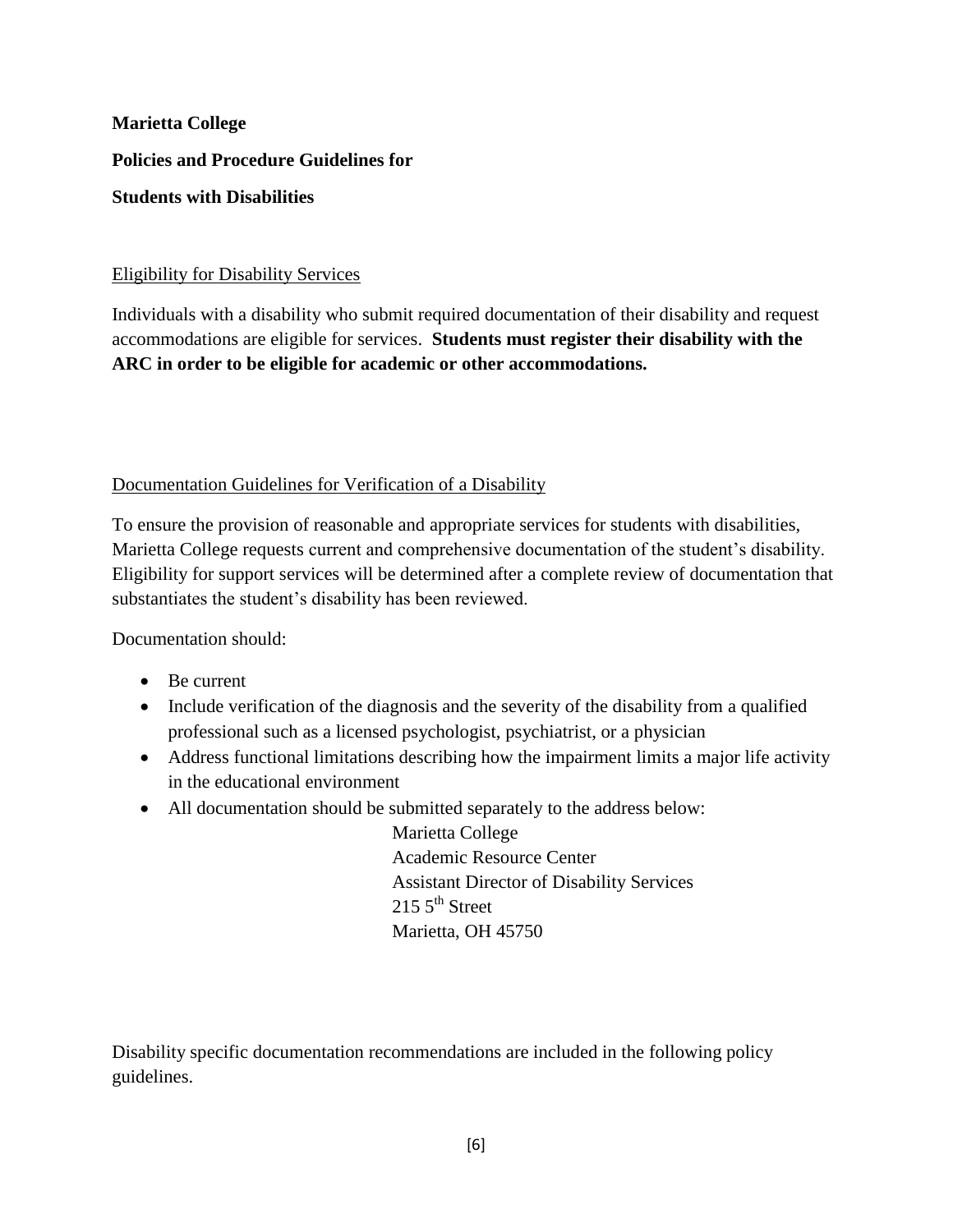Documentation Guidelines (cont.)

Learning Disabilities

A diagnosis of a learning disability does not automatically qualify a student for an accommodation under the ADA.

Clinical documentation for the purpose of seeking accommodations is expected to meet the standards set forth in these guidelines. The final determination of accommodations will be determined by the Accessibility Specialist and/or the Director of the ARC based on the review of the information as outlined below.

I. Qualifications of the Evaluator

Professionals giving a diagnosis of a learning disability must be qualified to do so. The name, title, and credentials of the evaluator must be clearly stated in the documentation. The following professionals would be considered qualified to evaluate learning disabilities provided they have training and experience evaluating adolescents/adults with learning disabilities: clinical or educational psychologists, school psychologists, and neuropsychologists. All reports should be on letterhead, typed, dated, signed, and otherwise legible.

II. The Testing Must Be Current and Age Appropriate

The provision of reasonable accommodations and services is based upon the assessment of the impact of the student's disability on his/her academic performance. Therefore, it is in the student's best interest to have documentation that accurately describes the current condition and how it affects the student's current educational processes. The ARC reserves the right to request additional assessment information if questions arise.

III. Components of a Comprehensive Evaluation Report

Documentation must demonstrate that the learning disability currently and substantially limits one or more major life activities. The diagnostic process should include a thorough clinical interview. School IEP or 504 plans are helpful, but psychoeducational measures will also be used for determining reasonable accommodations pertaining to specific learning disabilities.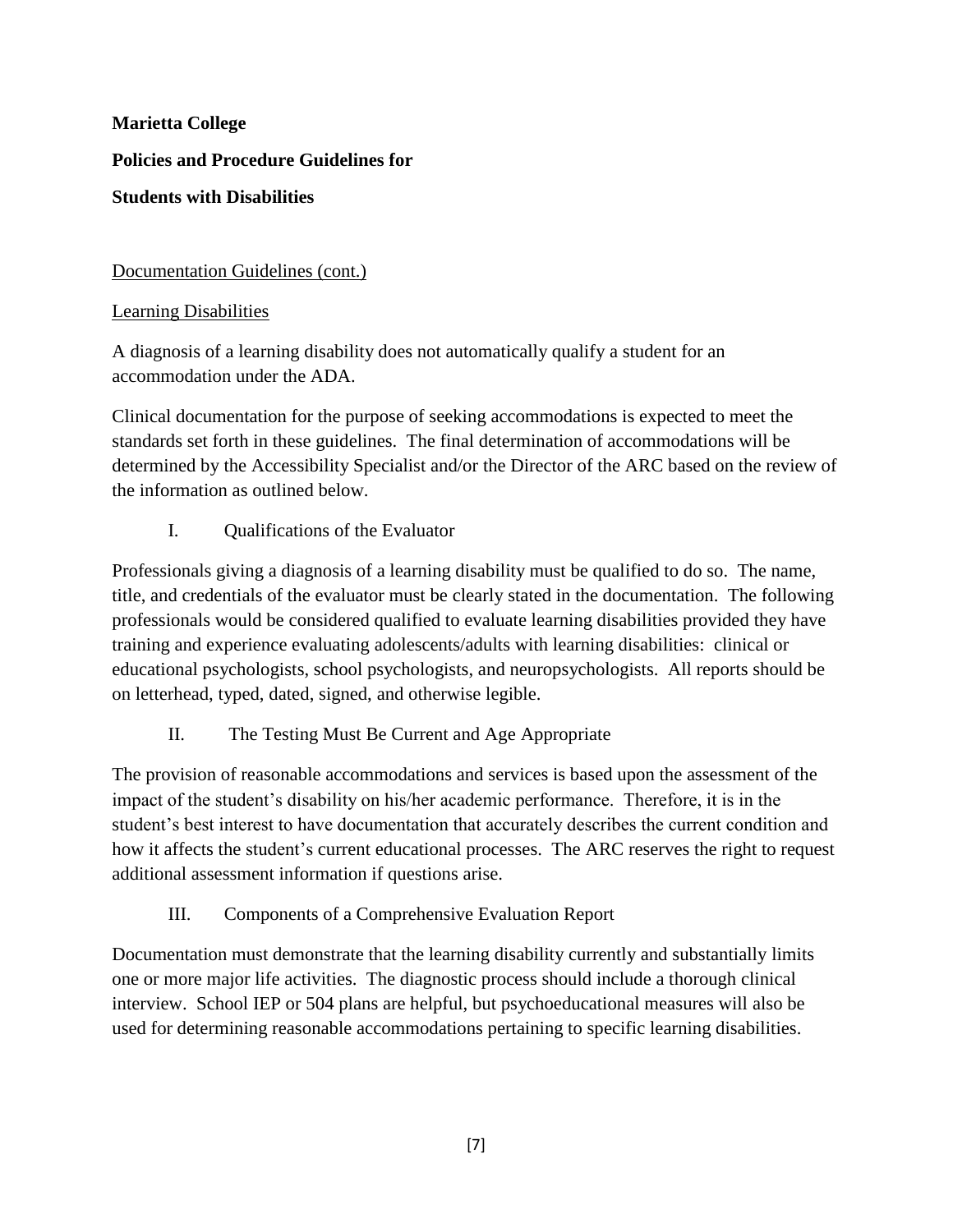#### **Policies and Procedure Guidelines for**

#### **Students with Disabilities**

Assessment and diagnosis are ideally based on a battery of assessments and not any one test or sub-test. The following are examples of such assessments:

#### A. Diagnostic Interview

Learning disabilities are usually manifested during childhood, though not always formally diagnosed, thus relevant historical information about the student's early academic progress should be investigated and documented. The diagnostician should provide a summary of the following:

- 1. Description of presenting problem
- 2. Developmental history
- 3. Relevant medical history
- 4. Academic testing
- 5. Family social history
- 6. Psychosocial history
- 7. Relevant employment history
- 8. A discussion of any other co-existing diagnosis

#### B. Ability/Cognitive Testing

The evaluation should contain a complete intellectual assessment with all cluster and subtests reported as standard scores. The following instruments are recommended:

- Wechsler Adult Intelligence Scale-IV (WAIS IV)
- Stanford-Binet Intelligence Scale- V
- Kaufman Adolescent and Adult Intelligence Test

#### C. Academic Achievement Testing

The following instruments are recommended for measuring comprehensive measures of achievement:

- Woodcock Johnson IV- Tests of Achievement
- Scholastic Abilities Test for Adults (SATA)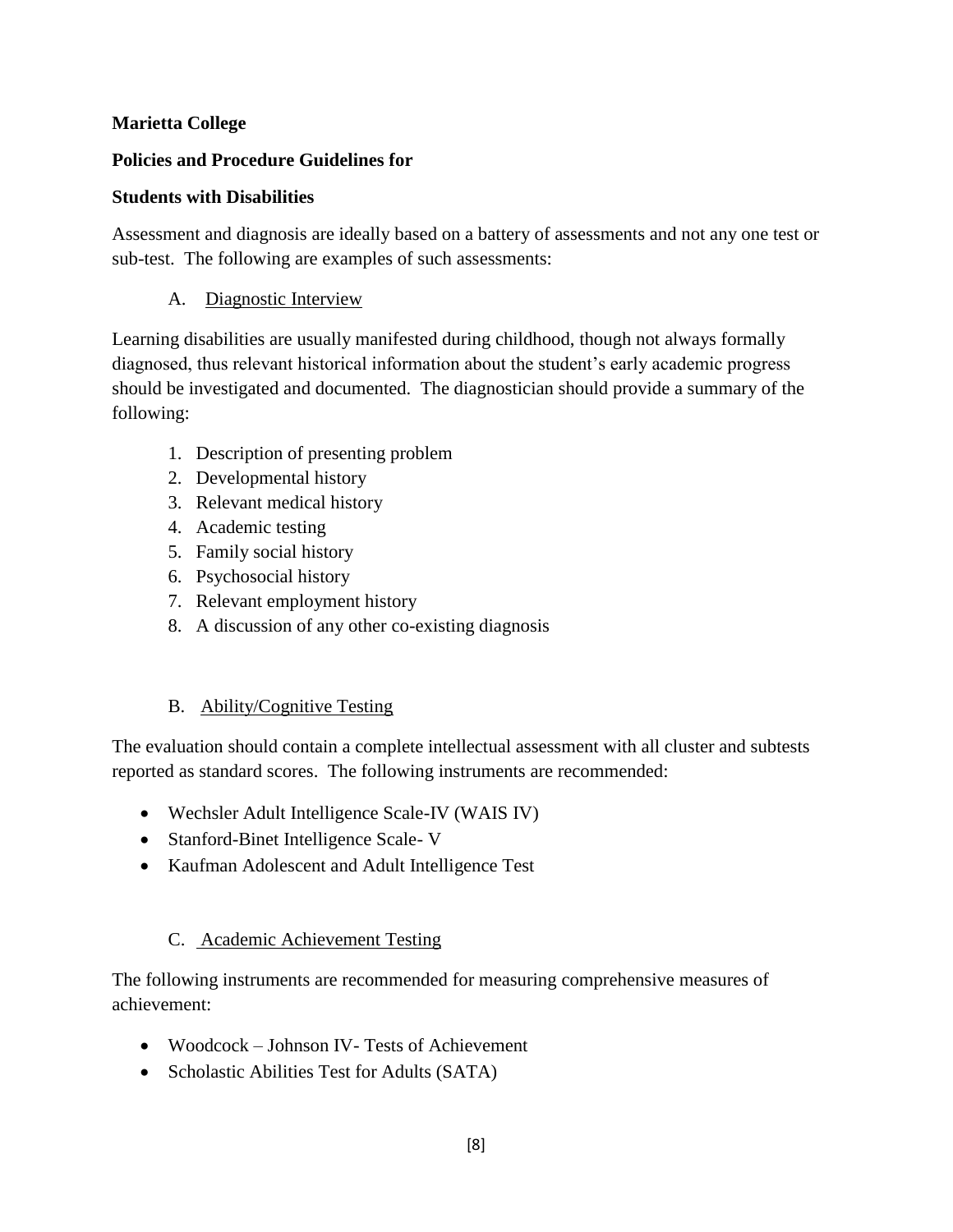#### **Policies and Procedure Guidelines for**

#### **Students with Disabilities**

The following instruments are recommended for measuring specific measures of achievement:

- Nelson-Denny Reading Test
- Stanford Diagnostic Test
- Test of Written Language  $(TOWL 4)$
- Woodcock Reading Mastery Tests- Revised

#### D. Information Processing Testing

The following instrument is recommended:

 Woodcock-Johnson Psychoeducational Battery III- Tests of Cognitive Ability (Standard Battery- subtests  $1 - 10$ )

#### E. Other Testing

Non-standard measures, informal assessments, or observations may be helpful in determining performance across a variety of domains. Other instruments may be incorporated with the above instruments to help rule in or out the learning disability.

Other requirements for documentation of a learning disability are as follows:

A. Documentation Must Include a Specific Diagnosis

The diagnostic report should include specific diagnostic impressions of the evaluator. Diagnoses should be based on the DSM-V.

#### B. Actual Test Scores from Standardized Instruments are Required

Standard scores and/or percentile rank scores should be provided for all normed measures. The data should logically reflect the presence of a substantial limitation to learning for which the student is requesting an accommodation. The test finding should document the nature and severity of the disability.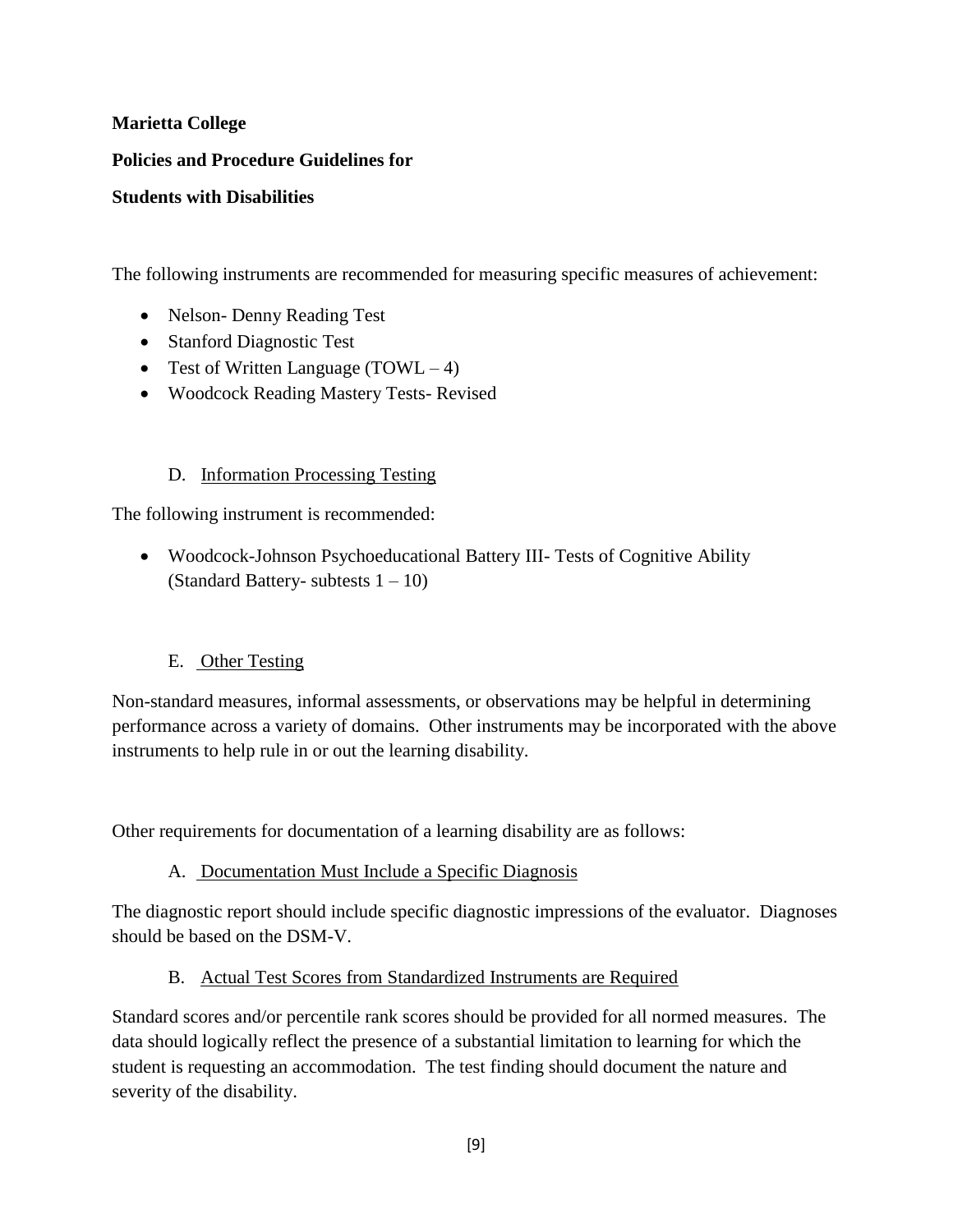#### C. Each Accommodation Recommended by the Evaluator must include a Rationale

The evaluator(s) should support accommodation recommendations with specific clinical observations and test results.

#### D. Clinical Summary

A good diagnostic summary will be based on a comprehensive evaluation process. It is an important part of the report. A diagnostic report should contain:

- Diagnosis and the date of onset
- Indication of the severity of the disability
- Date of the diagnosis and the date of last contact with the student
- List of tests and other measures used in the evaluation
- Summary of the student's medical, educational, and family history
- A description of how the diagnosis was reached, including an explanation of how the learning disability substantially limits a major life activity
- A list of functional limitations which may affect programs in college
- Recommendations for accommodations and other academic adjustments
- Information as to how to contact the diagnostician such as mailing address, telephone number, e-mail address, etc.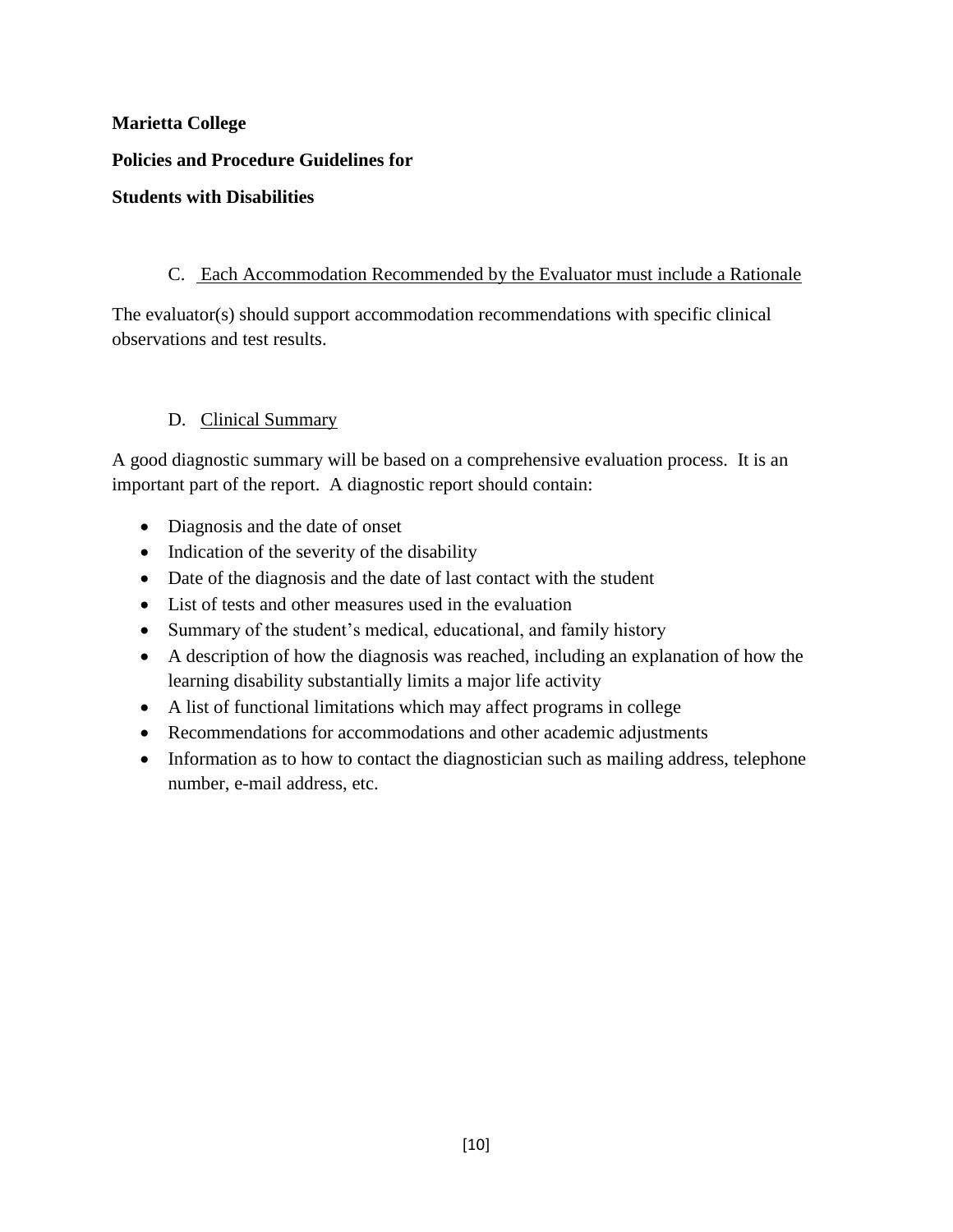#### **Policies and Procedure Guidelines for**

#### **Students with Disabilities**

#### Documentation Guidelines for Specific Disabilities

The following guidelines are provided to assist in the determination and development of appropriate accommodations. Documentation is used to legitimize a student's request for accommodations.

#### Attention Deficit Hyperactivity Disorder/ Attention Deficit Disorder

Recommended documentation includes:

- 1. A comprehensive evaluation that includes a DSM-V diagnosis for ADHD/ADD
- 2. Information or test scores that rule out other conditions such as learning disorders, mood disorders, relational problems, etc.
- 3. Clear and specific evidence of ADHD/ADD should be documented
- 4. Documentation should be current. The evaluation should have been completed within the past three years.
- 5. The test scores and/or other appropriate data should be reported to reflect the diagnosis process.
- 6. The use of or recommendation for any medication should be noted
- 7. Licensed professionals such as psychologists, psychiatrists, and physicians are qualified to render a diagnosis of ADHD/ADD. The date of the evaluation and the title of the evaluator should be included in the report on letterhead.

#### Psychiatric/Psychological

Recommended documentation includes:

- 1. Clear statement of the DSM-V diagnosis
- 2. Date of initial diagnosis
- 3. Current documentation (usually within a year)
- 4. A description of the assessment process used to make the diagnosis
- 5. Presenting symptoms
- 6. Summary of the current impact of the condition (including medication)
- 7. Current treatment and/or services prescribed
- 8. Estimated duration of the condition
- 9. A description of the functional limitation on learning or other major life activity
- 10. Medical information on letterhead signed by an appropriate physician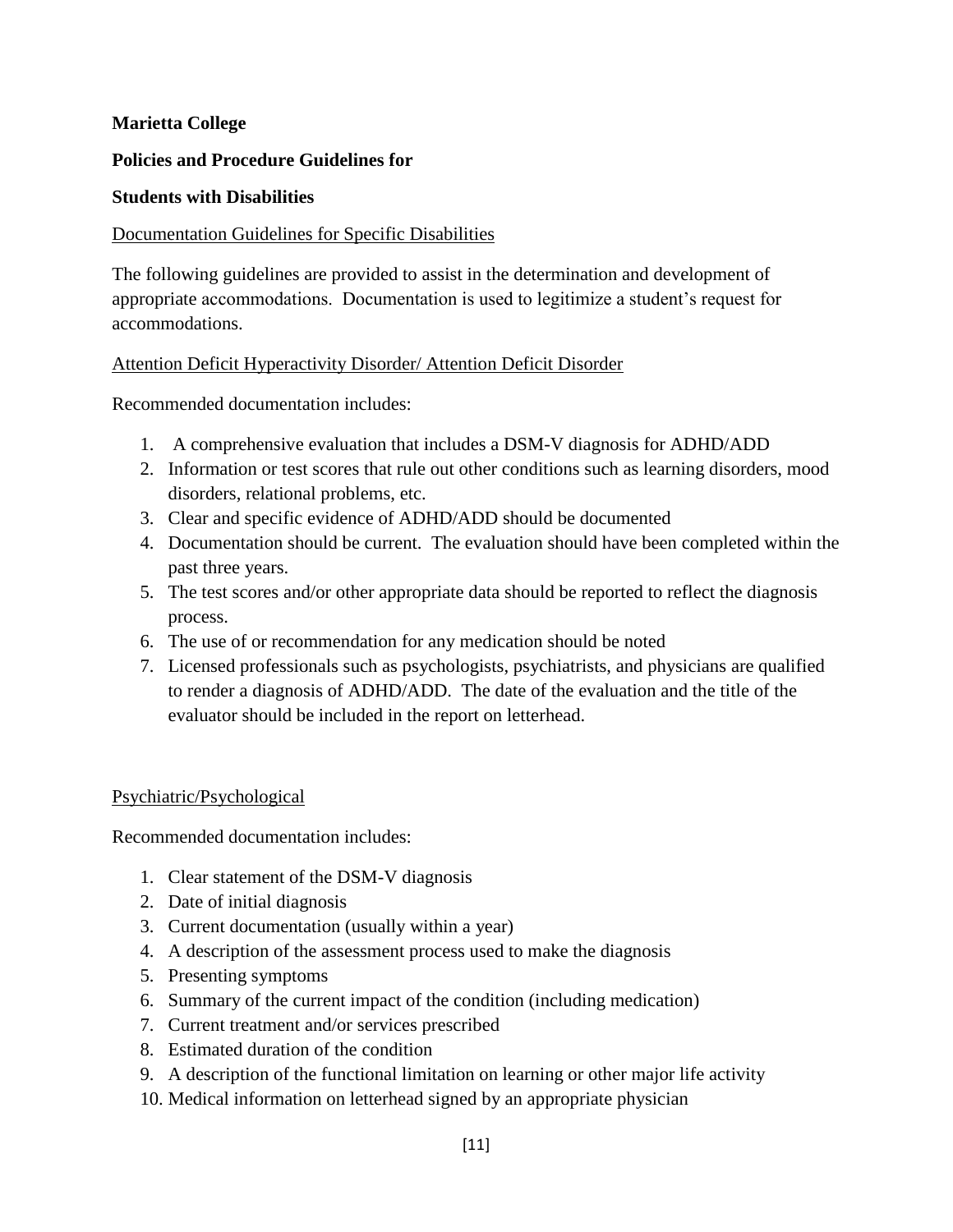**Policies and Procedure Guidelines for**

#### **Students with Disabilities**

#### Mobility and/or Chronic Health Disabilities

Recommended documentation includes:

- 1. A clear statement of the medical diagnosis from a neurologist, physician, or other medical specialist.
- 2. An evaluation of the functional limitations that require accommodations
- 3. A description of current symptoms, which meet the criteria of the diagnosis
- 4. Any medications currently being used or recommended
- 5. Medical information relating to the student's needs and the student's ability to meet the demands of the college academic program
- 6. A list of adaptive equipment being used
- 7. Suggestions of reasonable post-secondary accommodations supported by the diagnosis
- 8. If there are any special parking or housing accommodations requested, medical providers should provide the following:
	- a. Maximum walking distance
	- b. Can the student negotiate stairs?
	- c. Can the student ride in the campus golf cart?
	- d. Does the student have a valid, state issued handicapped parking placard or plate?
- 9. Documentation should be current

#### Low Vision or Blindness

Recommended documentation includes:

- 1. An evaluation should be conducted by a professional evaluator, including license/specialization information. Evaluations must be on letterhead, signed and dated.
- 2. Documentation should be current
- 3. A vision assessment from an ophthalmologist with a primary diagnosis
- 4. When appropriate, a low-vision evaluation of residual function
- 5. Medical information relating to the student's needs and the impact of the demands of the college academic program
- 6. List of any assistive technology and/or adaptive equipment being used. Include a description of the equipment, brand name, and model.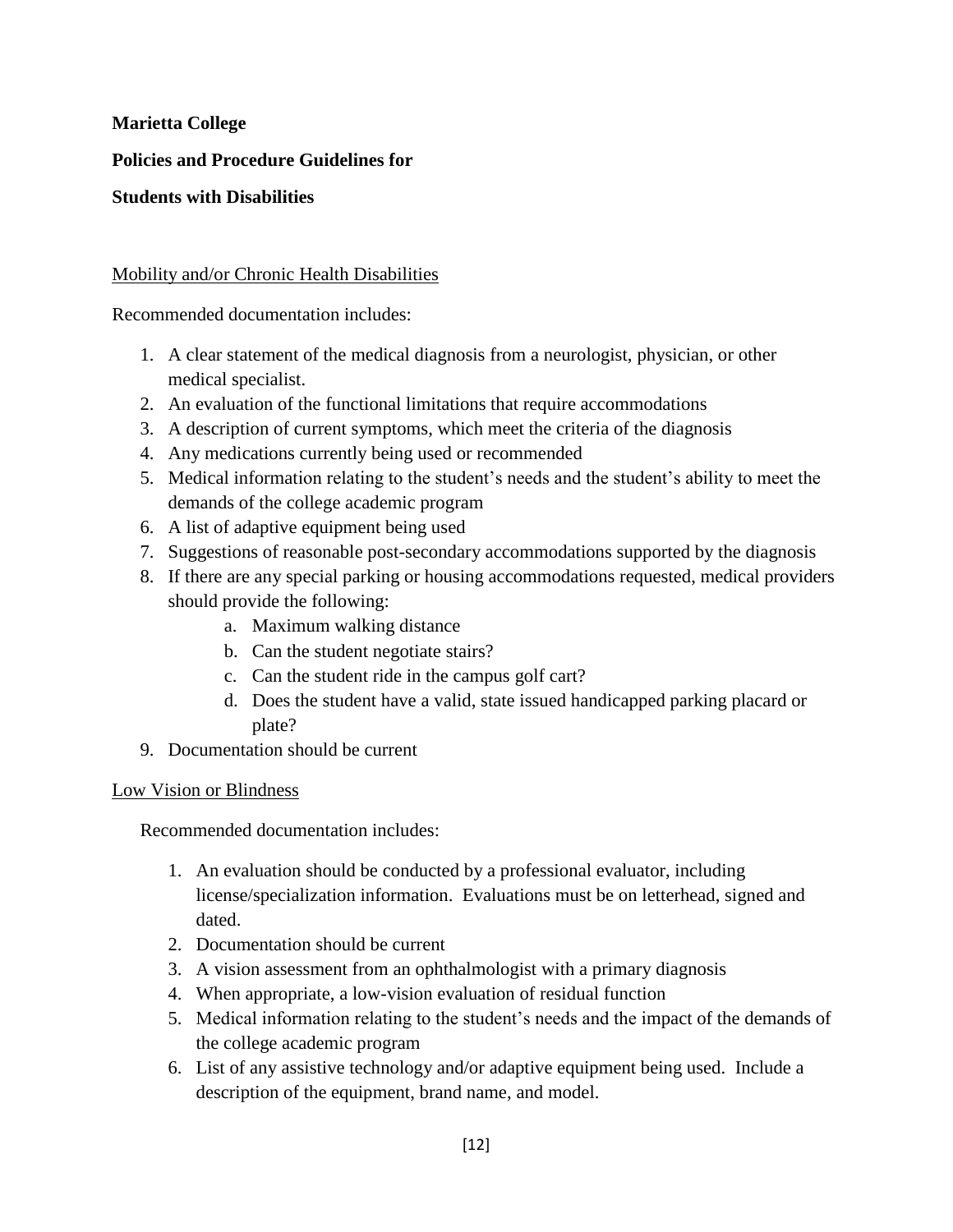**Policies and Procedure Guidelines for**

#### **Students with Disabilities**

#### Deafness or Hard of Hearing

Recommended documentation includes:

- 1. Documentation should be current
- 2. The evaluation should be conducted by a qualified professional and should include license/specialization information. Evaluations must be on letterhead, signed and dated.
- 3. An audiological evaluation and/or audiogram from any otolaryngologist and/or physician
- 4. Medical information relating to the student's needs and the impact on the demands of the college academic program
- 5. A list of any assistive technology and/or adaptive equipment being used. Include a description of the equipment, brand name, and model.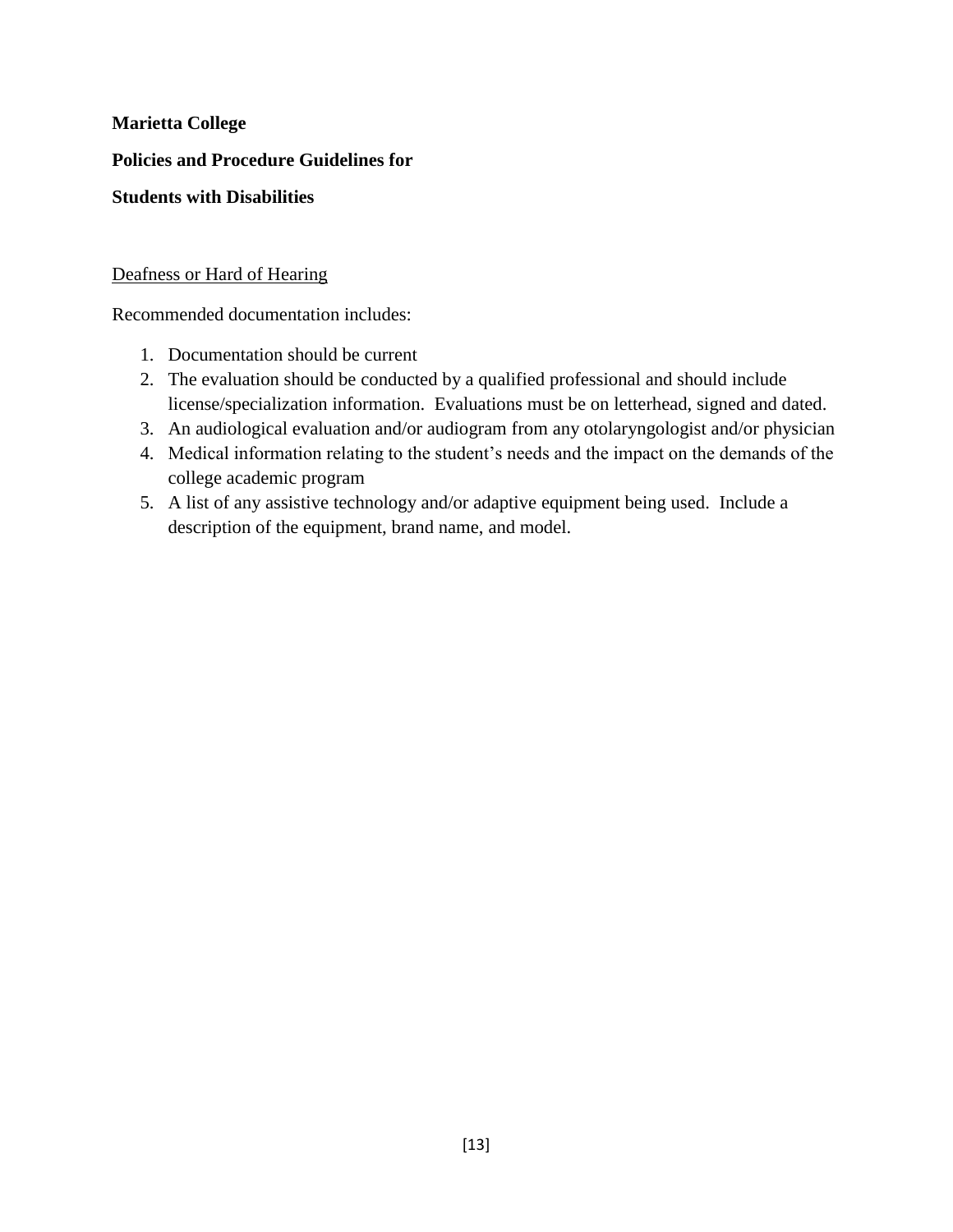**Policies and Procedure Guidelines for**

#### **Students with Disabilities**

#### Rights and Responsibilities of Eligible Students with a Disability

Students have the right to:

- Appropriate accommodations after providing the ARC with documentation of their disability.
- Confidentiality. Records and information are kept confidential unless the student agrees to release them in writing.
- Advocacy from the ARC with the faculty/staff when you have not received an approved accommodation.
- File a complaint resolution if you feel your right to an appropriate accommodation is not being met.
- File a civil rights complaint with the Office of Civil Rights, U.S. Department of Education if you are not satisfied with the services provided to you by the college.

Students are responsible to:

- Register their disability with the ARC and provide documentation of their disability in order to be eligible for any accommodations from the college.
- Contact the Assistant Director of Disability Services for assistance in identifying supports and accommodations.
- Contact the Assistant Director of Disability Services to coordinate sending out Accommodation Notices (Academic Access Letter) to the agreed upon faculty members at the beginning of each semester.
- Meet with faculty members to discuss appropriate arrangements for accommodations in their class.
- Request classroom and testing accommodations at least three days in advance.

The student with a documented disability must maintain the same responsibility for his/her education as non-disabled students as in meeting Marietta College academic levels, following policies on class attendance, and maintaining appropriate behavior.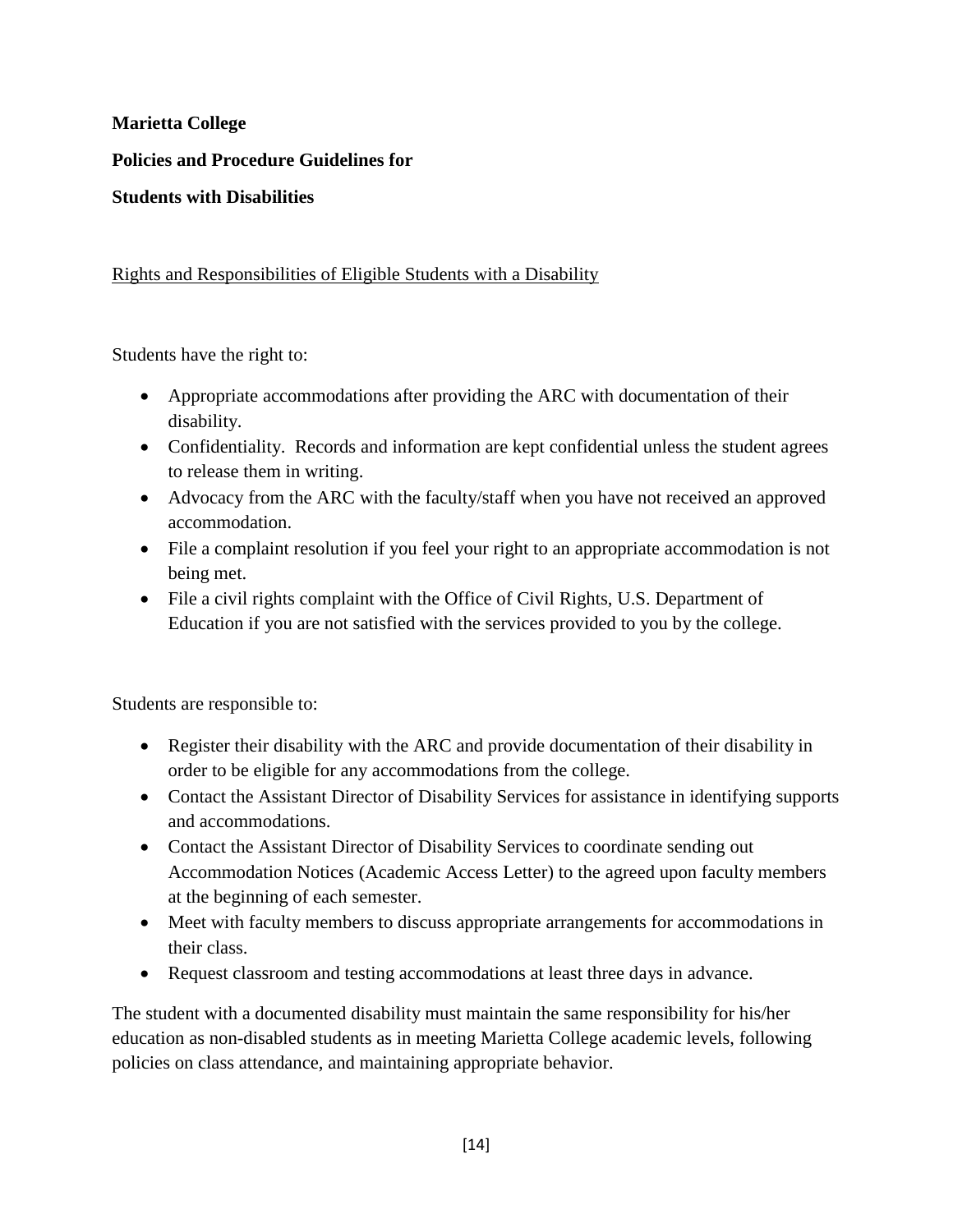#### **Policies and Procedure Guidelines for**

#### **Students with Disabilities**

#### Faculty Responsibility

Faculty members are often the first to know that a student with a disability is in class and they are encouraged to work with the student. It is important, however, that the student be referred to the ARC for appropriate review and potential support. The faculty cannot specifically ask a student if they have a disability.

Once a faculty member has been notified about a student who receives accommodations, the student and faculty member shall:

- Discuss the implementation of appropriate accommodations
- Note their respective agreement on the back of the Accommodation Notice
- Return the signed form to the Assistant Director of Disability Services in the ARC

#### The ARC Responsibility

It is the responsibility of the ARC to meet the student's needs under section 504 of the Rehabilitation Act and the Americans with Disabilities Act.

#### Reasonable Accommodations

Accommodations by the college are possible only after contact with the ARC has been initiated. Requests for accommodations shall be assessed after reviewing the diagnostic evaluation and discussing current need with the student. Students are encouraged to self-report their disability to their professors at the beginning of each semester to avoid delays in receiving the accommodations. If the student is new, accommodations will be implemented within a reasonable time period, usually within two weeks following the presentation of documentation. In order to receive accommodations students must sign an internal release of information and work with the ARC to send an Academic Access Letter to their instructors at the beginning of every semester. Please review Appendix A for a chart of timelines to assist students with their accommodations.

Students may elect not to disclose their disability. Should the student seek accommodations late in the semester, then he/she should be aware that grades stand as earned and accommodations will be implemented in a timely manner, in most cases within two weeks.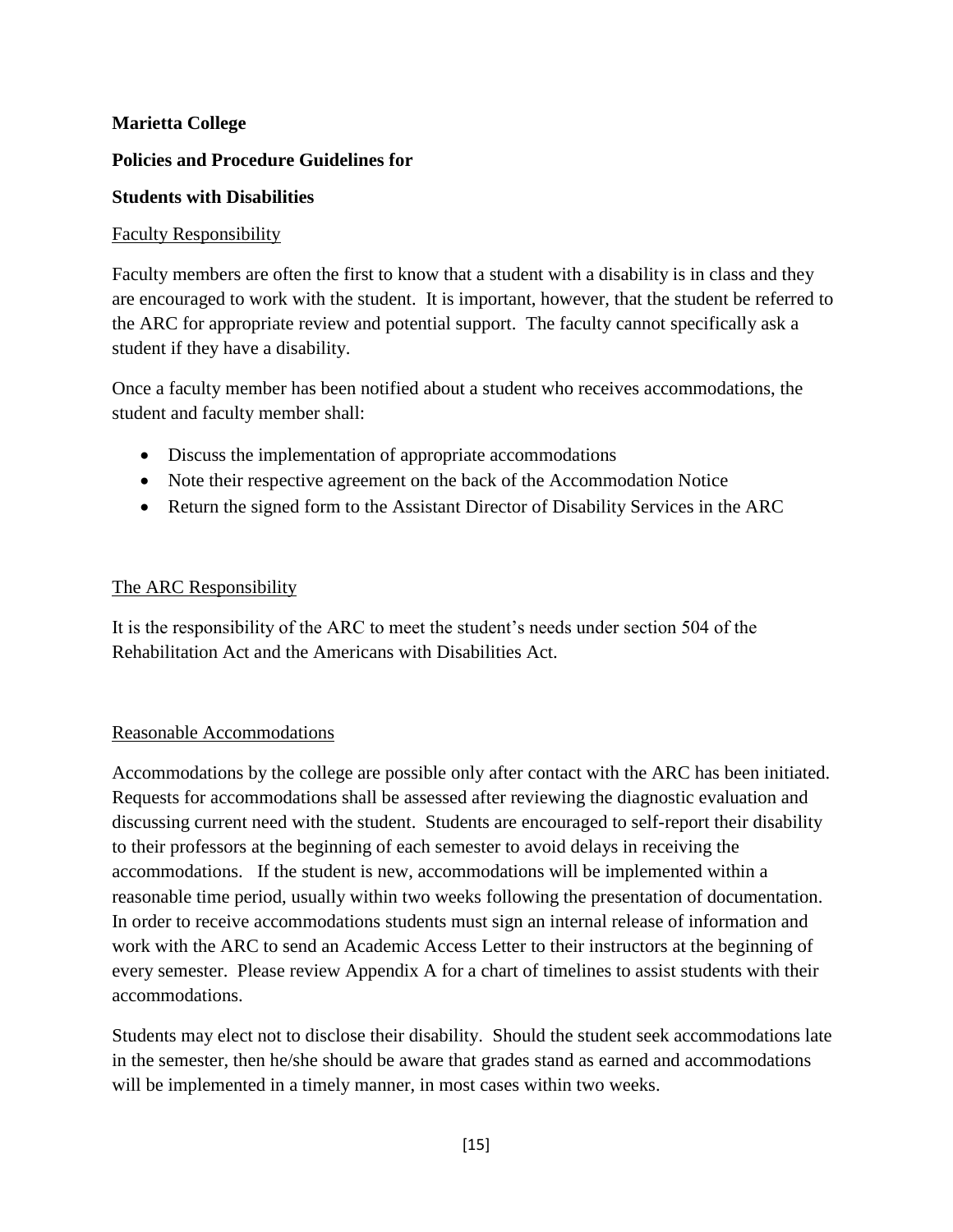#### **Policies and Procedure Guidelines for**

#### **Students with Disabilities**

If agreed upon accommodations did not meet the needs of the student, the student should contact the Assistant Director of Disability Services in the ARC for further assistance. If a student is not satisfied with the assistance they receive they should follow the procedure outlined in the complaint resolution section of these policies.

Marietta College seeks to offer support to all students and strives to make reasonable accommodations for individuals with documented disabilities.

#### Determination of the Need for Reasonable Accommodations

Under section 504, institutions are required to make modifications in academic requirements as necessary to ensure that those requirements do not discriminate or have the effect of discrimination against a student with a disability. Upon acceptance to the college, students may contact the ARC to arrange a meeting with the Assistant Director of Disability Services. The Assistant Director of Disability Services will work with the student to arrange for accommodations. Students who request reasonable accommodations must provide documentation of their disability prior to the implementation of accommodations.

#### Referrals

The Academic Resource Center and the Assistant Director of Disability Services reserves the right to refer students to other resources as might be appropriate, i.e. counselor, physician, BVR, etc. Marietta College faculty and other staff members may make a referral to the ARC through the Academic Warning System. This is an online procedure to alert the ARC of students who are having academic difficulties. An e-mail about the warning goes out to the student with an offer of assistance. Notifications are also sent to the student's academic advisor, community advisor, and coaches.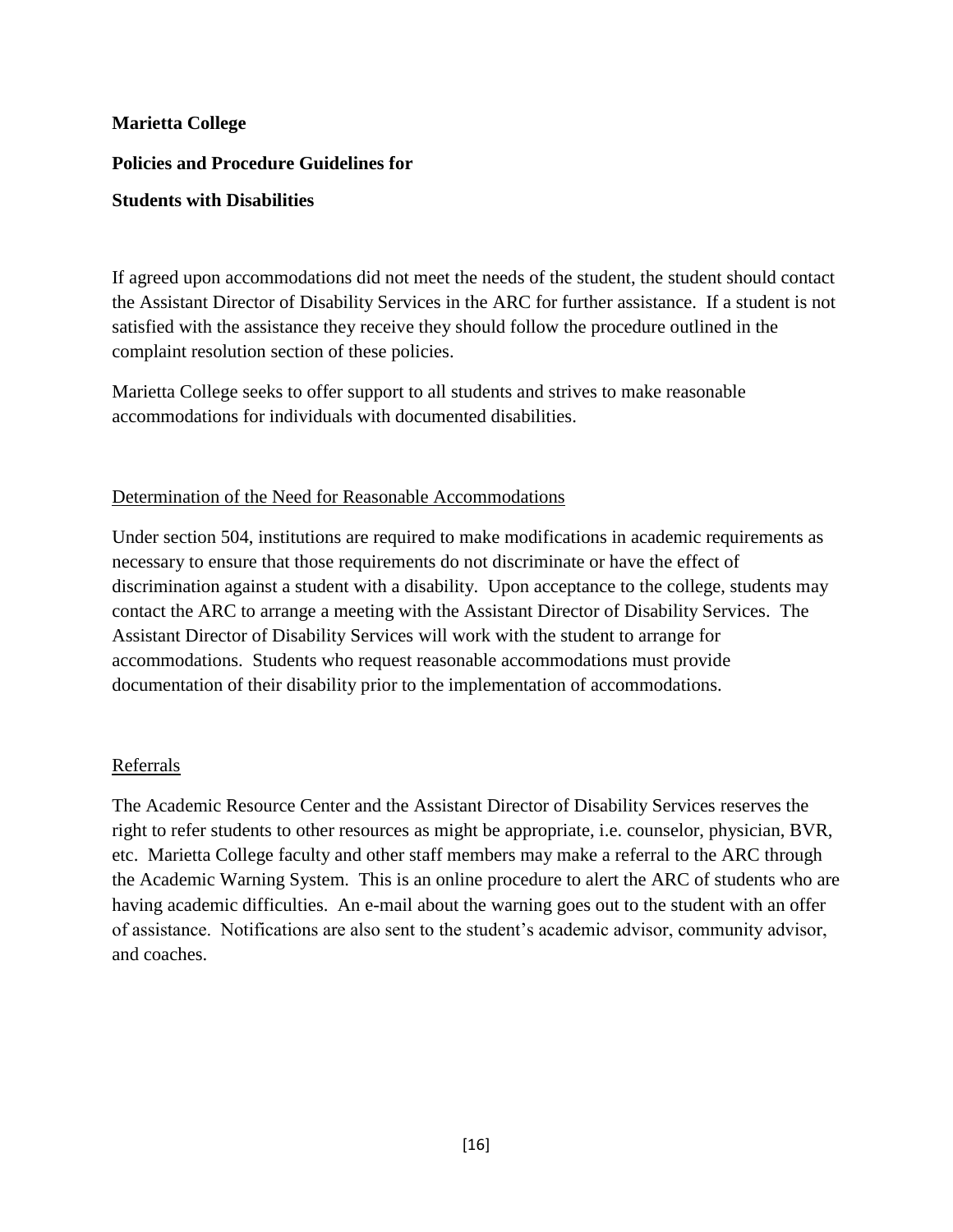**Policies and Procedure Guidelines for**

#### **Students with Disabilities**

#### Common Academic Accommodations

Reasonable accommodations are individualized and flexible. The following academic accommodations represent a partial list of common accommodations:

- Exam modifications (extended time, distraction-reduced setting, scribe, test in audio)
- Preferential seating in the front of the class to help reduce audio/visual distractions
- Accessible classroom/location/furniture
- Auxiliary aid services (volunteer note-taker, interpreter, etc.)
- Alternative text (large print, audio books, etc.)
- Taped lectures

To receive disability-related academic accommodations, students must apply for these services through the ARC in a timely manner. The Assistant Director of Disability Services will outline the process for the accommodations and discuss them with the student.

#### Adaptive Equipment

Marietta College has a variety of adaptive equipment for students to access. Arrangements are made on an individualized basis for this equipment each semester. Students should discuss their needs for the upcoming semester with the Accessibility Specialist at least two weeks prior to the start of the semester. Some items may require additional lead time. Consultation with the Accessibility Specialist is recommended.

Available equipment includes:

- Kurzweil 3000 scan/read system
- Dragon Naturally Speaking voice/dictation software
- LiveScribe pen
- Braille, tactile image enhancement, digital copies of textbooks, and other alternative text materials are available but will require a special order.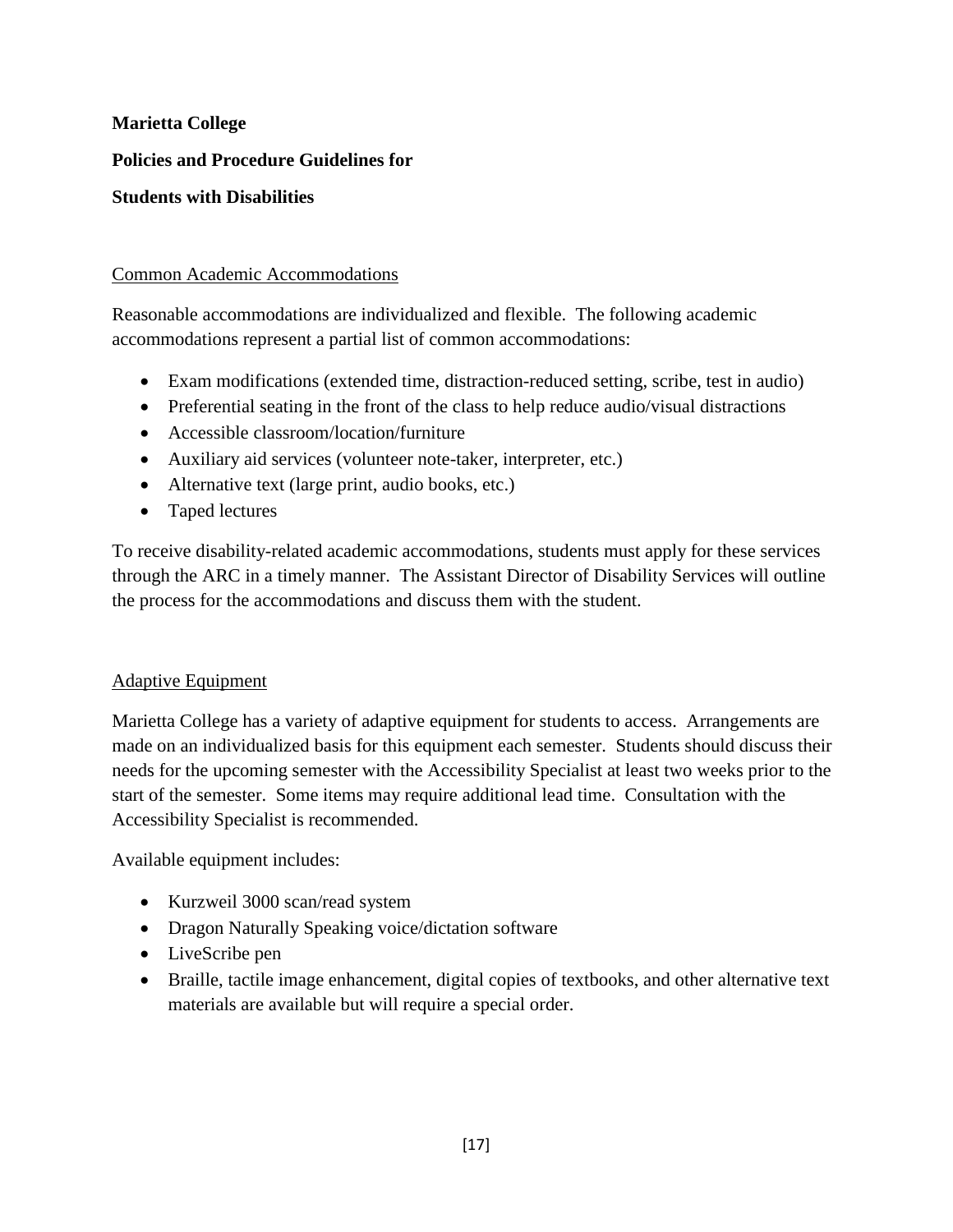Procedures for Using Accommodations

#### Exam Modifications

To request exam modifications, the student needs to provide the appropriate documentation to the ARC's Assistant Director of Disability Services. The Assistant Director of Disability Services will assist the student in identifying the appropriate testing accommodations.

After accommodations have been approved and accommodation notices are sent out, then the student should do the following:

- Arrange to meet with each instructor to discuss the accommodations and make a plan for exam days
- The proctor/scribe request form must be completed and turned in to the ARC at least 3 days prior to the test date if the student will be taking the exam in the ARC and/or requires a test reader and/or scribe. This form must be submitted for each exam that the student plans to take in the ARC.
- Final exam arrangements need to be made two weeks in advance. If you do not make these arrangements, the ARC may not be able to make space available for your exam.
- To cancel or reschedule a test, it is the student's responsibility to contact both the instructor and the ARC.
- During the test, the student will be allowed to bring and use only the materials provided by the instructor. The student should leave all other materials including jackets, purses, book bags and cell phones in the office with the testing coordinator.
- If a student has an accommodation of extended time on exams this typically requires 1 and ½ times the amount of time allotted for the exam. Any variations will be specified in the accommodation notice.
- Students must take the exam at the same time as their regularly scheduled class. Exceptions will only be made if the student has another class that they would miss or be late for due to taking their exam at the regular time.
- If difficulties arise with any exam modifications, the student should contact the Assistant Director of Disability Services or the ARC office for assistance as soon as possible.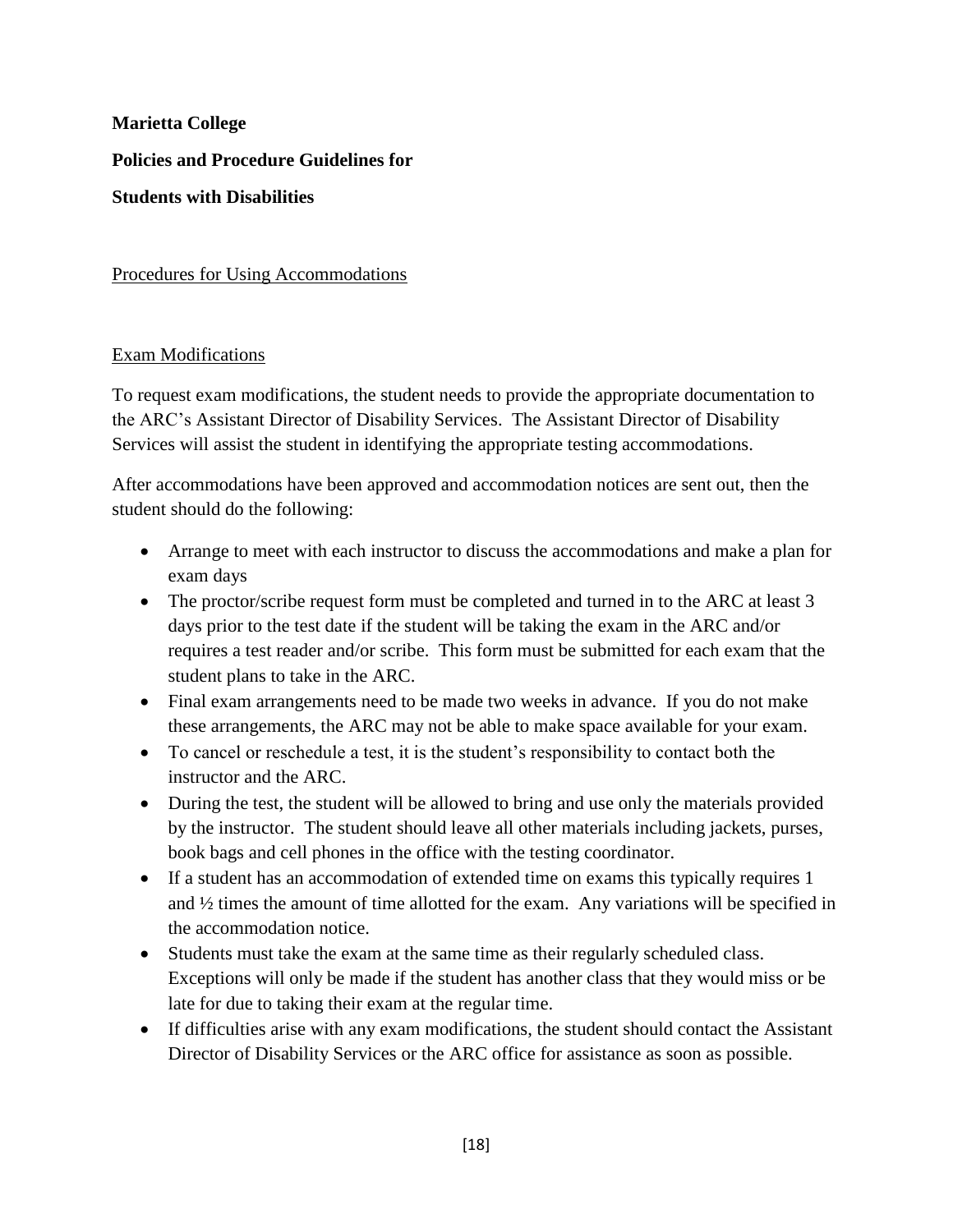#### Tape-Recorded Lectures

Students with disabilities who are unable to read or take notes have the right to tape-record class activity for their personal study only. Lectures taped for this purpose may not be shared with others unless the lecturer gives written permission. Taped lectures may not be used against faculty members, other lecturers, or students whose comments are taped as part of the class activity. Information contained in the lecture is protected under federal copyright laws and may not be published or quoted without written consent of the lecturer. If a student requires a taped lecture as part of an approved accommodation, they must sign the "Tape-recorded Lecture Policy Agreement" form. This form is found in Appendix B of these policies.

#### Electronic Text

Students with disabilities who are approved to have text converted into pdf or audio files (using Kurzweil) must submit a request each semester to identify which texts they would like to have converted and into what type of file. Students must first provide proof that they have purchased the textbook for the course before any electronic files can be given. The student must follow the Copyright Law of the United States of America and may not share, sell or otherwise distribute the electronic files. Students may not modify the text files in any way and must return all electronic text to the Assistant Director of Disability Services in the Academic Resource Center at the conclusion of the semester in which the electronic files were used. If a student requires a taped lecture as part of an approved accommodation, they must sign the "Electronic Text User Agreement" form. This form is found in Appendix B of these policies.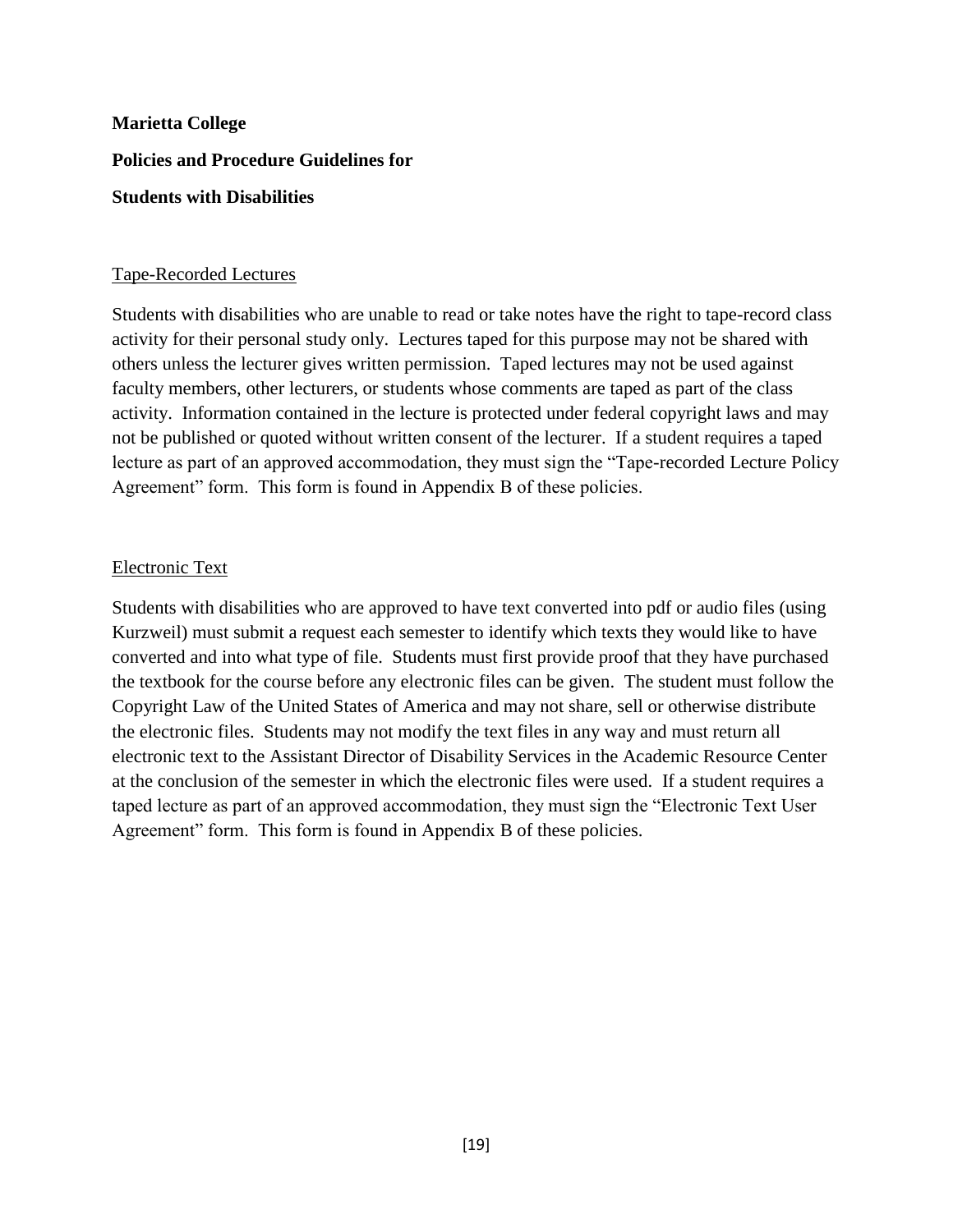#### Housing Accommodations

Marietta College provides limited on-campus housing space that has been specifically reserved for occupancy by students with a documented disability. It is the responsibility of the student to identify him/herself as a student with a documented disability when seeking housing. The housing accommodation application is included in Appendix B of these policies and is available in the ARC. Application for a housing accommodation should be completed and submitted to the ARC at least one month prior to all-campus student room selections. After submitting documentation, the student will need to schedule an appointment with the Assistant Director of Disability Services to discuss the accommodations.

#### Parking

All handicap parking spaces are marked with blue stripes and signs and should be used by persons displaying state registered handicap permits or license plates. Handicap permits should be prominently displayed. Violators are subject to towing and/or fines. All parking lots that are the property of Marietta College are enforced as permit only for student, faculty, and staff. Parking permits are available through [https://www.permitsales.net/MC.](https://www.permitsales.net/MC) Student parking registration tags should be displayed from the rear-view mirror of the vehicle. All campus parking or traffic violation are subject to either a campus citation or a state of Ohio traffic citation.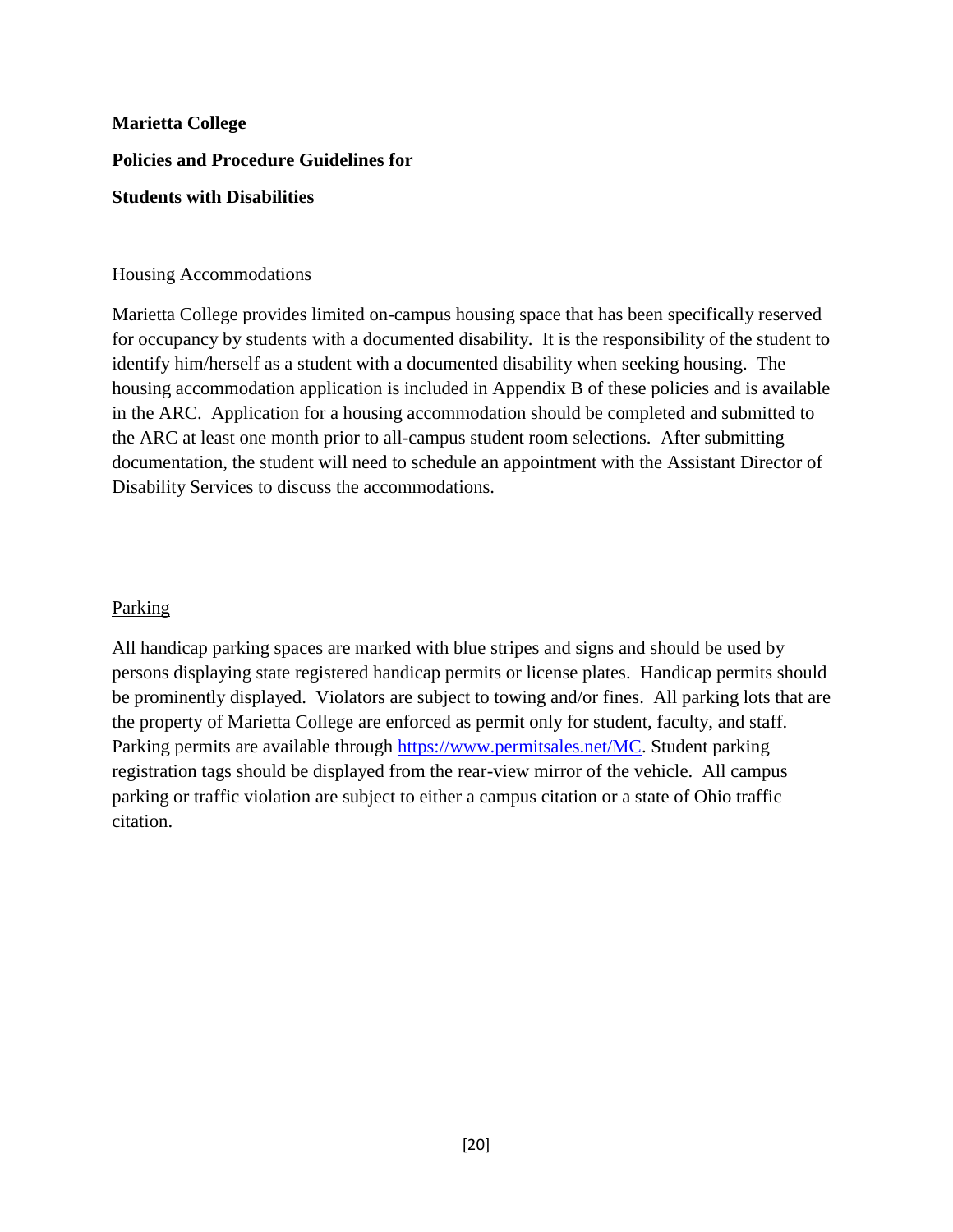**Policies and Procedure Guidelines for**

#### **Students with Disabilities**

#### **Marietta College Service Animal Policy**

#### Pets

A "pet" is any animal kept for ordinary use and companionship. Service animals, as defined below, are not considered pets.

Pets are generally prohibited indoors on Marietta College's campus, except in housing, where small fish are sometimes permitted as pets. For more information on fish in residence halls on campus, please refer to the Marietta College Student Handbook.

#### Service Animals

A "service animal" is any dog that is individually trained to do work or perform tasks for the benefit of a person with a disability, including a physical, sensory, psychiatric, intellectual, or other mental disability. A service animal is not considered a pet. The work or tasks performed by a service animal must be directly related to the person's disability. The provision of emotional support, well-being, comfort, or companionship does not constitute work or task for the purpose of this definition of a service animal. Animals that meet this definition are considered service animals under the Americans with Disabilities Act (ADA) regardless of whether they are licensed or certified by a state or local government.

Service animals perform some of the functions and tasks that individuals with a disability cannot perform for themselves. Guide dogs are one type of service animal that may be used by some individuals who are blind. There are also some service animals that assist persons with other kinds of disabilities. Some examples include (but are not limited to): alerting persons with hearing impairments to sounds, pulling wheelchairs or carrying and picking up things for persons with mobility impairments, and assisting persons with mobility impairments with balance.

#### Service Animals in Training

In accordance with the Ohio Revised Code 955.43, Marietta College will treat an employee or student training a service dog the same way it would be legally required to treat someone who is disabled.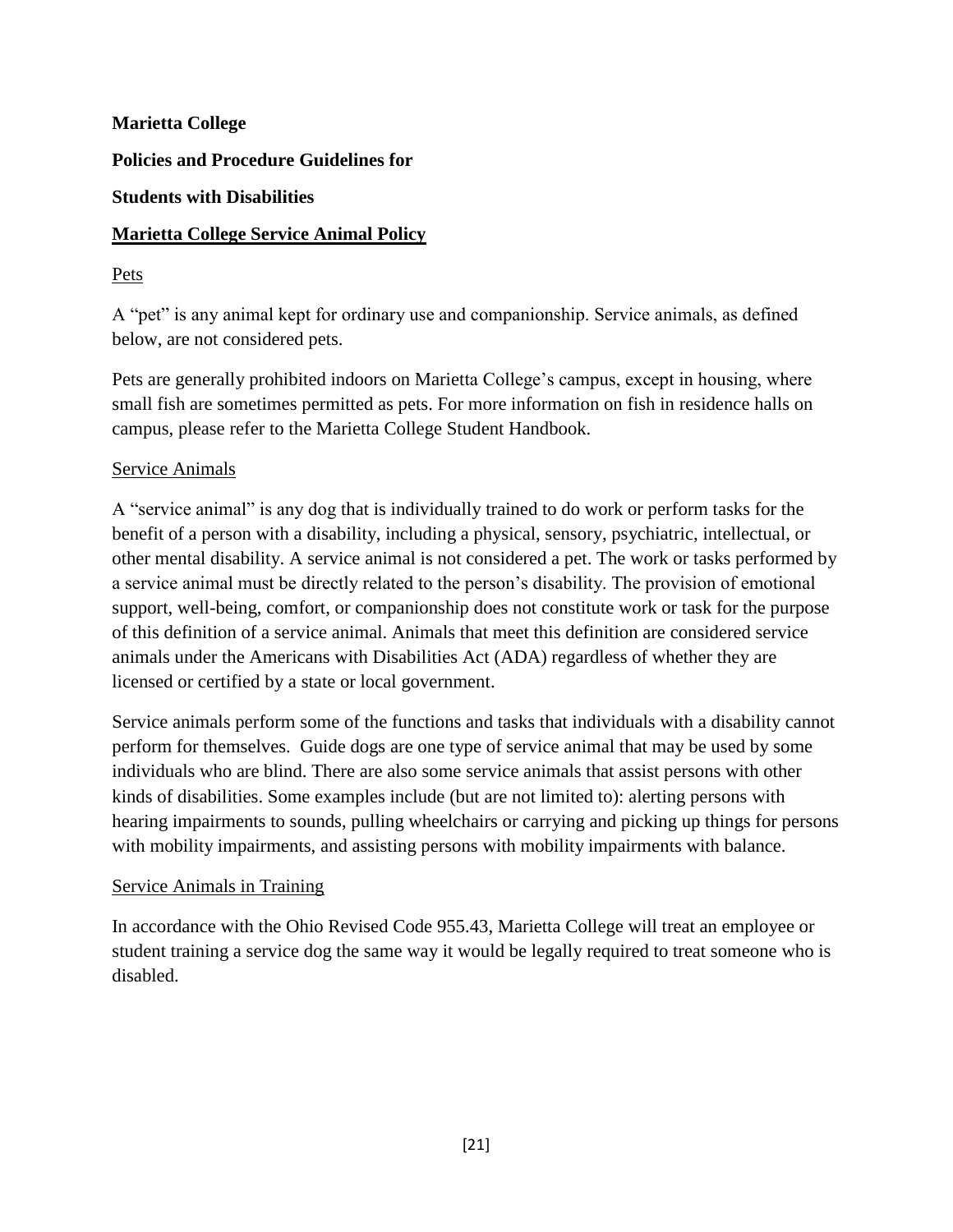#### Areas of Accessibility

Under the Americans with Disabilities Act, individuals with disabilities may use service animals in any public area unless doing so would pose a danger to the health and safety of others or cause undue burden. Service animals are permitted to accompany people with disabilities in all areas of Marietta College's facilities including residence halls where students, members of the public, and other participants in service, programs or activities are allowed to go.

Additionally, Marietta College cannot ask about the nature or extent of persons disability to determine whether the person's animal qualifies as a service animal. However, when it is not readily apparent that an animal is functioning as a service animal, Marietta College staff may make two inquiries to determine whether the animal qualifies as such which are:

- 1) Is this animal trained to provide a disability-related service for you?
- 2) What work or task has this animal been trained to perform?

#### Documentation

Marietta College does not require documentation as proof that an animal has been certified, trained, or licensed as a service animal. Individuals accompanied by a service animal on campus but who do not need any disability-related accommodations are not required to register with Disability Services, nor is such an individual required to submit a request for reasonable accommodations to receive access for his or her service animal. Individuals who plan to have a service animal in the residence halls are asked to make a formal notification at least 30 days prior to move- in. This can be done by contacting the Assistant Director of Disability Services in the Academic Resource Center.

#### Responsibilities of People with Disabilities Using Service Animals

Marietta College is not responsible for the care or supervision of service animals. People with disabilities are responsible for the cost, care, and supervision of service animals including:

- 1) Compliance with any laws pertaining to animal licensing, vaccination, and owner identification;
- 2) Keeping the animal under control and taking effective action when it is out of control; and
- 3) Feeding and walking the animal and disposing of its waste.

For specific campus areas designated by Marietta College for toileting of animals, please contact the Office of Community Living (Andrews Hall, First Floor). Waste disposal via college plumbing is prohibited in the residence halls. The Office of Community Living can provide guidance on where to properly dispose of animal waste.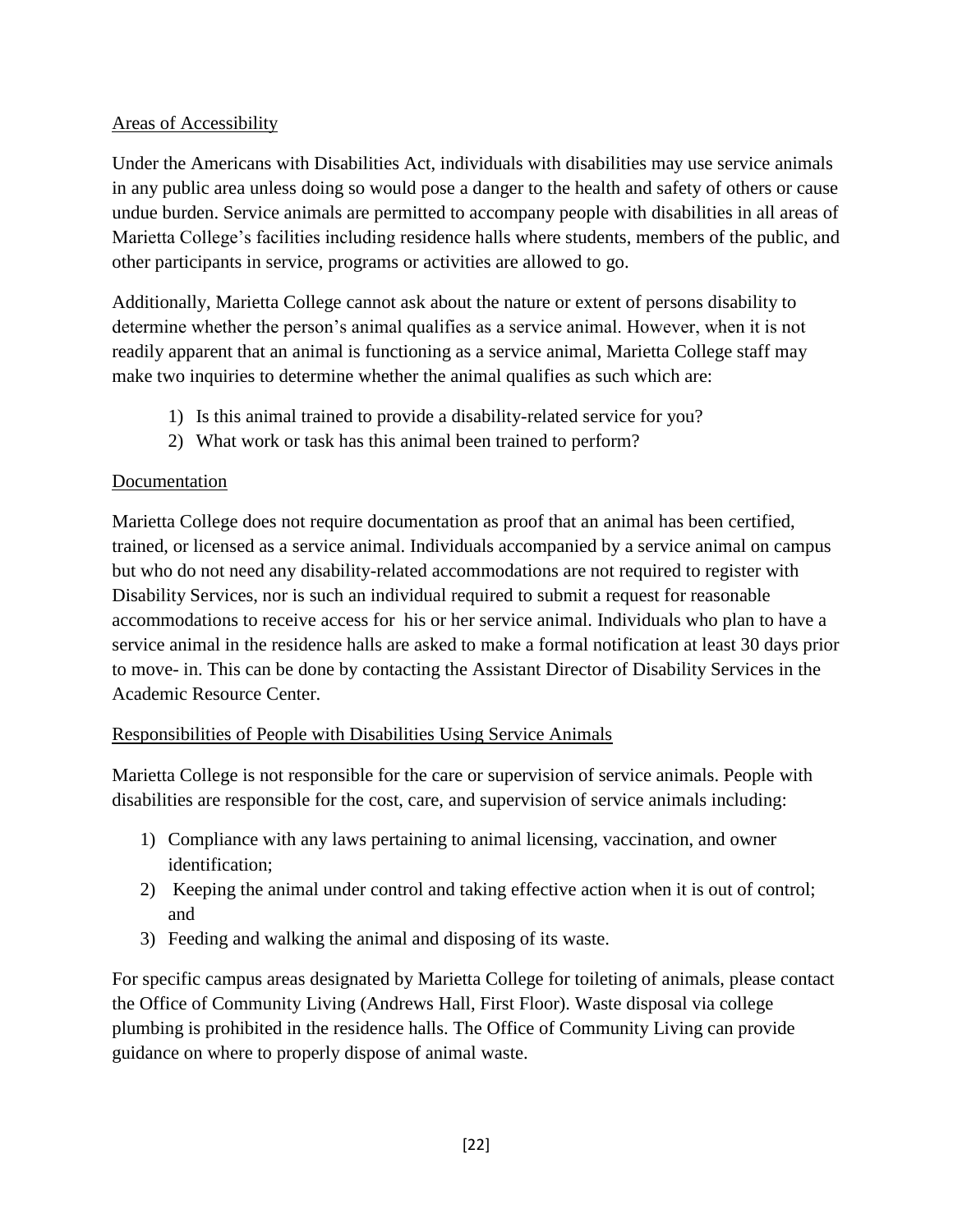Marietta College will not require surcharges or fees for service animals. However, a person with a disability may be charged for damage caused by an emotional support animal or service animal to the same extent that the College would normally charge a person for the property damage they cause.

People with disabilities who are accompanied by service animals must comply with the same rules regarding noise, safety, disruption, and cleanliness as people without disabilities.

#### Guidelines for Notification and Rights of Marietta College Community

When a request for a Service Animal has been approved, the Office of Community Living staff will make a reasonable effort to notify the other residents in the housing where the Service Animal will be located. This notice will be limited to information about the animal's presence as an accommodation to a student: there will be no disclosure of the student's disability. Other resident students with medical condition(s) who are directly and negatively impacted by animals (e.g., respiratory diseases, asthma, severe allergies) are asked to contact Accessibility Services if they have health or safety related concerns about exposure to a Service Animal. Such effected students may be eligible for a disability accommodation when living in proximity to a Service Animal. Disability Services and the Office of Community Living will collaborate, as necessary, to resolve conflicts related to a Service Animal. Staff members will consider the needs and/or accommodations of all resident students involved.

All roommates of the Owner must agree in writing that the Service Animal will be in the residence with them. In the event that one or more roommates do not approve, either the Owner and the Service Animal or the non-approving roommate(s), as determined by the Office of Community Living, may be moved to a different location.

A paw print/Service Animal decal will be affixed outside the Owner's unit as a notification to the facilities staff than an animal resides in the unit. The owner or a roommate should be present during any scheduled maintenance visit.

#### Guidelines for Members of Marietta College's Community

To ensure equal access and nondiscrimination of people with disabilities, all members of the Marietta College community must abide by all of the following practices:

- 1) Allow service animals and ESA's to accompany people with disabilities on campus;
- 2) Do not ask for details about a person's disability;
- 3) Do not pet a service animal or an ESA, as it distracts the animal from its work;
- 4) Do not feed a service animal or an ESA;
- 5) Do not deliberately startle, tease, or taunt a service animal or ESA; and
- 6) Do not separate or attempt to separate a person from his/her service animal or ESA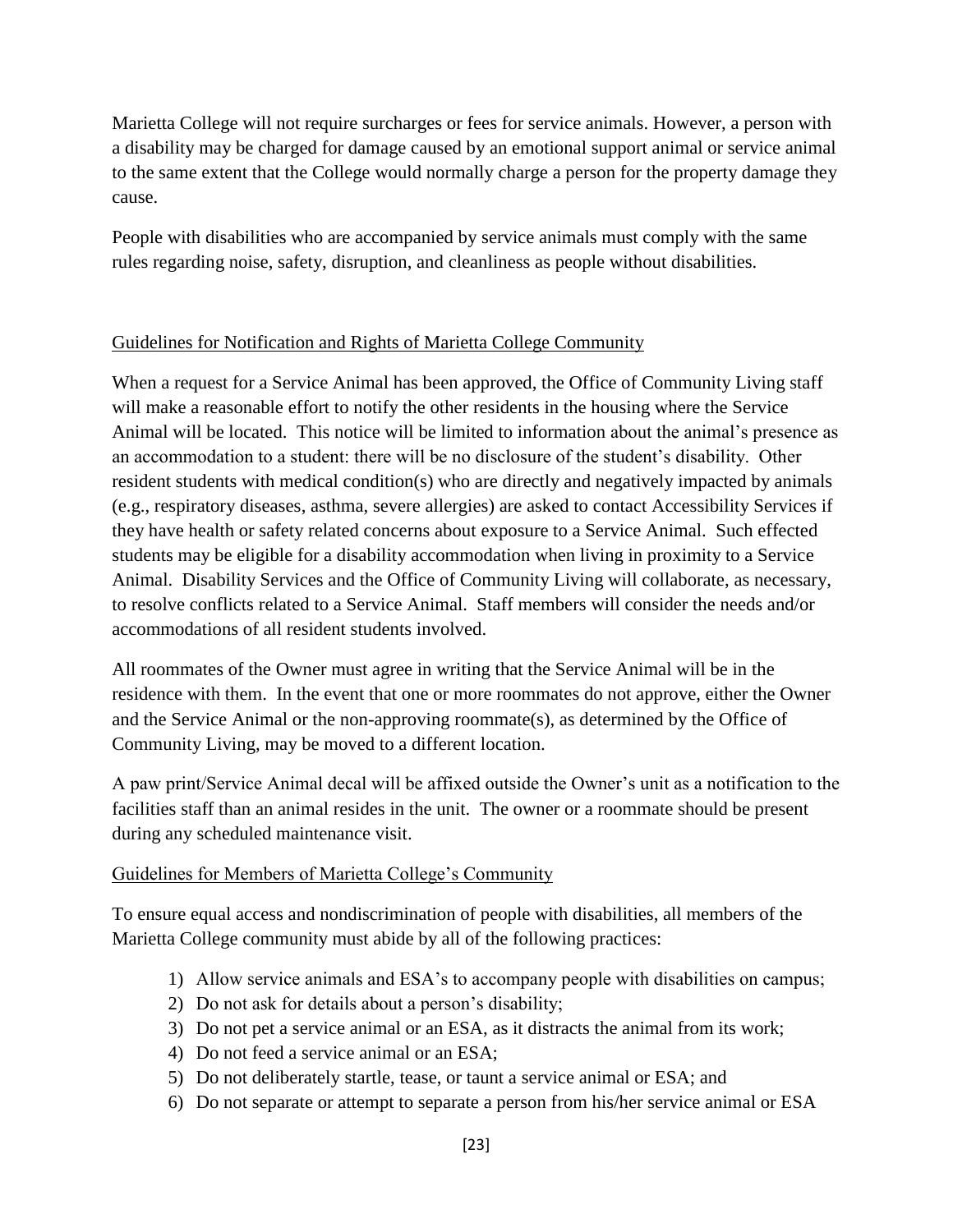If you have a disability that may be affected by the presence of animals, please contact the Assistant Director of Disability Services in the Academic Resource Center. Marietta College is committed to ensuring the needs of all people with disabilities are met and will determine how to resolve any conflicts or problems as quickly as possible.

#### **Questions**

Questions or concerns related to this policy should be addressed to the Assistant Director of Disability Services in the Academic Resource Center on the third floor of Andrews Hall. Phone: 740.376.4467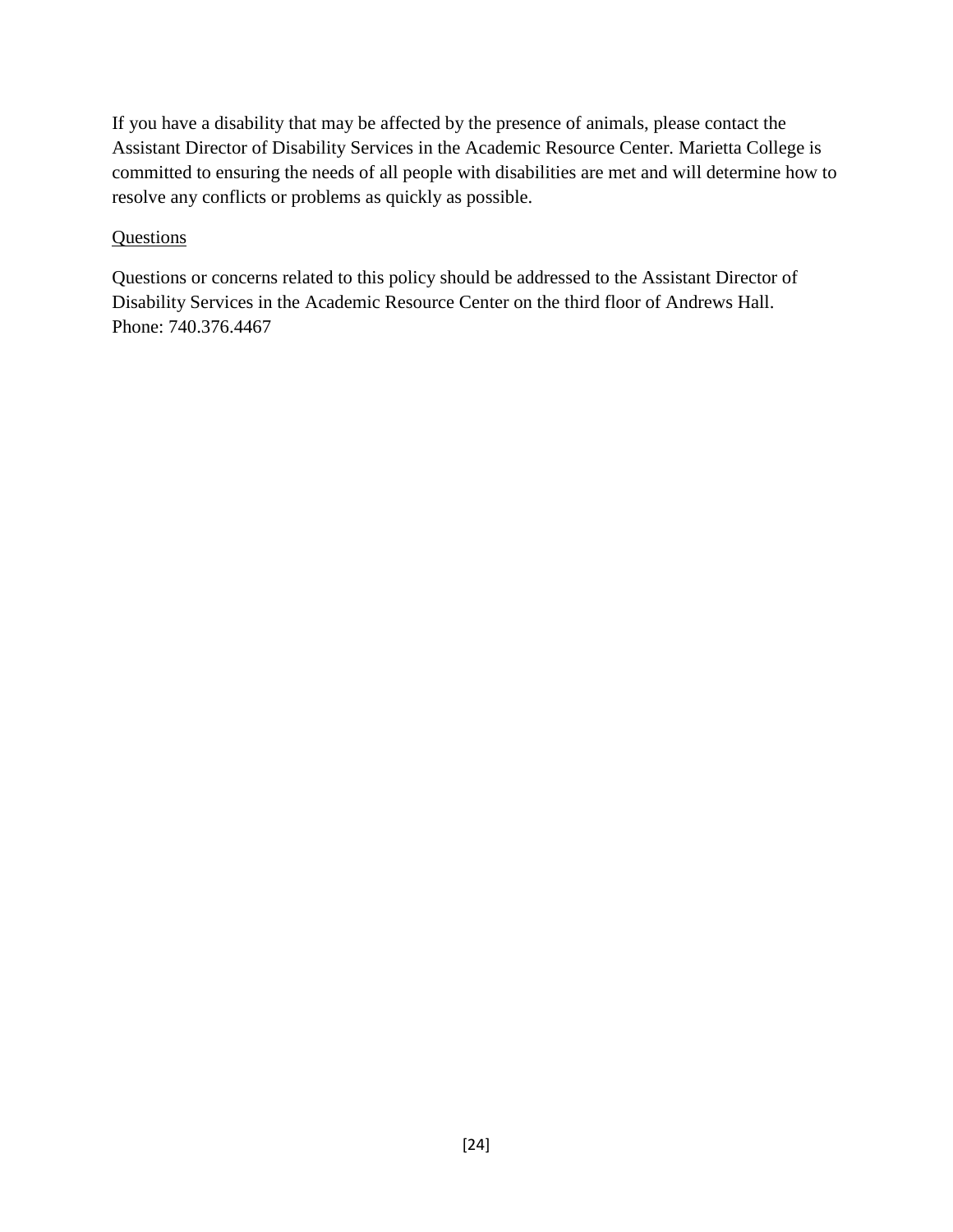#### **Marietta College Emotional Support Animal Policy**

Pets

A "pet" is any animal kept for ordinary use and companionship. Emotional support animals, as defined below, are not considered pets.

Pets are generally prohibited indoors on Marietta College's campus, except in housing, where small fish are sometimes permitted as pets. For more information on fish in residence halls on campus, please refer to the Marietta College Student Handbook.

#### Emotional Support Animals

An emotional support animal is defined as an animal that provides emotional or other support that ameliorates one of more identified symptoms of a person's disability. Unlike service animals, emotional support animals are not required to be trained to perform work or tasks, and they include species other than dogs and miniature horses.

Unlike service animals, emotional support animals are generally not allowed to accompany persons with disabilities in all public areas of Marietta College. However, an ESA may reside in college housing, and may accompany the individual in all public or common-use areas of housing and may be needed to afford the person with a disability an equal opportunity to use and enjoy housing. Before an ESA can move into the residence halls with a person with a disability, a request must be made to the Academic Resource Center's Assistant Director of Disability Services, and approval must be granted 30 days prior to move- in. If the disability for which the person request an emotional support animal is not obvious, the ARC will require documentation from a licensed physician or mental health provider, including without limitation, a qualified psychiatrist, social worker, or other mental health professional , who must provide sufficient information for the ARC to determine:

- 1) The provider's diagnosis of the persons condition/disability;
- 2) The provider's opinion that the condition effects a major life activity;
- 3) The provider's opinion that the ESA has been prescribed for treatment purposes and is necessary to help alleviate symptoms associated with the person's condition and/or to help the person use and enjoy residence life and the services;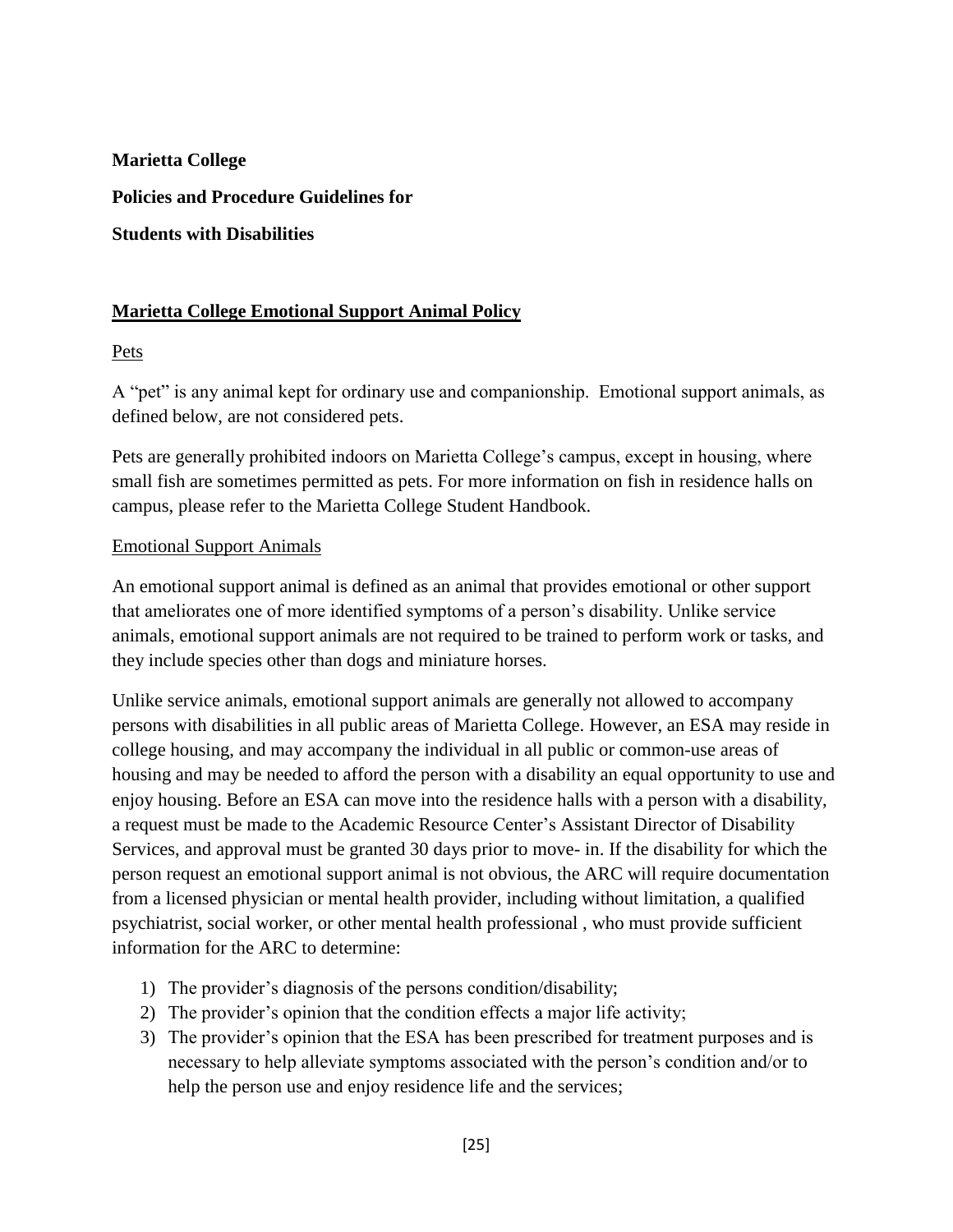- 4) The provider's opinion of what the ESA will provide to the student in terms of how the ESA will alleviate and help lessen the impact of the person's disability;
- 5) Any additional rationale or information that Marietta College may reasonably need to understand the basis for the professional opinion.;
- 6) The Academic Resource Center's Assistant Director of Disability Services will review the documentation described above and, if he/she determines a qualifying disability exists, will arrange a meeting with a member from Office of Community Living and the person requesting that an ESA be housed in the residence halls. This policy will be carefully reviewed with the person at that time and an interactive dialogue will take place to determine whether or not the animal is a reasonable accommodation considering available alternative accommodations and the impact of the animal in the residence halls.

For more information, please contact the Assistant Director of Disability Services in the Academic Resource Center. You will be asked to provide the Assistant Director of Disability Services with clear, detailed documentation. A diagnostic statement must be made, and the documentation must be signed and on letterhead.

While ESA's are generally not allowed indoors on Marietta College's campus other than in housing, people with disabilities may request approval from the ARC's Assistant Director of Disability Services to have the support animal accompany them to other campus areas. Such requests will be considered on a case-by-case basis, consistent with applicable laws.

#### Responsibilities of People with Disabilities Using Emotional Support Animals

Marietta College is not responsible for the care or supervision of support animals. People with disabilities are responsible for the cost, care, and supervision of ESA's including:

- 1) Compliance with any laws pertaining to animal licensing, vaccination, and owner identification;
- 2) Keeping the animal under control and taking effective action when it is out of control; and,
- 3) Feeding and walking the animal and disposing of its waste.

For specific campus areas designated by Marietta College for toileting ESA's, please contact the Office of Community Living. Waste disposal via college plumbing is prohibited in the residence halls, but the Office of Community Living can provide guidance on where to properly dispose of animal waste.

Marietta College will not require surcharges or fees for ESA's. However, a person with a disability may be charged for damage caused by an ESA to the same extent that the College would normally charge a person for property damage they cause.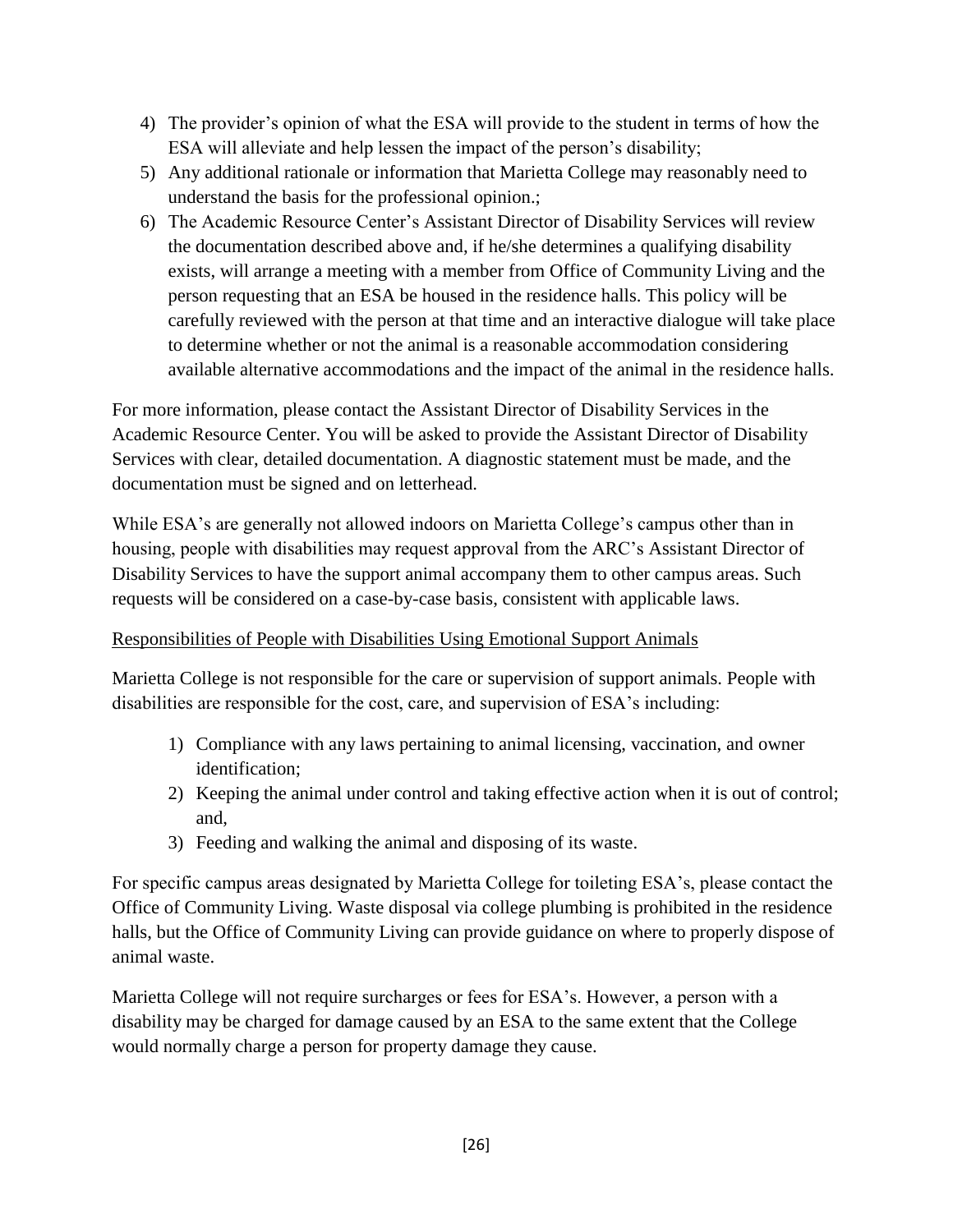People with disabilities who are accompanied by ESA's must comply with the same rules regarding noise, safety, disruption, and cleanliness as people without disabilities.

#### Exceptions and Exclusions

Marietta College may pose some restrictions on, and may even exclude, an ESA in certain circumstances. As noted previously, ESA's are generally not allowed indoors on Marietta College's campus other than in the residence hall. Persons with disabilities may request approval from the ARC to have the ESA accompany them to other campus areas as a reasonable accommodation. Such requests will be considered on a case-by-case basis, consistent with applicable laws. Any ESA may be excluded from an area in which it was previously authorized to be only if:

- 1) It is out of control and effective action is not taken to control it;
- 2) It is not housebroken (or in the case of an ESA that deposits waste in a designated cage or litter box, the owner fails to clean and maintain the cage or box such that the cleanliness of the room is not compromised); or
- 3) It poses a direct threat to the health and safety of others that cannot be alleviated by reasonable modifications practices, procedures, or the provision of auxiliary aids or services.

In considering whether an ESA poses a direct threat to the health or safety of others, Marietta College will make an individualized assessment based on reasonable judgment, current medical knowledge, or the best available objective evidence to determine:

- 1) The nature, duration, and severity of the risk
- 2) The probability that any potential injury will actually occur
- 3) Whether reasonable modifications of policies, practices, procedures, or the provision of auxiliary aids or services will mitigate the risk.

The ARC will provide a written statement of explanation to any person with a disability if a determination is made that the presence of that person's ESA would fundamentally alter the nature of a program, service, or activity. In the event that restriction or removal of an ESA is determined to be necessary, the person with a disability will still be given the opportunity to participate in the service, program, or activity without having the ESA present.

#### Guidelines for Notification and Rights of Marietta College Community

When a request for an Emotional Support Animal has been approved, the Office of Community Living staff will make a reasonable effort to notify the other residents in the housing where the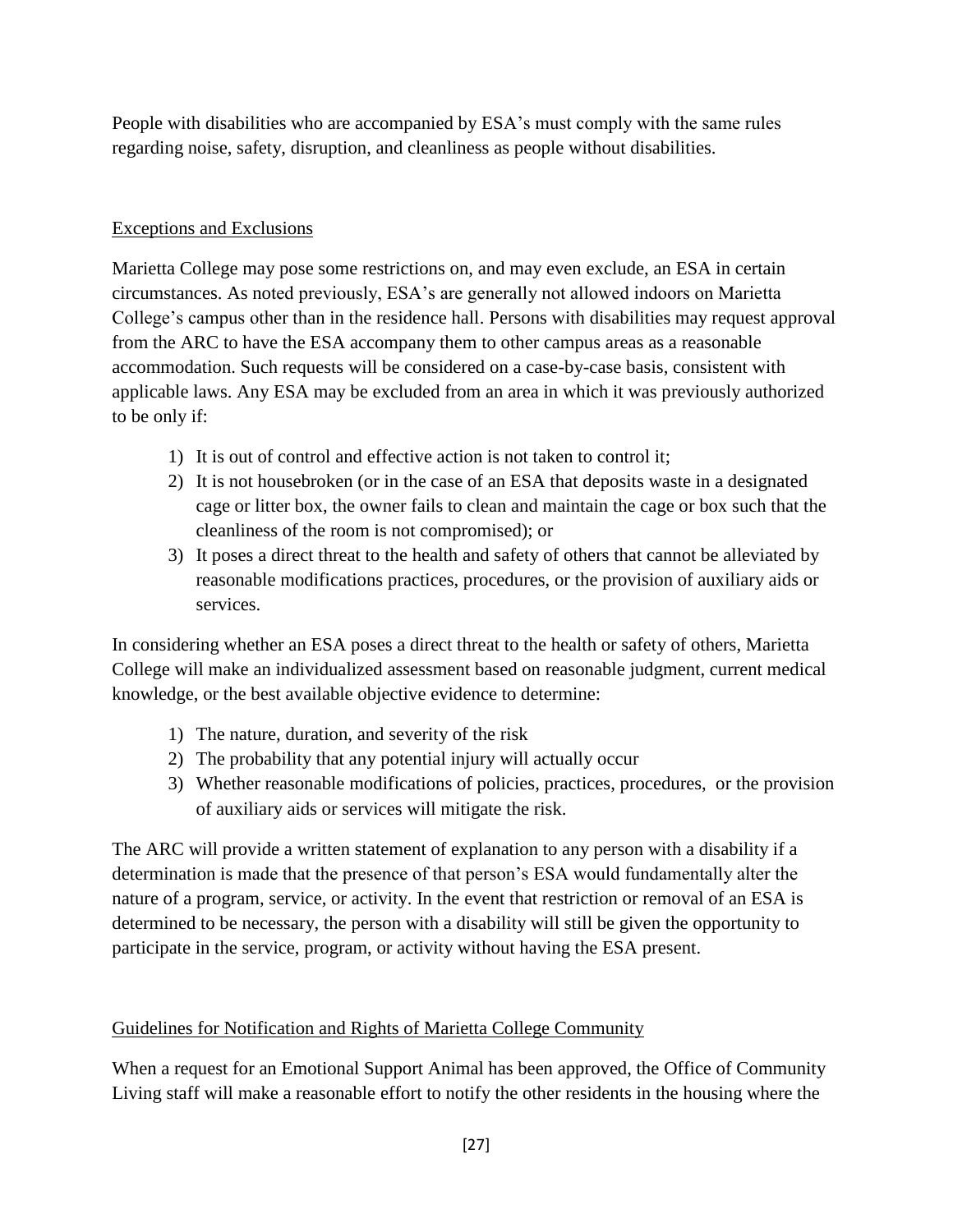Emotional Support Animal will be located. This notice will be limited to information about the animal's presence as an accommodation to a student: there will be no disclosure of the student's disability. Other resident students with medical condition(s) who are directly and negatively impacted by animals (e.g., respiratory diseases, asthma, severe allergies) are asked to contact Accessibility Services if they have health or safety related concerns about exposure to a Service Animal. Such effected students may be eligible for a disability accommodation when living in proximity to an Emotional Support Animal. Disability Services and the Office of Community Living will collaborate, as necessary, to resolve conflicts related to an Emotional Support Animal. Staff members will consider the needs and/or accommodations of all resident students involved.

All roommates of the Owner must agree in writing that the Emotional Support Animal will be in the residence with them. In the event that one or more roommates do not approve, either the Owner and the Service Animal or the non-approving roommate(s), as determined by the Office of Community Living, may be moved to a different location.

A paw print/Service Animal decal will be affixed outside the Owner's unit as a notification to the facilities staff than an animal resides in the unit. The owner or a roommate should be present during any scheduled maintenance visit.

#### Guidelines for Members of Marietta College's Community

To ensure equal access and nondiscrimination of people with disabilities, all members of the Marietta College community must abide by all of the following practices:

- 7) Allow service animals and ESA's to accompany people with disabilities on campus;
- 8) Do not ask for details about a person's disability;
- 9) Do not pet a service animal or an ESA, as it distracts the animal from its work;
- 10) Do not feed a service animal or an ESA;
- 11) Do not deliberately startle, tease, or taunt a service animal or ESA; and
- 12) Do not separate or attempt to separate a person from his/her service animal or ESA

If you have a disability that may be affected by the presence of animals, please contact the Assistant Director of Disability Services in the Academic Resource Center. Marietta College is committed to ensuring the needs of all people with disabilities are met and will determine how to resolve any conflicts or problems as quickly as possible.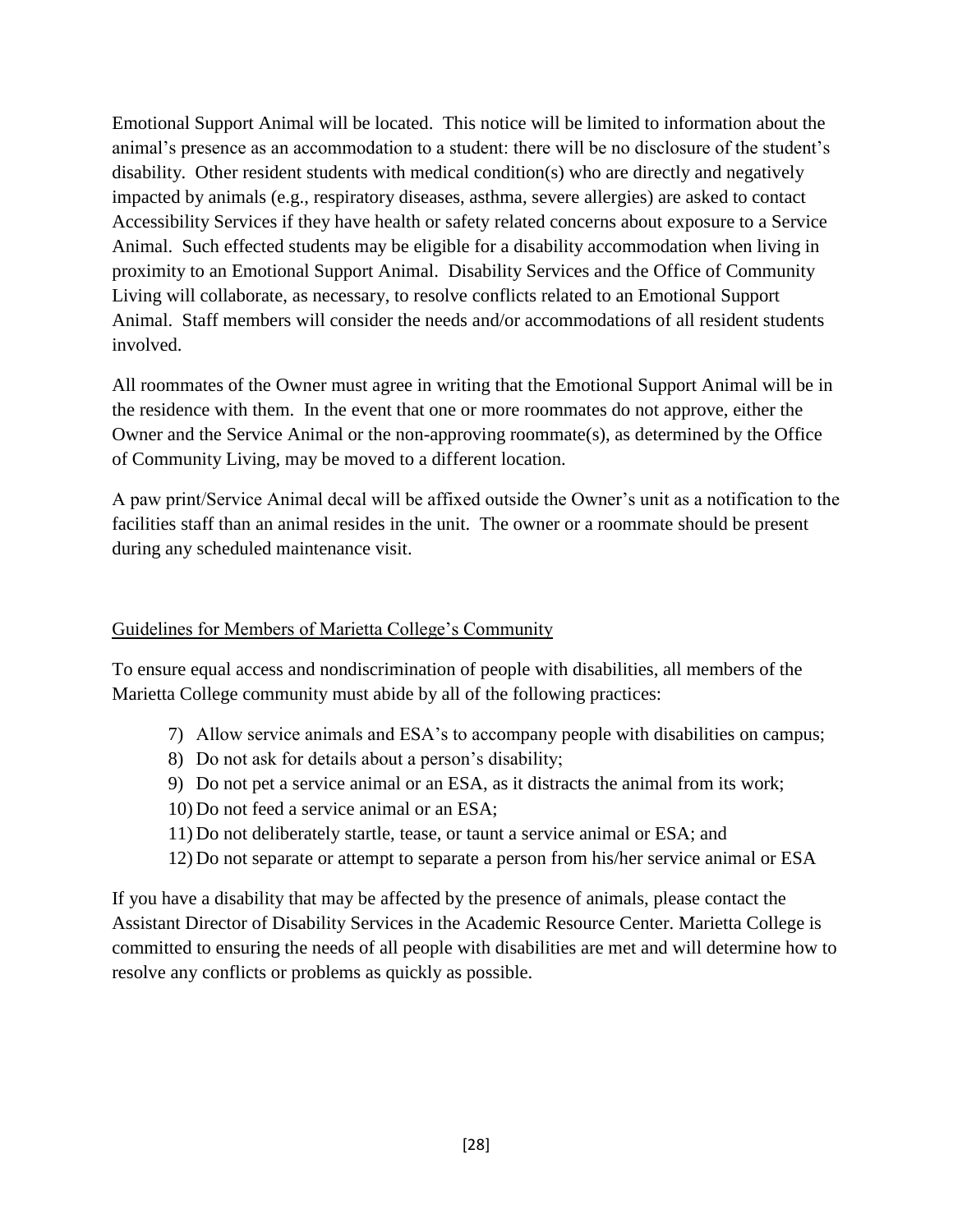#### Accommodation Request Time Grid

| Accommodation              | <b>Suggested Timeframe</b>        |
|----------------------------|-----------------------------------|
| Housing Accommodations     | $4 - 6$ weeks (prior to the       |
|                            | beginning of semester)            |
| <b>Alternate Textbooks</b> | $2 - 3$ weeks                     |
| Interpreter                | $3 - 4$ weeks                     |
| Note taker                 | $2 - 3$ weeks                     |
| <b>Braille</b>             | $6 - 8$ weeks                     |
| <b>Special Furniture</b>   | $6 - 8$ weeks                     |
| Reader/writer              | $1 - 2$ weeks                     |
| Tutoring                   | $3 \text{ days} - 1 \text{ week}$ |
| <b>Adaptive Equipment</b>  | $4 - 8$ weeks                     |
| <b>Test Proctoring</b>     | $3 \text{ days} - 1 \text{ week}$ |

\*\*Students must apply for services in a timely manner. Some accommodations take more lead time than others. This grid was developed to ensure that care is taken to order items as needed for effective student use. Questions regarding timelines should be directed to the Assistant Director of Disability Services in the ARC.

#### Appendix A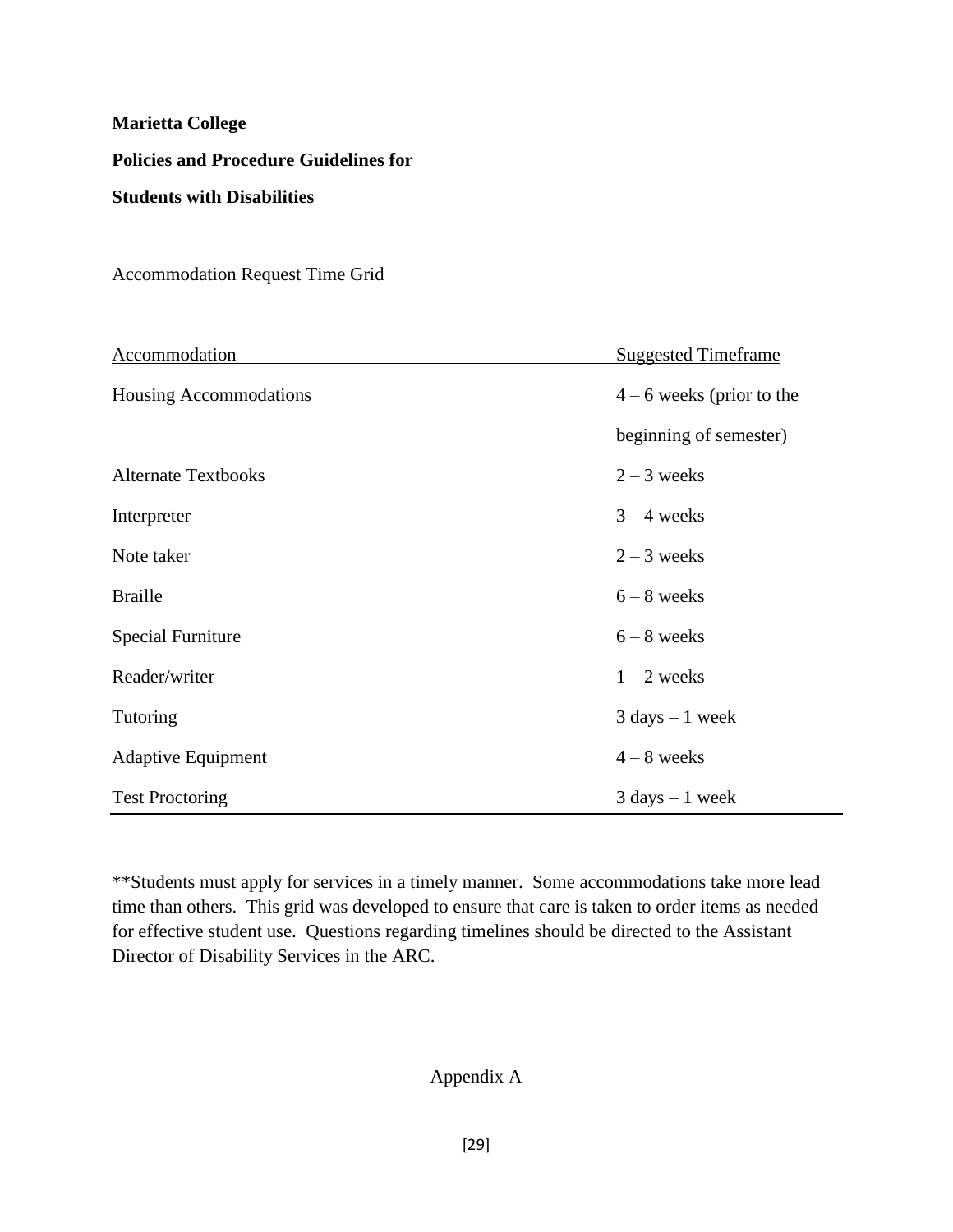Job descriptions for student workers within the Academic Resource Center

The following descriptions are included:

Accommodations Assistant-Alternate Text Developer

Accommodations Assistant-Proctor

Accommodations Assistant- Volunteer Student Note-Taker

Appendix B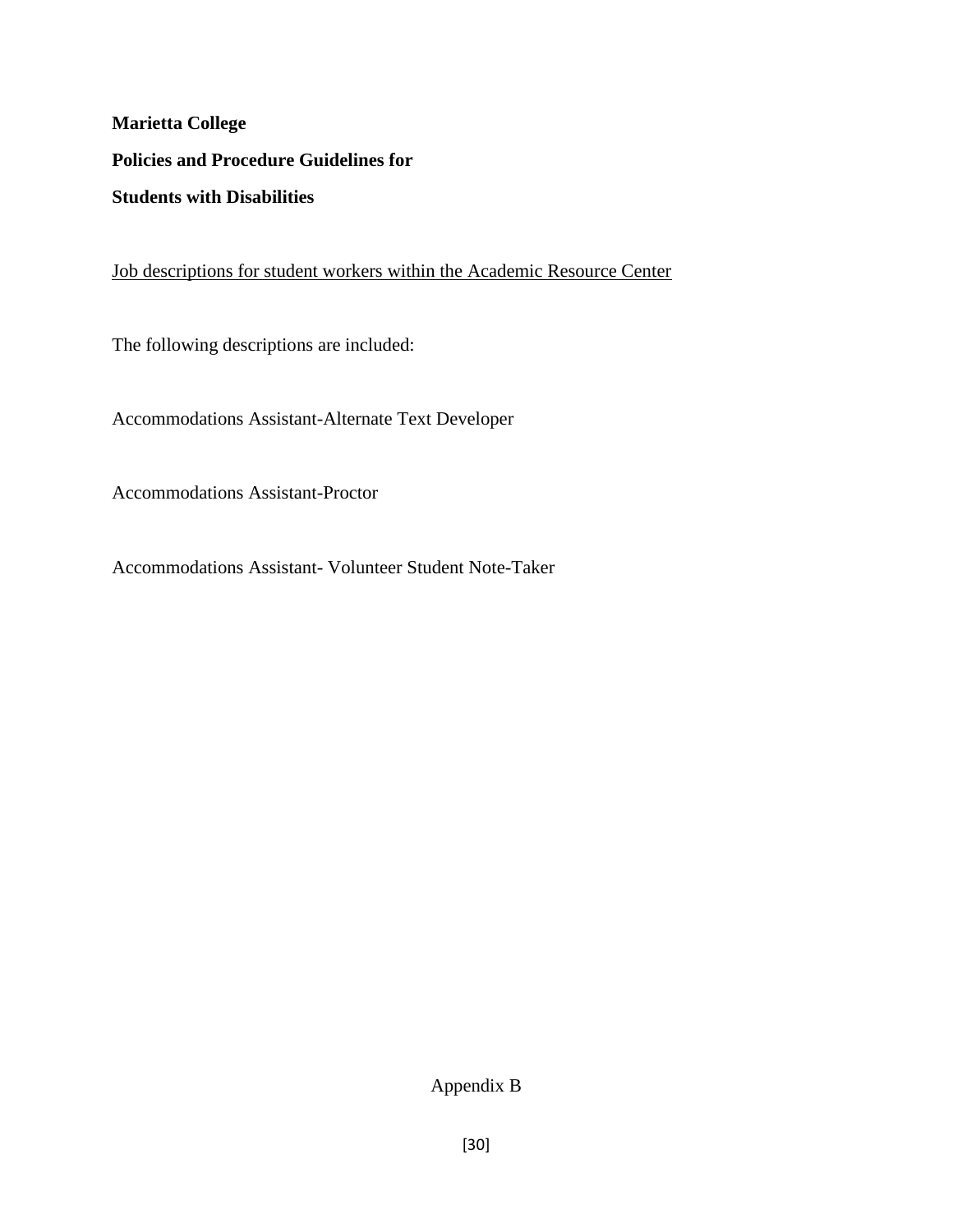#### **Academic Resource Center – Accommodations Assistant**

**Title:** Accommodations Assistant-Alternate Text Developer

#### **Job Description**

Accommodations Assistant-Alternate Text Developers support Marietta College students' educational accessibility by providing accommodations related services and materials to students with documented disabilities. Alternate Text Developers work to convert written text to audio format in order for students with disabilities to have a supplemental resource to facilitate learning in their specific course. The Alternate Text Developer job responsibilities include, but are not limited to:

- Attending a mandatory "Kurzweil-Audio" training at the beginning of their employment
- Providing a consistent schedule of work availability and reporting on time and prepared for work
- Maintaining appropriate and professional behavior while working in the Quiet Testing Lab. No eating, drinking, talking on the phone, or typing (unless authorized by the Administrative Coordinator), and no loud or excessive noise
- Working diligently during shifts to convert all text from Kurzweil to audio format for required due dates
- Maintaining the excel spreadsheet of audio conversion, progress and due dates
- Consistently maintaining the confidentiality of the students receiving accommodations
- Regularly reporting progress and other pertinent information to the Accessibility Specialist at the conclusion of each work shift
- Abiding by overall ARC policies and procedures and the Student Code of Conduct

#### **Reporting**

All Accommodations Assistant- Alternate Text Developer staff will report to the Assistant Director of Disability Services in the Academic Resource Center

#### **Employment Period**

Accommodations Assistant-Alternate Text Developer staff are required to complete one Pay Authorization Form (PAF) per academic year. The employment period ends at the conclusion of either fall/spring semester, or when the student graduates, is no longer a full-time student, is terminated, or resigns.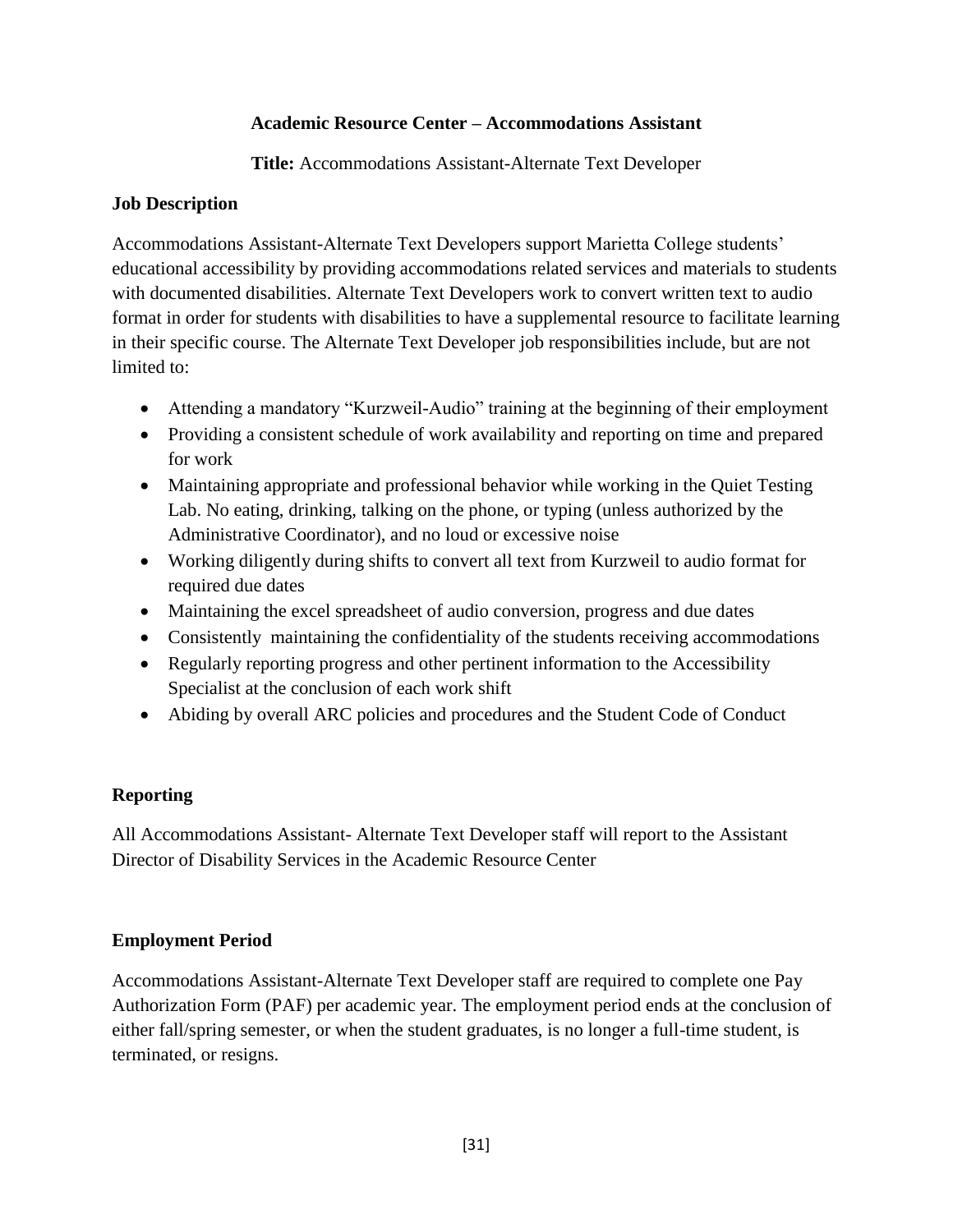#### **Job Benefits**

- Enriching the educational experience of your peers
- Flexible scheduling
- Developing and demonstrating valuable skills in communication, collaboration, and leadership
- Proficiency in Kurzweil 3000 reader software
- Positive resume builder

#### **Minimum Qualifications**

- Must complete mandatory training sessions at the beginning of employment and during the course of the semester as established by ARC staff
- Must be able to work with little to no supervision
- Must be a current full-time Marietta College student in good academic standing
- Demonstrates strong interpersonal skills
- Demonstrate high degrees of responsibility, reliability, and punctuality
- Maintain appropriate and professional behavior at all times

#### **To Apply**

To apply for an Accommodations Assistant-Alternate Text Developer position, please submit a complete and signed application form to the Administrative Coordinator in the Academic Resource Center. Your application will be reviewed and if eligible, you will be invited to an interview.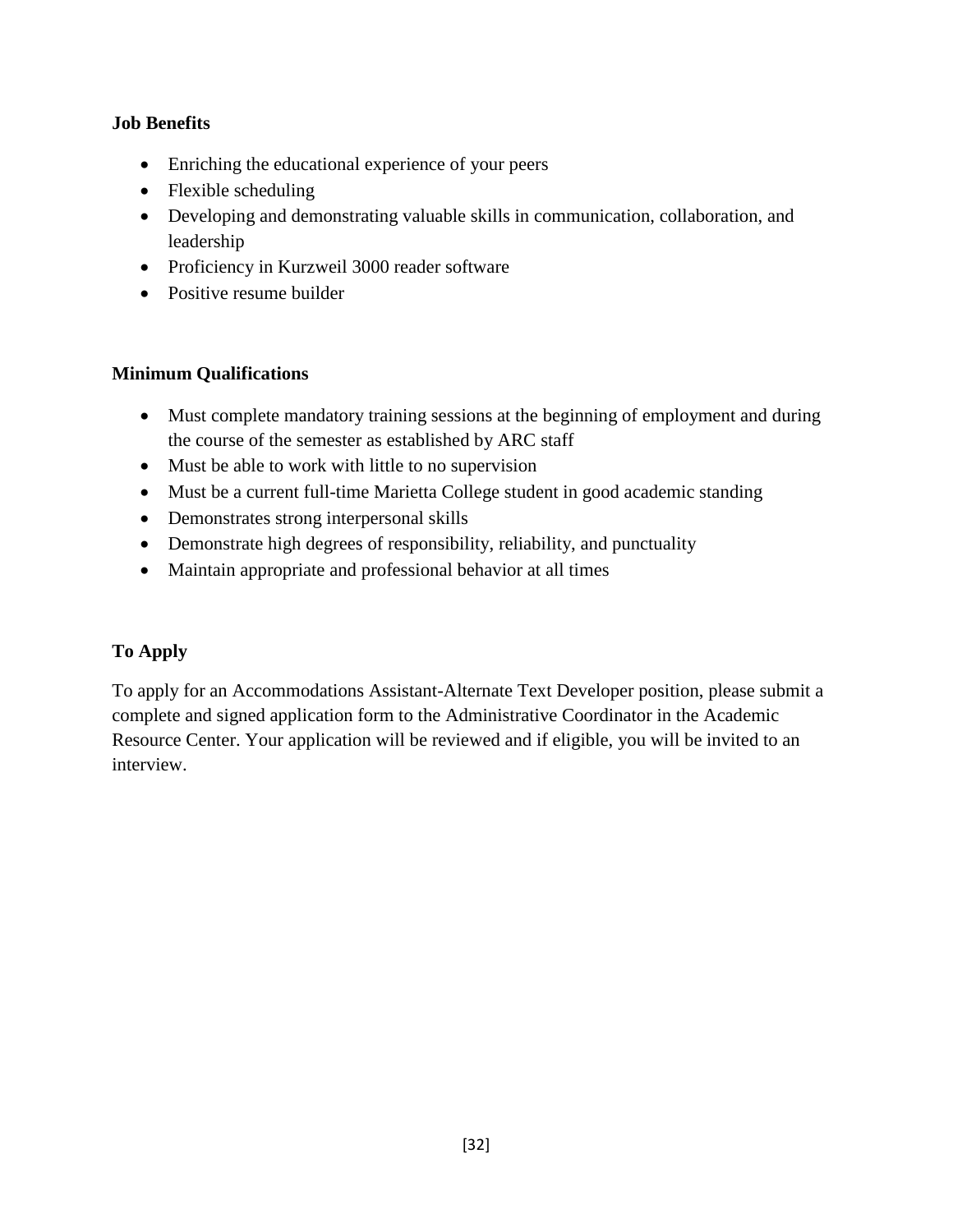#### **Academic Resource Center – Accommodations Assistant**

**Title:** Accommodations Assistant-Proctor

#### **Job Description**

Accommodations Assistants support Marietta College students' educational accessibility by providing accommodations related services and materials to students with documented disabilities. Proctors support the academic integrity of the Academic Resource Center by monitoring the testing lounge while students with documented disabilities take exams in a distraction-reduced setting with or without extended time. Proctors not only monitor the testing locations, but report any suspicious activity to the Assistant Director of Disability Services, Director, or Administrative Coordinator of the Academic Resource Center. Proctor job responsibilities include, but are not limited to:

- Promptly responding to all email and text message communication from the Administrative Coordinator or the Accessibility Specialist.
- Arriving at least 5 minutes before a scheduled proctoring shift and completing the full duration of the shift unless otherwise notified by an ARC staff member
- Keeping quiet during testing times; no eating, drinking, talking on phone, or typing (unless authorized by the Administrative Coordinator), or making any loud or excessive noise
- Reporting any suspicious behavior to the Administrative Coordinator, Accessibility Specialist, or Director of the Academic Resource Center
- Consistently maintaining the confidentiality of students receiving accommodations
- Being active and alert during shifts to ensure students comply with academic integrity
- Monitoring and recording when students leave the testing lounge to either speak to the Administrative Coordinator or to use the restroom
- Abiding by overall ARC policies and procedures and the Student Code of Conduct

#### **Reporting**

All Accommodations Assistant- Proctor staff will report to the Administrative Coordinator in the Academic Resource Center

#### **Employment Period**

Accommodations Assistant/Proctors are required to complete one Pay Authorization Form (PAF) per academic year. The employment period ends at the conclusion of either fall/spring semester, or when the student graduates, is no longer a full-time student, is terminated, or resigns.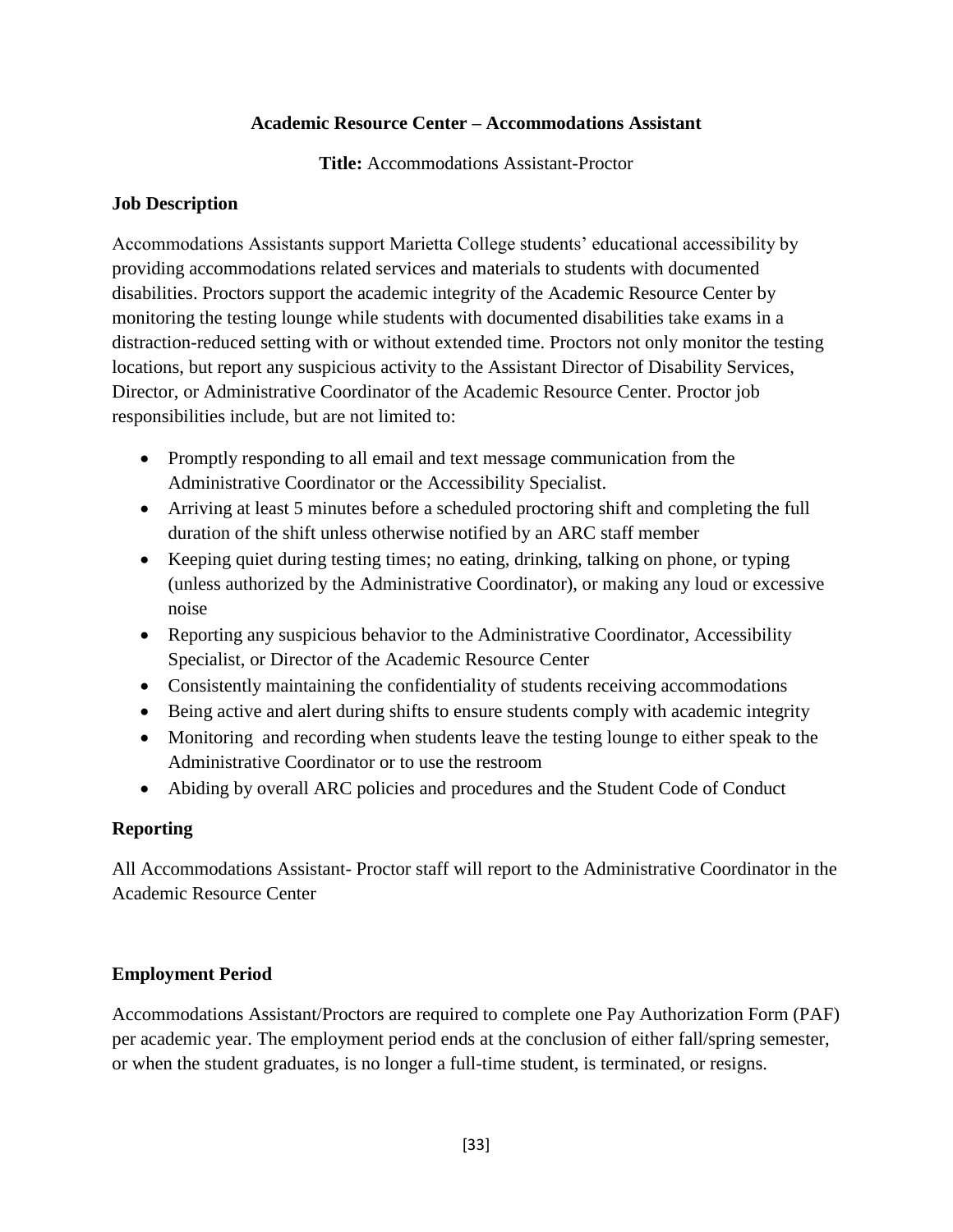#### **Job Benefits**

- Enriching the educational experience of your peers
- Flexible scheduling
- Developing and demonstrating valuable skills in communication, collaboration, and leadership
- Positive resume builder

#### **Minimum Qualifications**

- Must complete mandatory training sessions at the beginning of employment, and during the course of the semester as established by ARC staff.
- Must be a current full-time Marietta College student in good academic standing
- Demonstrates strong interpersonal skills
- Demonstrates high degrees of responsibility, reliability, and punctuality
- Maintains appropriate and professional behavior at all times

#### **To Apply**

To apply for an Accommodations Assistant-Proctor position, please submit a complete and signed application form to the Administrative Coordinator in the Academic Resource Center. Your application will be reviewed and if eligible, you will be invited to an interview.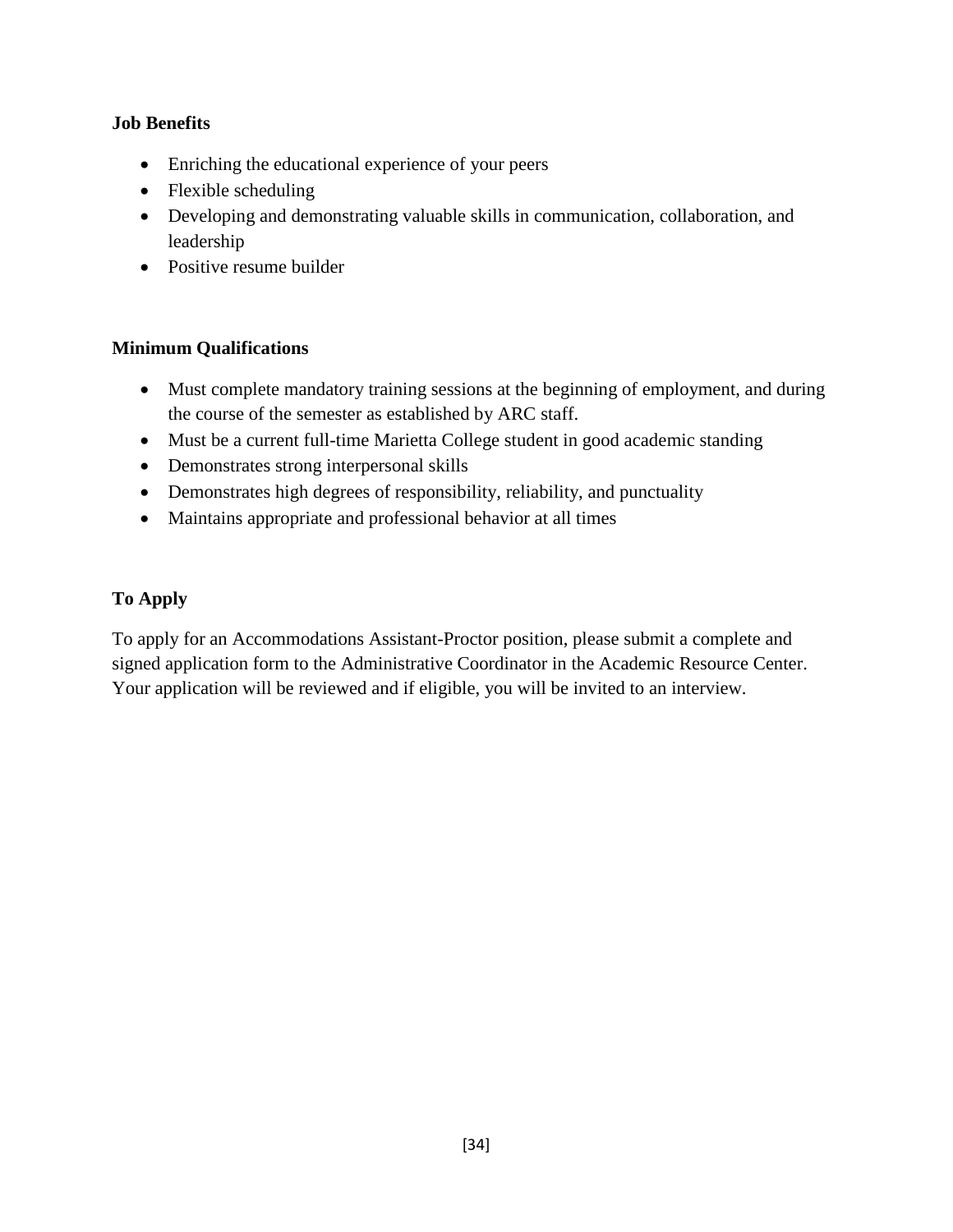#### **Academic Resource Center – Accommodations Assistant**

**Title:** Accommodations Assistant- Volunteer Student Note-Taker

#### **Job Description**

Accommodations assistants support Marietta College students' educational accessibility by providing accommodations related services and materials to students with documented disabilities. Volunteer Student Note-Takers are a supplemental resource and accommodation for students registered with Accessibility Services and support registered students by taking detailed notes during academic courses. Notes provided by Volunteer Student Note-Takers do not replace the accommodated student's own class notes, but are provided to supplement the notes the accommodated student has already taken. Volunteer Student Note-Taker job responsibilities include, but are not limited to:

- Attending every class in a timely fashion
- Taking accurate, legible, and detailed notes, whether on paper or by computer, for the accommodated student
- Promptly communicating with the professor and Assistant Director of Disability Services if unable to attend a class meeting
- Providing a copy of the notes, whether handwritten or in Microsoft word, to the Assistant Director of Disability Services in the Academic Resource Center. The copy machine in the ARC is available to make the copies
- Consistently maintaining the confidentiality of students receiving accommodations
- Abiding by overall ARC policies and procedures and the Student Code of Conduct

#### **Reporting**

All Volunteer Student Note-Takers report directly to the Assistant Director of Disability Services in the Academic Resource Center

#### **Volunteer Employment Period**

Volunteer Student Note-Takers must be recommended by a faculty member and are responsible for reporting to the Accessibility Specialist in order to fill out an information sheet and sign the job description agreement form. Volunteer Student Note-Taker job responsibilities begin when notified by the professor and conclude at the end of the semester, or when otherwise notified by the Assistant Director of Disability Services.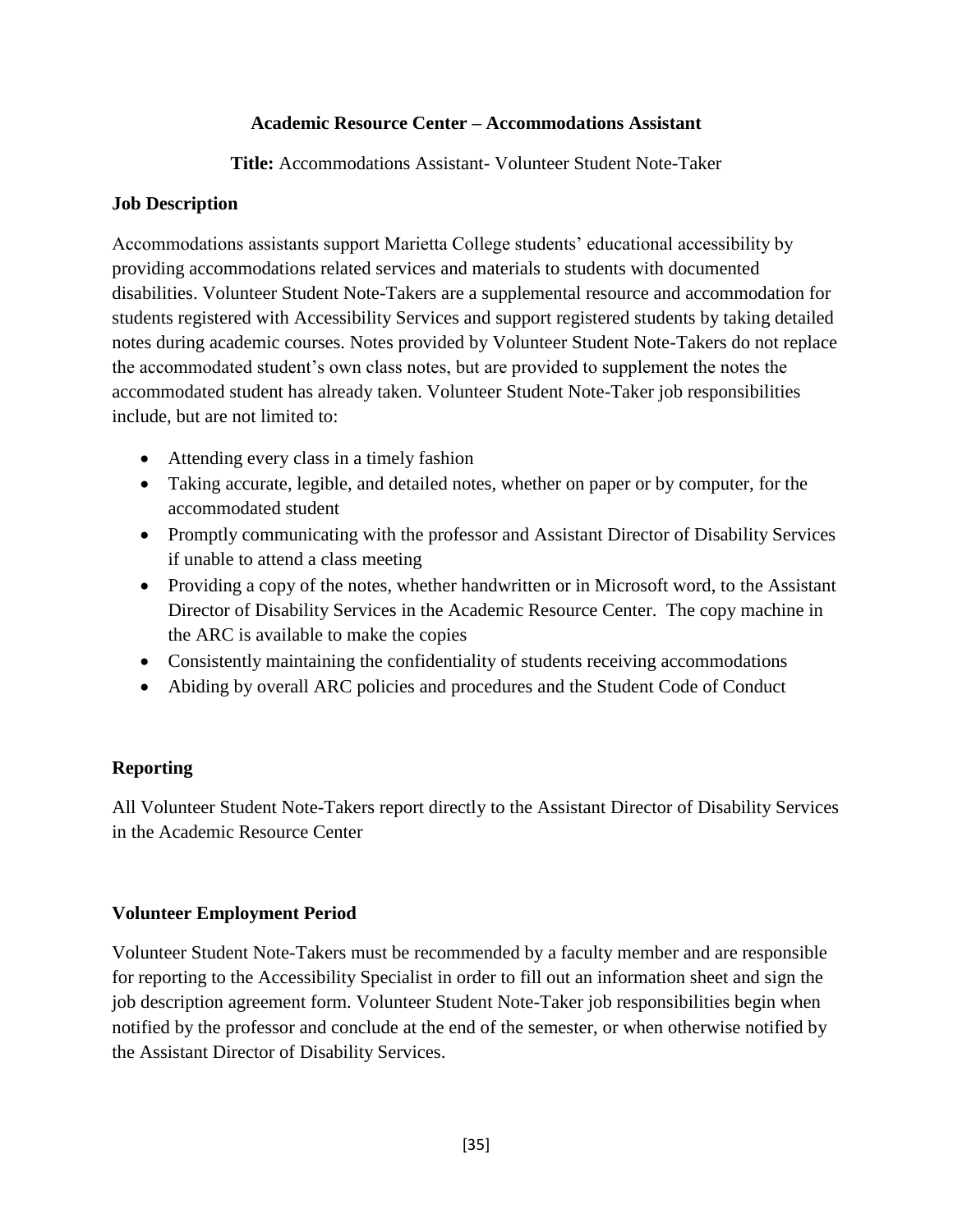#### **Volunteer Benefits**

- Enriching the educational experience of your peers
- Gaining 15 hours of community services, as approved by the Assistant Director of Disability Services
- Retaining information in the course for which notes are taken
- Developing and demonstrating valuable skills in communication, collaboration, and leadership
- Positive resume builder

#### **Minimum Qualifications**

- Must be recommended by a faculty member
- Must promptly and consistently attend class
- Must be able to pay attention to class and to write accurate, complete, eligible, and detailed notes in a timely fashion
- Must complete a Volunteer Student Note-Taker orientation session
- Must be a current full-time Marietta College student in good standing
- Demonstrate written communication skills

#### **To Apply**

Faculty members nominate students to serve as Volunteer Student Note-Takers. If you have been nominated by a faculty member for this position, you will be contacted by the Assistant Director of Disability Services. To accept this volunteer position, you will meet with the Assistant Director of Disability Services and review the job expectations together.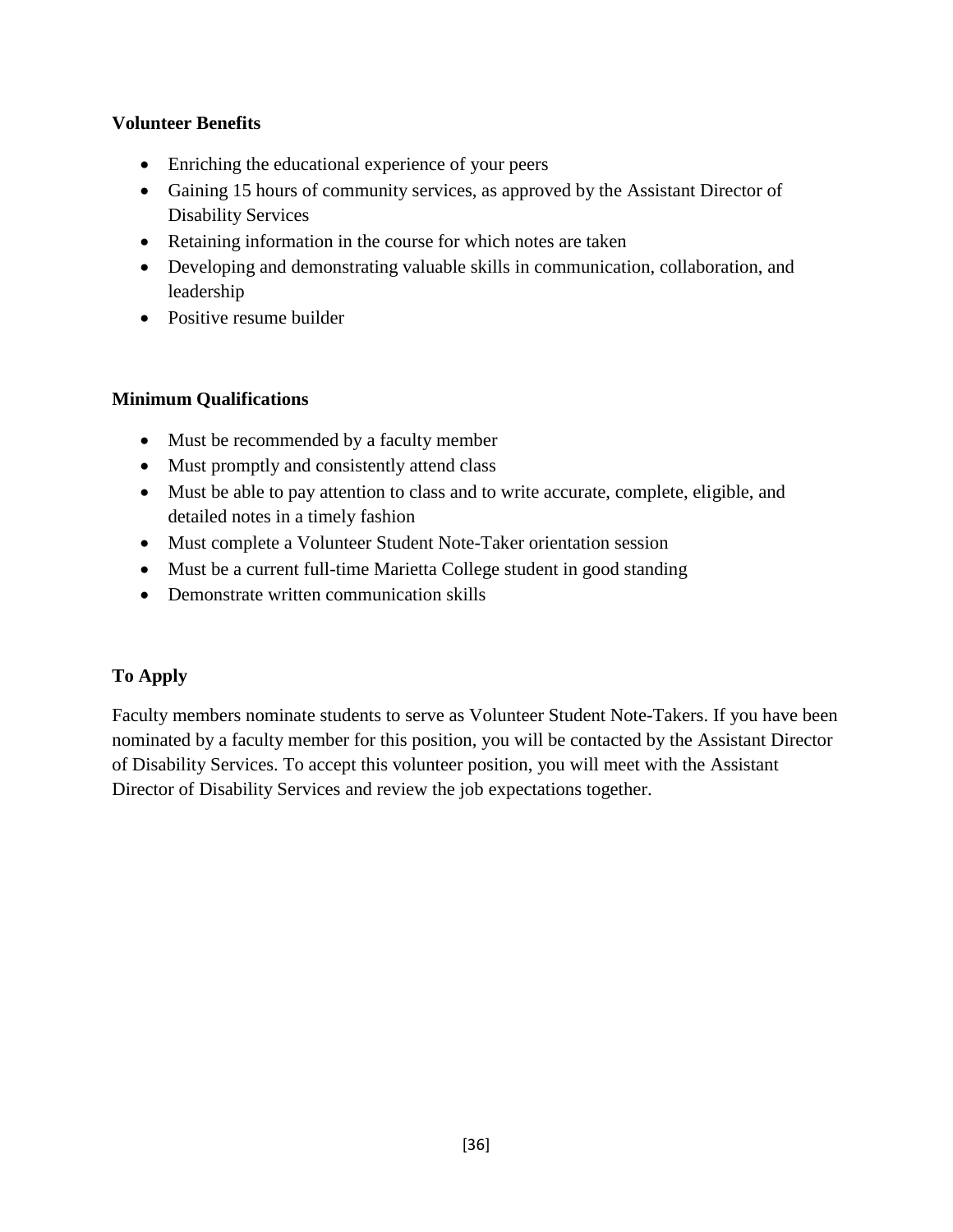**Marietta College Policies and Procedure Guidelines for Students with Disabilities** FORMS: Alternate Text Request Conflict Resolution Form: Grievance Procedure Documentation Checklist Electronic Text User Agreement Emotional Support Animal Application Emotional Support Animal Handler Agreement Flash Drive Agreement Policy Housing Accommodation Application Proctor/Scribe Request Service Animal Handler Agreement Student Self Report Form Tape-Recorded Lecture Policy Agreement Temporary Accommodations Request Testing Accommodation Policy

Appendix C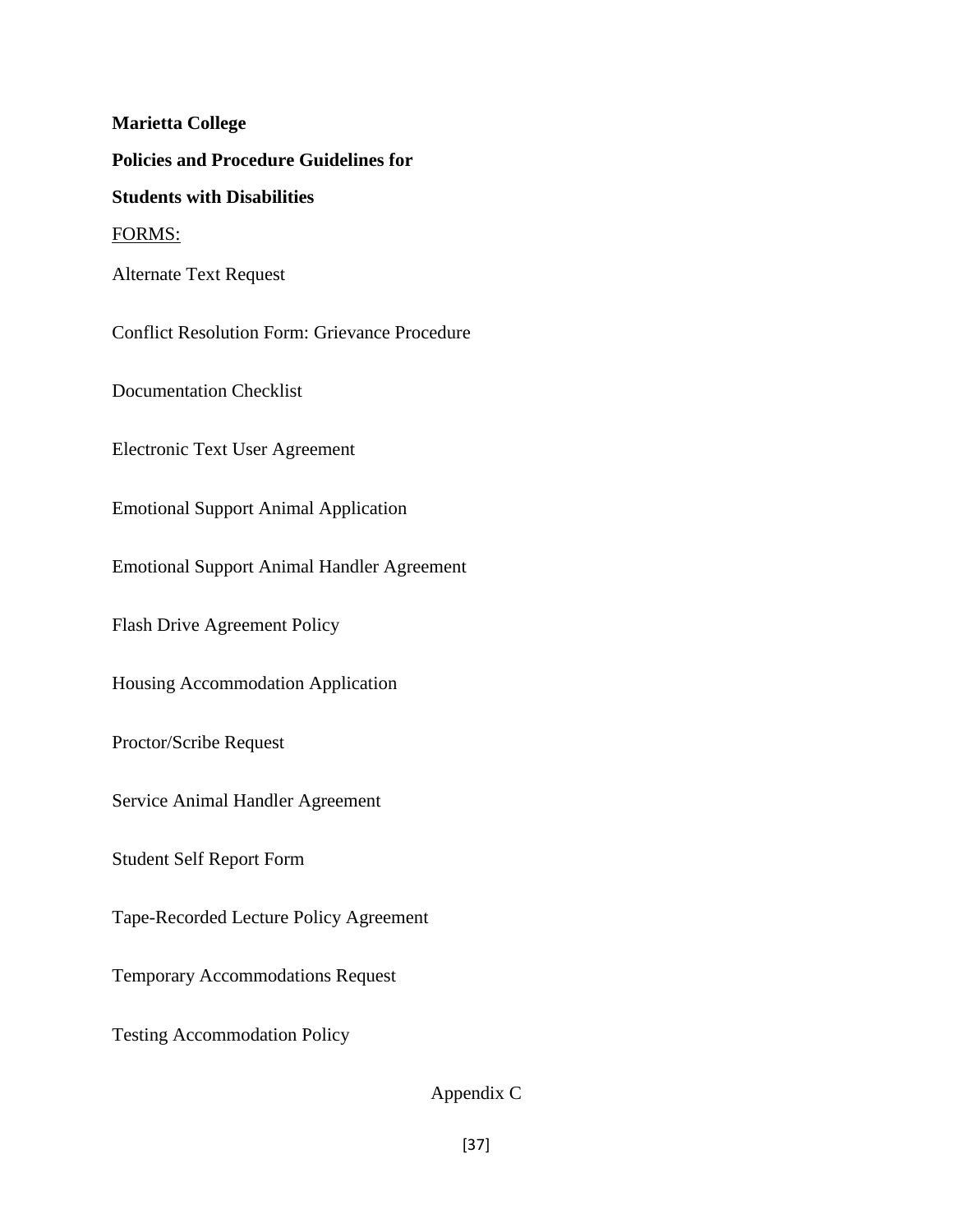

# REQUEST FOR ALTERNATE TEXT FORMAT

|                                                                                                                             |  | Term to be Used:        |  |
|-----------------------------------------------------------------------------------------------------------------------------|--|-------------------------|--|
|                                                                                                                             |  |                         |  |
|                                                                                                                             |  | Edition:_______________ |  |
|                                                                                                                             |  |                         |  |
| Format: PDF Kurzweil                                                                                                        |  |                         |  |
| Purchased from: ______ MC Bookstore ______ Other :______________________________                                            |  |                         |  |
| *FOR STAFF USE ONLY<br>Available from Bookshare: _________ yes______ no<br>Available from AccessText: _______ yes ______ no |  |                         |  |
|                                                                                                                             |  |                         |  |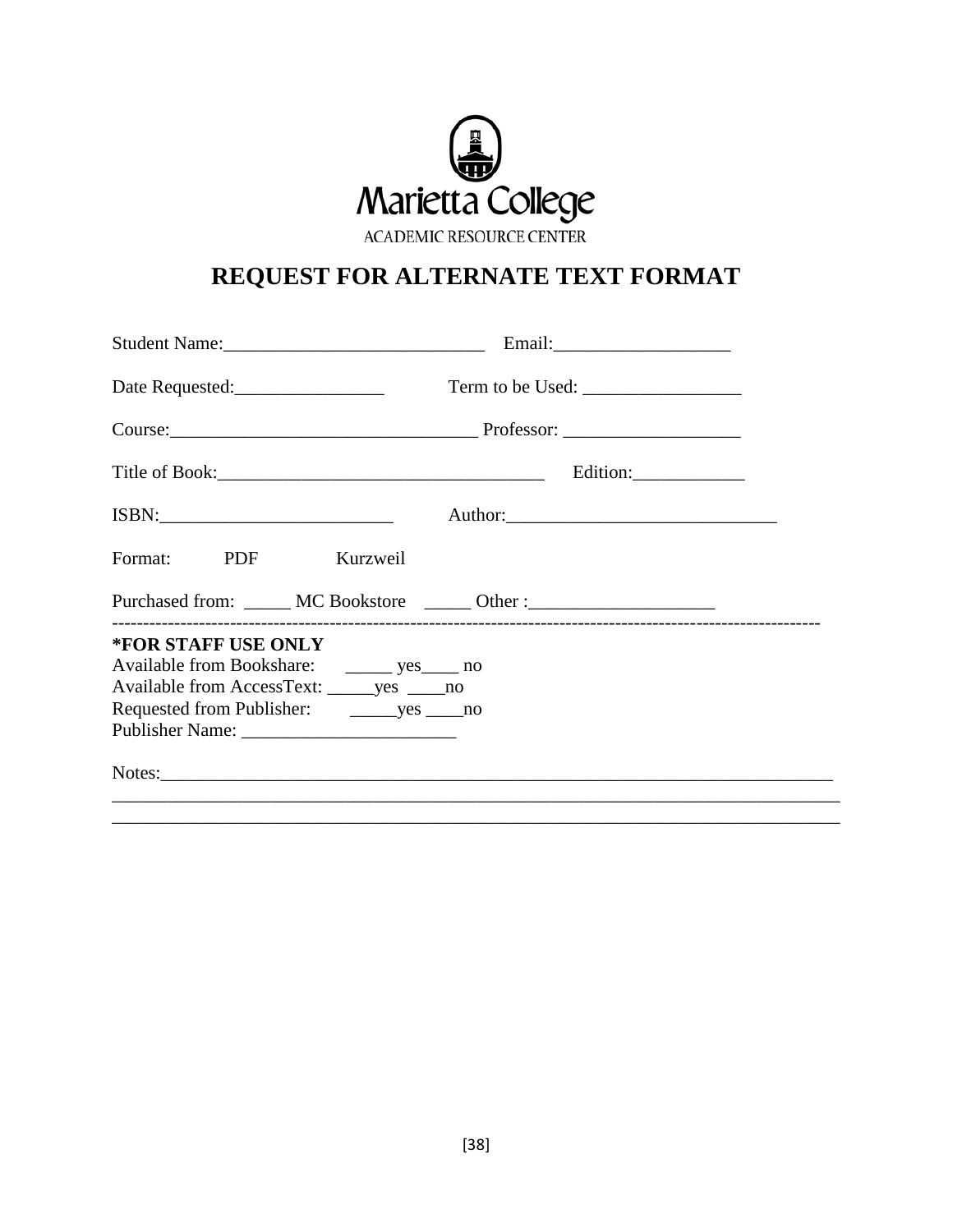

# **Grievance Procedure**

# **Conflict Resolution Form**

| Student Name:             | $MCID$ #                                                                                                       |      |
|---------------------------|----------------------------------------------------------------------------------------------------------------|------|
|                           |                                                                                                                |      |
| Nature of Complaint       |                                                                                                                |      |
|                           |                                                                                                                |      |
|                           |                                                                                                                |      |
|                           |                                                                                                                |      |
|                           |                                                                                                                |      |
| <b>Desired Resolution</b> |                                                                                                                |      |
|                           |                                                                                                                |      |
|                           |                                                                                                                |      |
|                           |                                                                                                                |      |
|                           |                                                                                                                |      |
|                           |                                                                                                                |      |
| Outcome of Level I        |                                                                                                                |      |
|                           |                                                                                                                |      |
|                           |                                                                                                                |      |
|                           | the control of the control of the control of the control of the control of<br>504 Compliance Officer Signature | Date |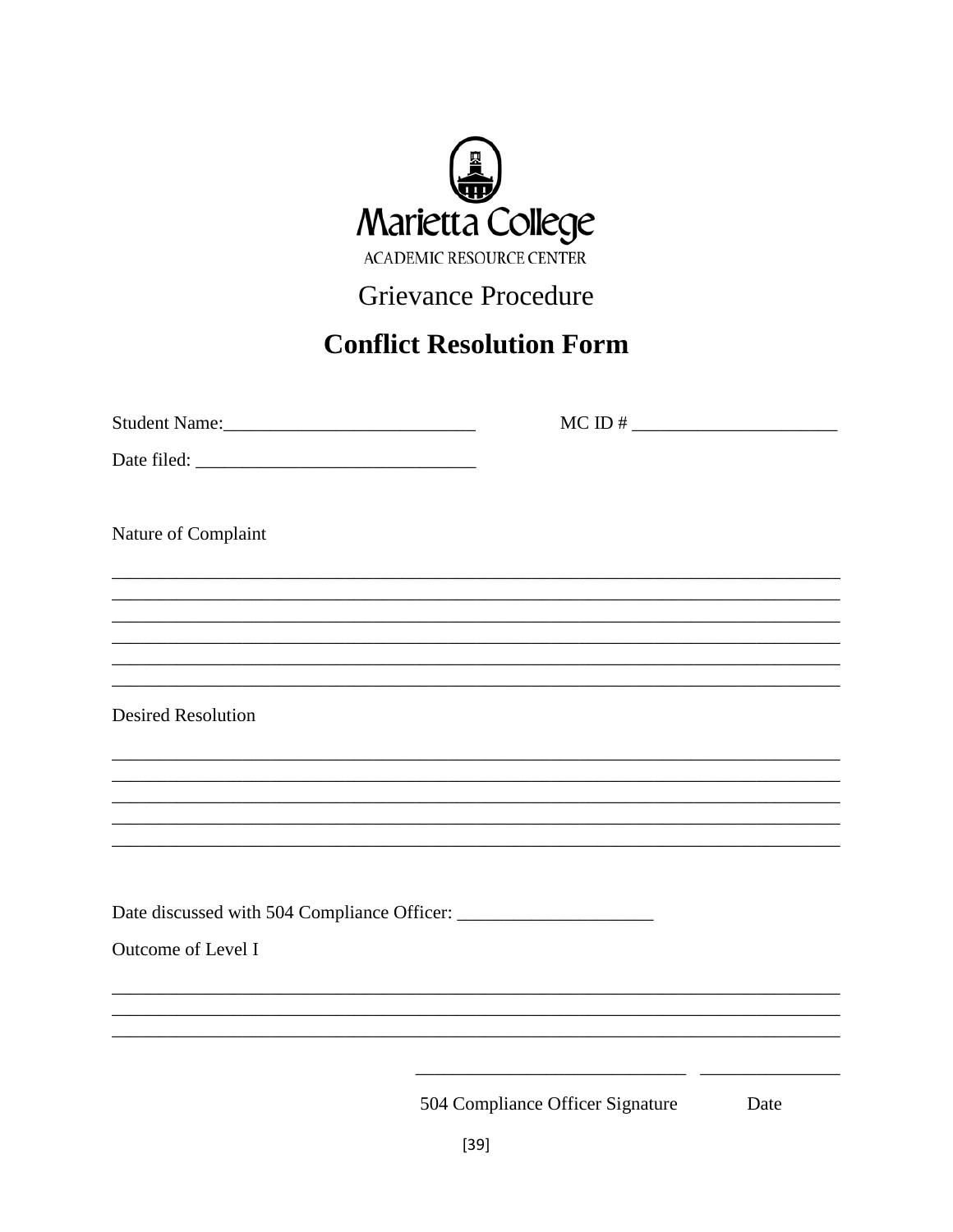Referred to Level II- Sent to Director of the ARC on \_\_\_\_\_\_\_\_\_\_\_\_\_\_\_\_\_\_\_\_\_\_\_\_\_\_\_\_

Outcome of Level II Director of the ARC Signature Outcome of Level III Decision sent to student on Provost Signature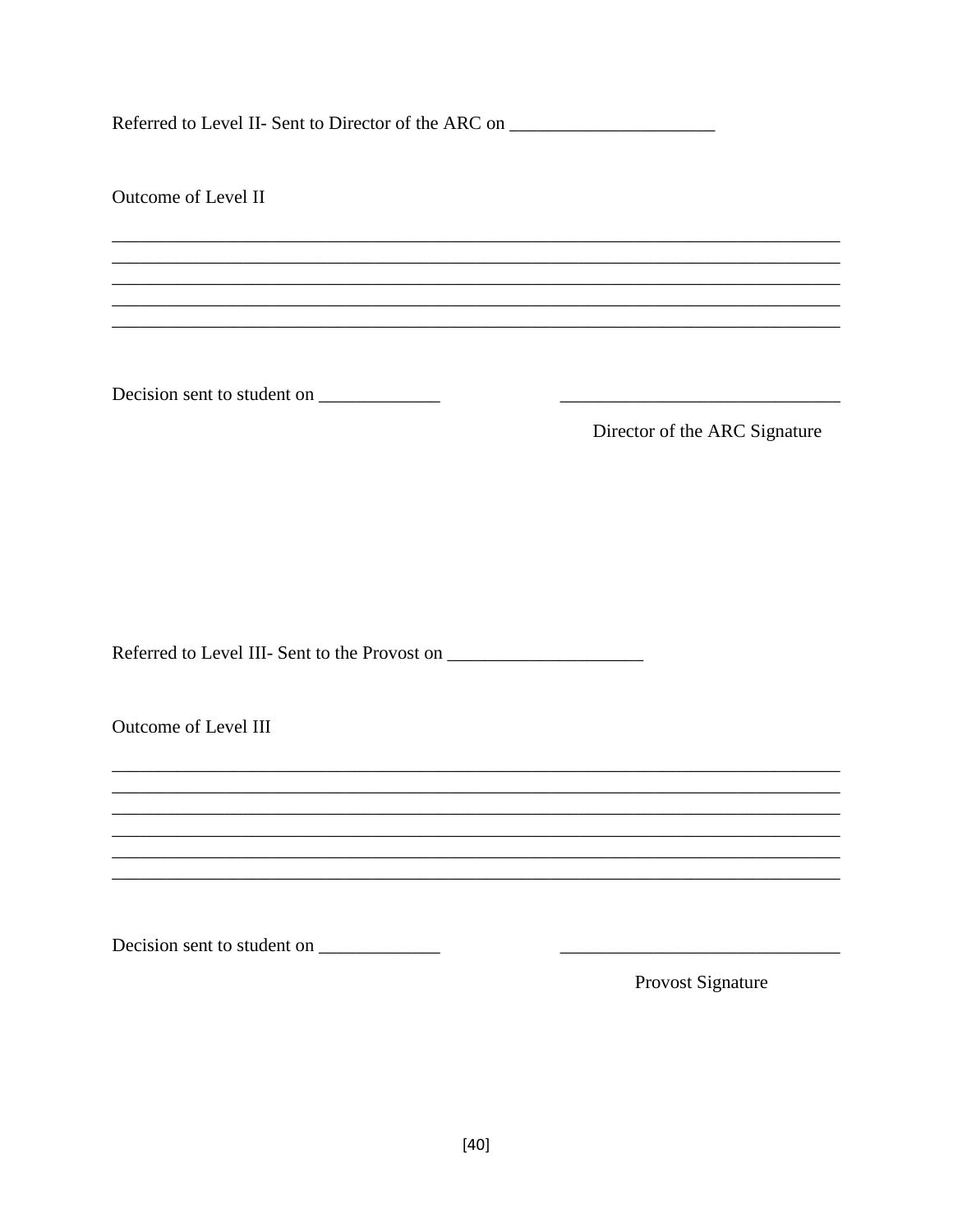

# **Documentation Checklist**

To facilitate the collection of critical documentation, please provide a comprehensive report that contains the items listed in the following checklist.

A diagnostic report should contain:

- Specific diagnosis and date of diagnosis
- Severity of the disability
- Date of the last contact with the student
- List of tests given or other measures used to assess the following: Aptitude, achievement, information processing
- Summary of the student's medical, educational, and family history that may relate to the learning disability
- List of functional limitations that may affect programs in college
- Summary of how the diagnosis was reached and how the disability substantially limits a major life activity
- Recommendations for appropriate accommodations
- Other information relevant to the student's academic adjustment
- Signature and contact information of the diagnostician.

Return this information marked confidential to:

Assistant Director of Disability Services

Marietta College

Academic Resource Center

215 Fifth Street

Marietta, OH 45750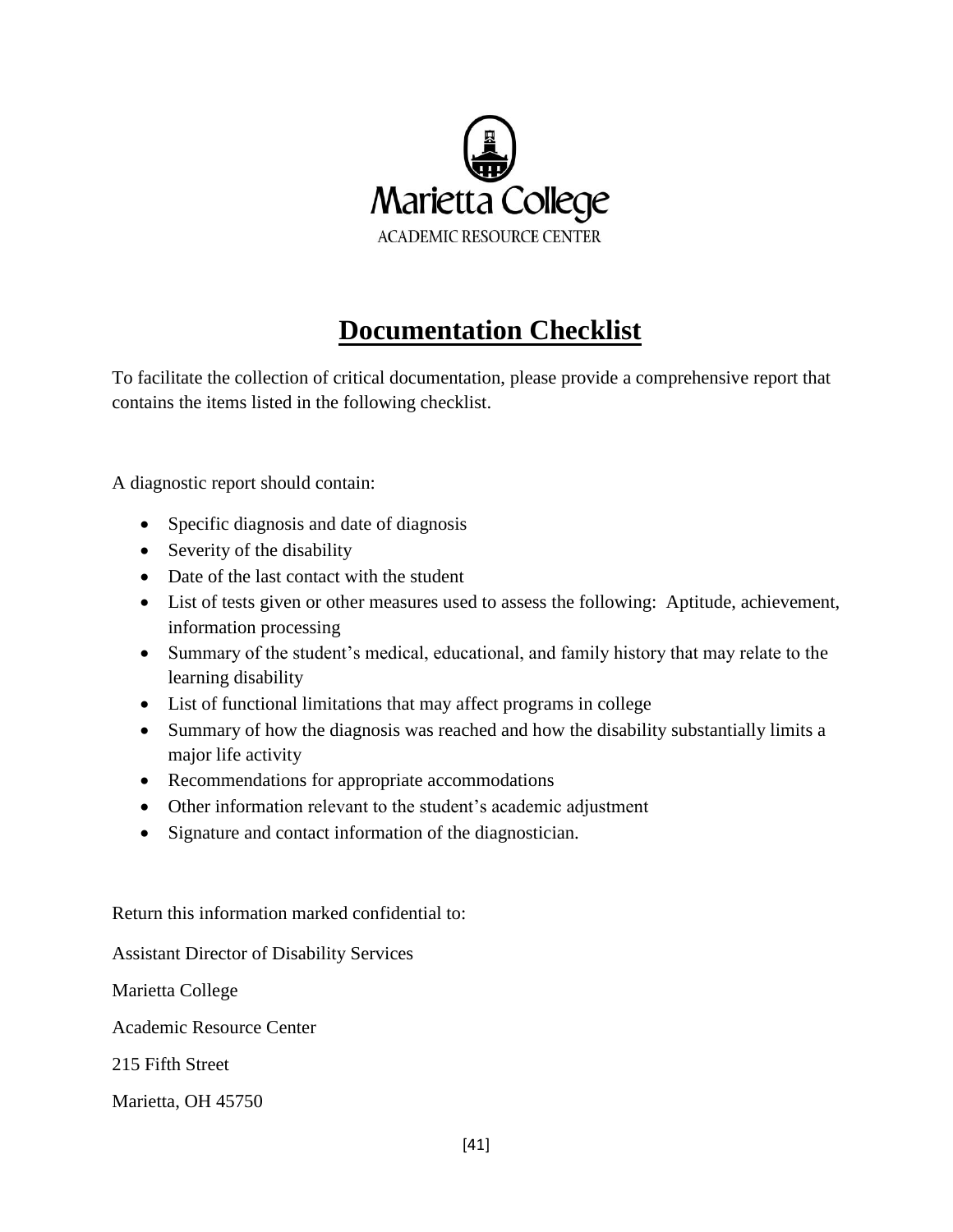

# **Electronic Text User Agreement**

I verify and agree that:

- I have purchased a printed copy of the textbook and will share a copy of the receipt with the Academic Resource Center.
- I am enrolled in the course that the text has been adopted.
- I acknowledge that I do not own the electronic text. I also acknowledge that the text is furnished "As is" and contains copyrighted and/or proprietary and confidential information of the publisher and its licensors.
- I will not revise, convert or otherwise modify the text files.
- I will not share, sell, rent or otherwise distribute the electronic files.
- In using the electronic files provided by the publisher, I understand that the student, the Academic Resource Center, and/or any other college official will abide by the Copyright Law of the United States of America, as amended (17 U.S.C. Sec 101 et seq.) and the applicable code of conduct and policy of Marietta College.
- I will return the electronic files to the ARC upon completion of the course.
- I also understand that if the textbooks are not available in electronic text that the ARC has made available scanning equipment for me to utilize.
- If needed I will request the ARC to assist me in identification of other available resources.

By signing this agreement, I indicate that I have read, understood, and accepted the terms of this agreement.

Name (please print): \_\_\_\_\_\_\_\_\_\_\_\_\_\_\_\_\_\_\_\_\_\_\_\_\_\_\_\_\_\_\_\_\_\_\_\_\_\_\_\_

Signature: \_\_\_\_\_\_\_\_\_\_\_\_\_\_\_\_\_\_\_\_\_\_\_\_\_\_\_\_\_\_\_\_\_\_\_\_\_\_\_\_\_\_\_\_\_\_\_\_

Date: \_\_\_\_\_\_\_\_\_\_\_\_\_\_\_\_\_\_\_\_\_\_\_\_\_\_\_\_\_\_\_\_\_\_\_\_\_\_\_\_\_\_\_\_\_\_\_\_\_\_\_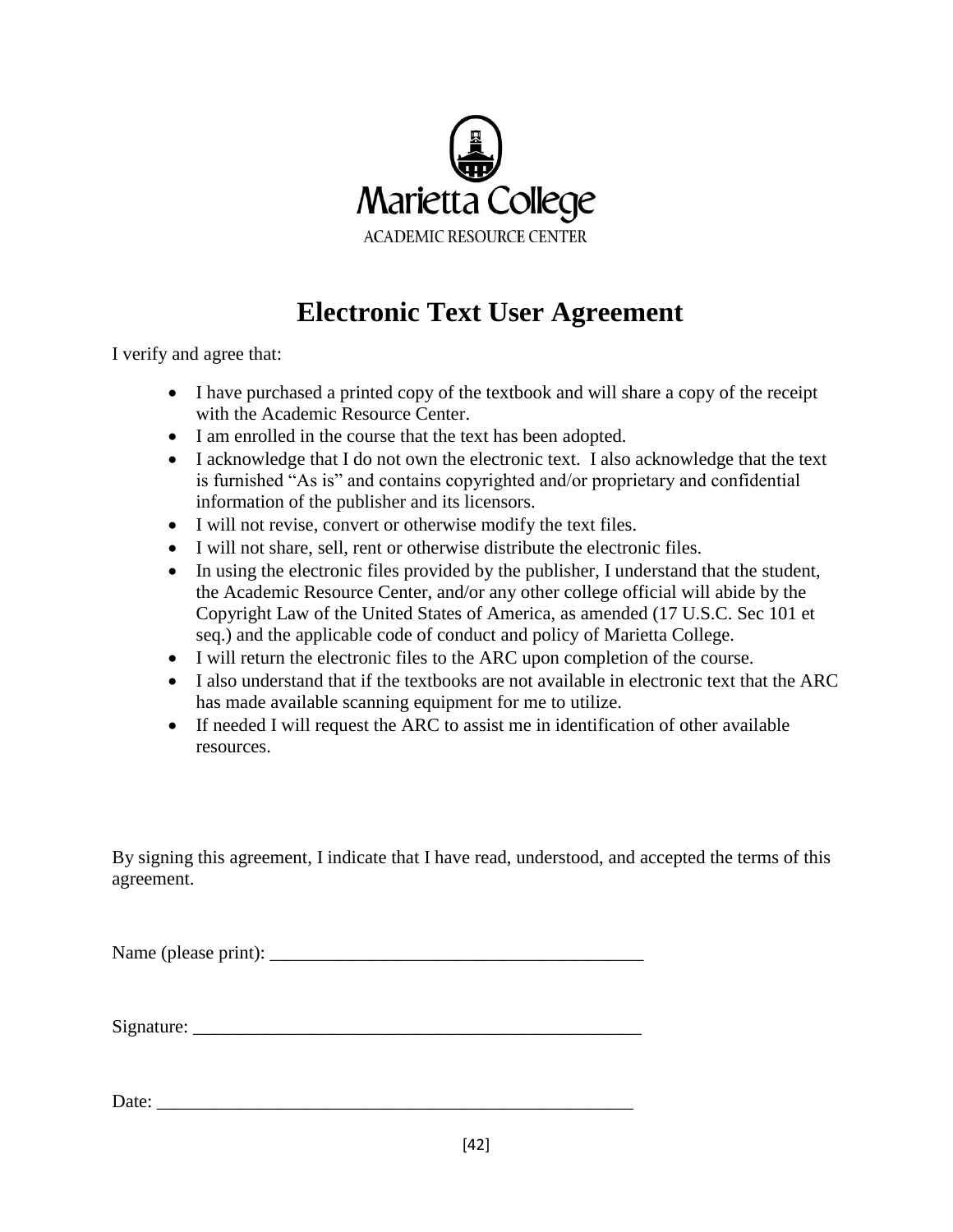

### **Marietta College Emotional Support Animal Application**

| Part I. To Be Completed by the Student                                                                  |                                                                                                        |
|---------------------------------------------------------------------------------------------------------|--------------------------------------------------------------------------------------------------------|
|                                                                                                         | MC ID # $\_$                                                                                           |
| Current Housing Assignment: ___________________________                                                 | Number of Roommates:                                                                                   |
|                                                                                                         |                                                                                                        |
|                                                                                                         | Please list the name and contact information for an emergency contact person in the event that you are |
| Date submitted: ________________________________ for Term Starting: ________________________________    |                                                                                                        |
|                                                                                                         |                                                                                                        |
|                                                                                                         |                                                                                                        |
| Reason for requesting this type of animal:                                                              |                                                                                                        |
|                                                                                                         | <u> 1989 - Johann Stoff, amerikansk politiker (d. 1989)</u>                                            |
| Description of why this accommodation is needed:                                                        |                                                                                                        |
|                                                                                                         |                                                                                                        |
|                                                                                                         |                                                                                                        |
|                                                                                                         |                                                                                                        |
|                                                                                                         |                                                                                                        |
| I, _______________________________, certify that the information presented on this application is true. |                                                                                                        |

Student Signature Date

\_\_\_\_\_\_\_\_\_\_\_\_\_\_\_\_\_\_\_\_\_\_\_\_\_\_\_\_\_\_\_\_\_\_\_ \_\_\_\_\_\_\_\_\_\_\_\_\_\_\_\_\_\_\_\_\_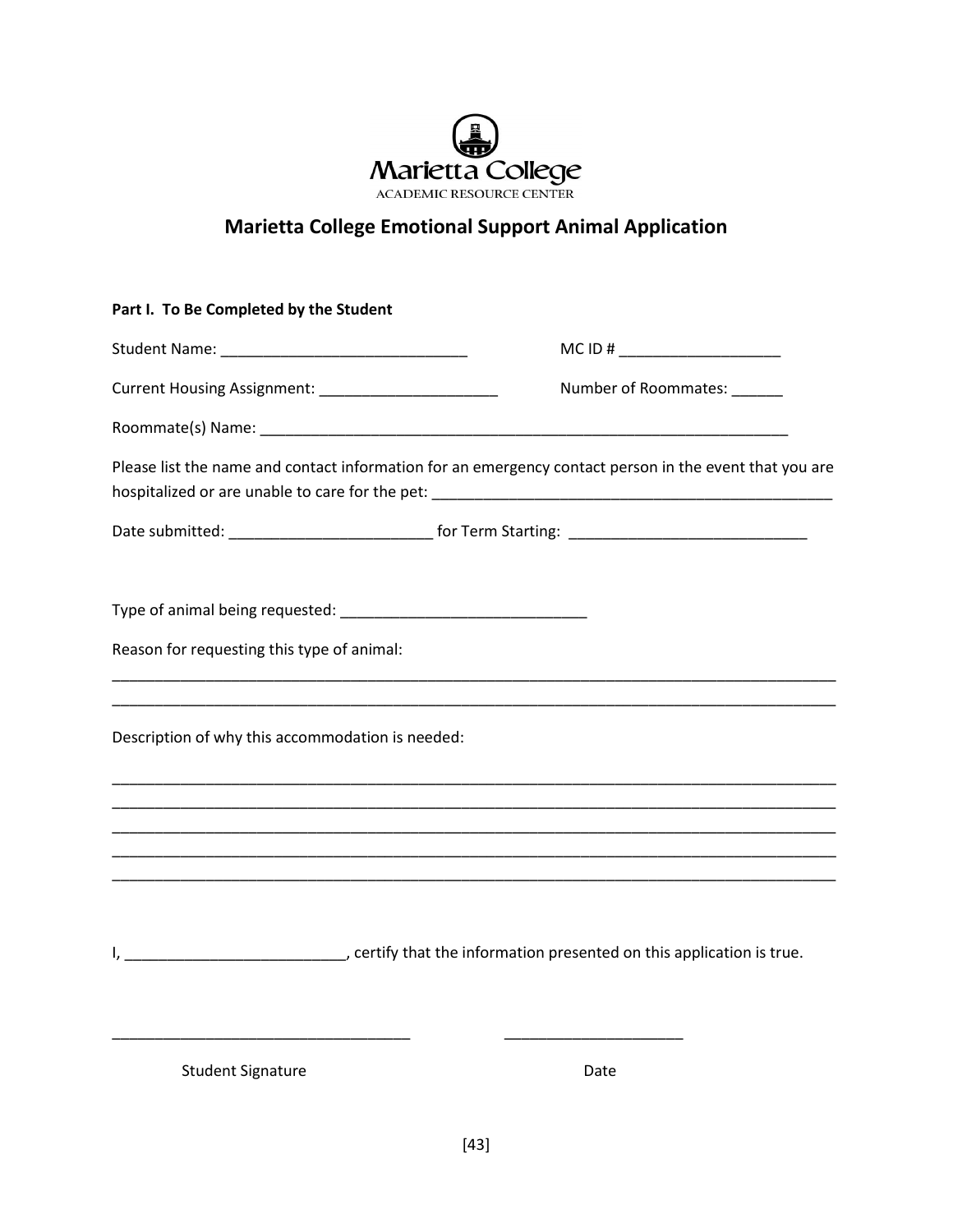#### **Marietta College Emotional Support Animal Application**

#### **Part II. Documentation from Health Care Provider**

Student Name: \_\_\_\_\_\_\_\_\_\_\_\_\_\_\_\_\_\_\_\_\_\_\_\_\_\_\_\_\_\_\_

Name of Health Care Provider: \_\_\_\_\_\_\_\_\_\_\_\_\_\_\_\_\_\_\_\_\_\_\_\_\_\_\_\_\_\_\_\_\_\_\_

Phone Number: \_\_\_\_\_\_\_\_\_\_\_\_\_\_\_\_\_\_\_\_\_\_\_\_\_\_\_\_\_

Address: \_\_\_\_\_\_\_\_\_\_\_\_\_\_\_\_\_\_\_\_\_\_\_\_\_\_\_\_\_\_\_\_\_\_\_\_\_\_\_\_\_\_\_\_\_\_\_\_\_\_\_\_\_\_\_\_\_\_\_\_\_\_\_\_\_\_\_

The health care provider should provide the following:

- 1) The provider's diagnosis of the persons condition/disability;
- 2) The provider's opinion that the condition effects a major life activity;
- 3) The provider's opinion that the ESA has been prescribed for treatment purposes and is necessary to help alleviate symptoms associated with the person's condition and/or to help the person use and enjoy residence life and the services;
- 4) The provider's opinion of what the ESA will provide to the student in terms of how the ESA will alleviate and help lessen the impact of the person's disability;
- 5) Any additional rationale or information that Marietta College may reasonably need to understand the basis for the professional opinion.;

This information should be provided on professional office letterhead and be included with this sheet.

The document(s) may be returned to the student to be submitted to our office, it can be sent to our office directly through our confidential Fax at 740.376.4406, or it may be sent through standard mail.

To send documentation or for any questions please contact:

Kristin English Assistant Director of Disability Services, Academic Resource Center Marietta College 215 Fifth Street Marietta, OH 45750 740.376.4467 (phone)/ 740.376.4406 (fax) Email: [thomask@marietta.edu](mailto:thomask@marietta.edu)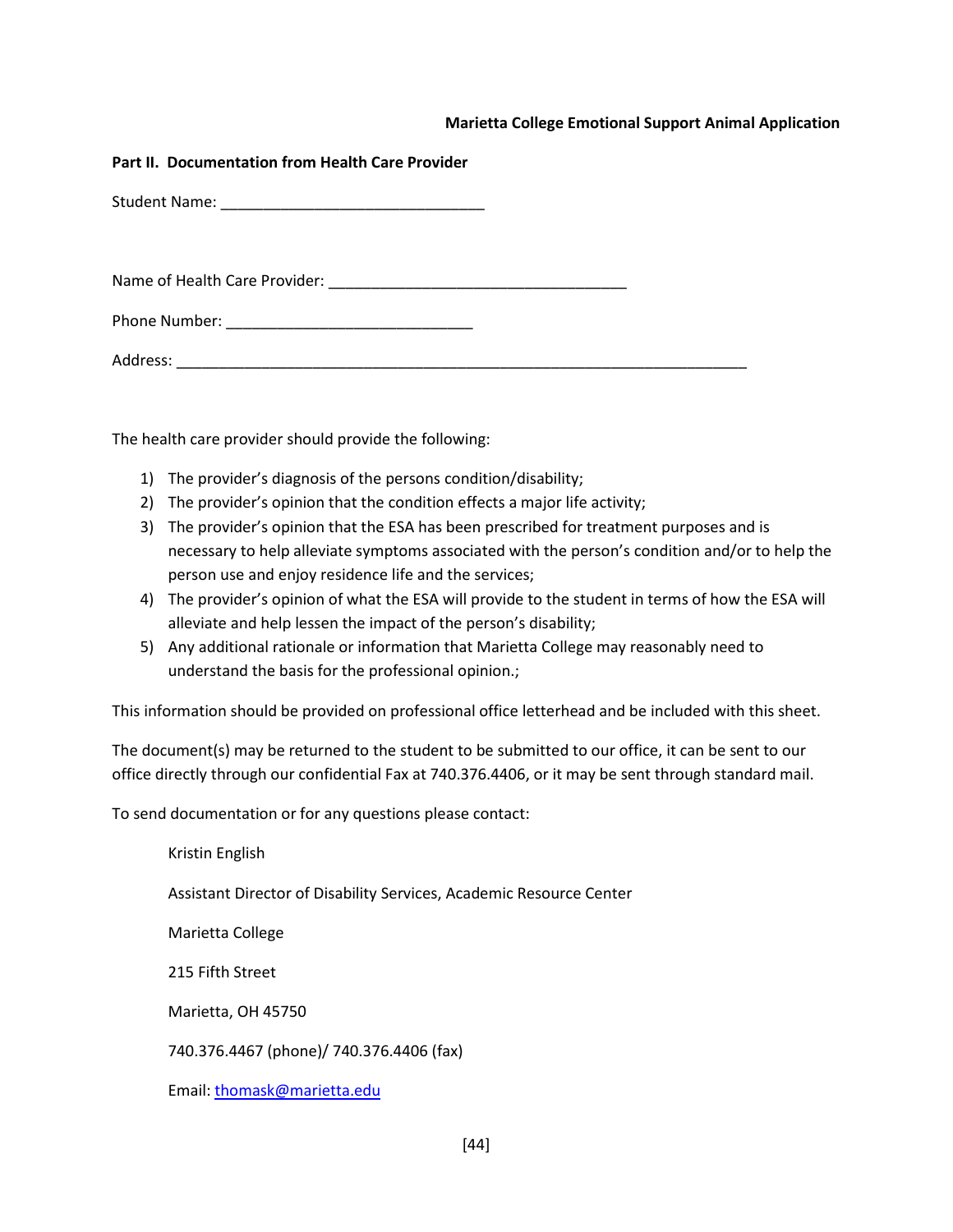

#### **Emotional Support Animal Handler Agreement**

#### **Emotional Support Animal Owner**

I, \_\_\_\_\_\_\_\_\_\_\_\_\_\_\_\_\_\_\_\_\_\_\_\_\_\_\_, verify that I have read the entire Marietta College Emotional Support Animal Policy and I agree to abide by this policy.

\_\_\_\_\_\_\_\_\_\_\_\_\_\_\_\_\_\_\_\_\_\_\_\_\_\_ \_\_\_\_\_\_\_\_\_\_\_\_\_\_\_\_\_\_\_\_\_\_\_\_\_\_\_\_\_ \_\_\_\_\_\_\_\_\_\_\_\_\_\_\_\_

Signature of Student The Signature of Witness The Date

#### **Roommate(s)**

I, \_\_\_\_\_\_\_\_\_\_\_\_\_\_\_\_\_\_\_\_\_\_\_\_, verify that I have read the entire Marietta College Emotional Support Animal Policy and I understand my rights and responsibilities. I agree to have an Emotional Support Animal living within my residential unit.

\_\_\_\_\_\_\_\_\_\_\_\_\_\_\_\_\_\_\_\_\_\_\_\_\_\_ \_\_\_\_\_\_\_\_\_\_\_\_\_\_\_\_\_\_\_\_\_\_\_\_\_\_\_\_\_ \_\_\_\_\_\_\_\_\_\_\_\_\_\_\_\_

Signature of Student The Signature of Witness Date

I, \_\_\_\_\_\_\_\_\_\_\_\_\_\_\_\_\_\_\_\_\_\_\_\_\_, verify that I have read the entire Marietta College Emotional Support Animal Policy and I understand my rights and responsibilities. I agree to have an Emotional Support Animal living within my residential unit.

\_\_\_\_\_\_\_\_\_\_\_\_\_\_\_\_\_\_\_\_\_\_\_\_\_\_ \_\_\_\_\_\_\_\_\_\_\_\_\_\_\_\_\_\_\_\_\_\_\_\_\_\_\_\_\_ \_\_\_\_\_\_\_\_\_\_\_\_\_\_\_\_

Signature of Student The Signature of Witness Date Date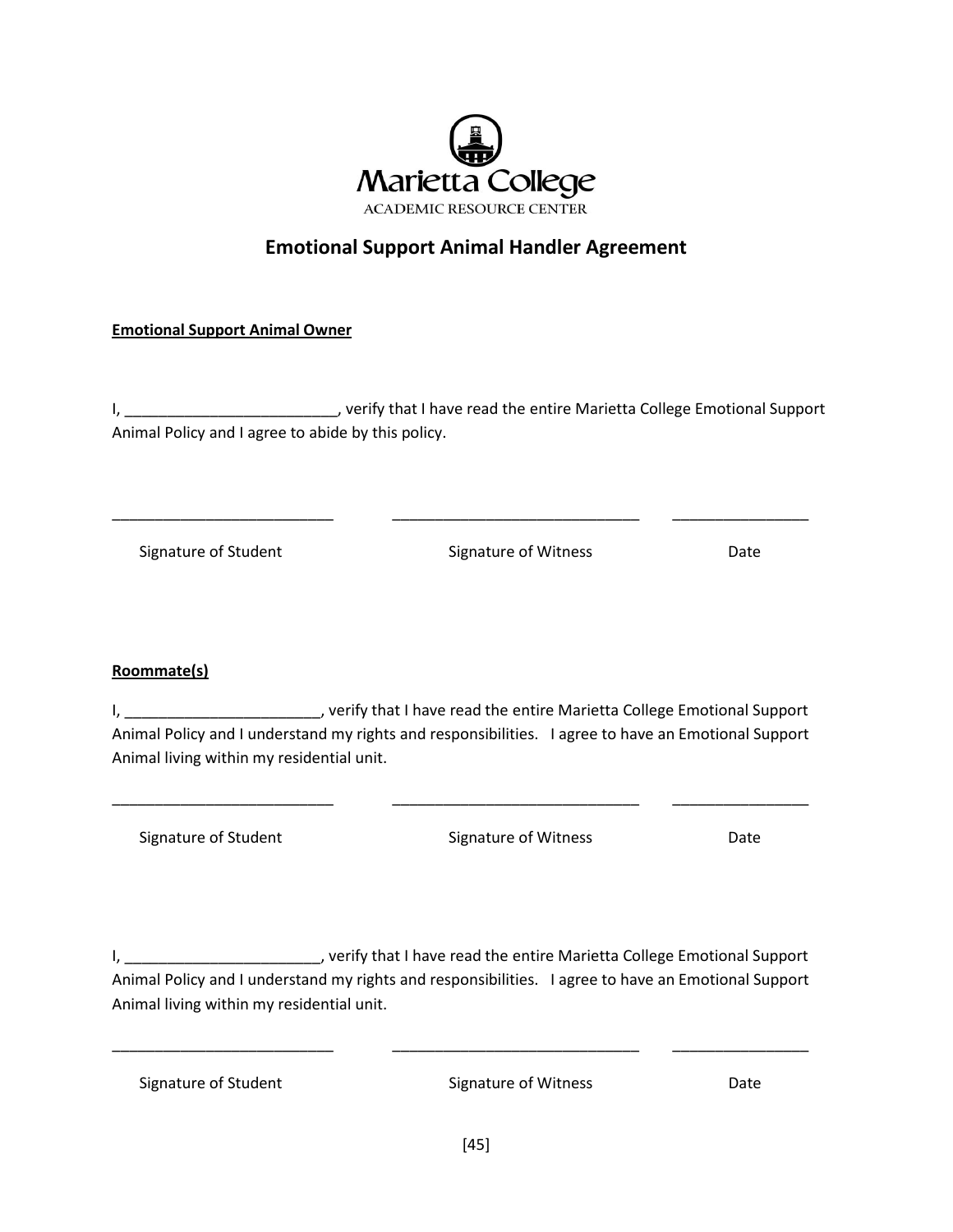

### **Flash Drive Agreement Policy**

Term:

I, \_\_\_\_\_\_\_\_\_\_\_\_\_\_\_\_\_\_\_\_\_\_\_, understand that the flash drive that I have been given is the property of the Academic Resource Center and **must** be returned at the end of the current semester. If I do not return the flash drive I will be charged a fee according to the cost of the textbooks that are provided on the flash drive. If the flash drive is damaged or lost it will not be replaced at the expense of the Academic Resource Center. I also understand that the content of the flash drive is to be used by myself only and cannot be copied or reproduced in any manner.

Signature of Student Date

Signature of Witness Date

\_\_\_\_\_\_\_\_\_\_\_\_\_\_\_\_\_\_\_\_\_\_\_\_\_\_\_\_\_\_\_\_\_\_\_\_\_\_\_\_\_\_\_\_ \_\_\_\_\_\_\_\_\_\_\_\_\_\_\_\_\_\_\_\_

\_\_\_\_\_\_\_\_\_\_\_\_\_\_\_\_\_\_\_\_\_\_\_\_\_\_\_\_\_\_\_\_\_\_\_\_\_\_\_\_\_\_\_\_ \_\_\_\_\_\_\_\_\_\_\_\_\_\_\_\_\_\_\_\_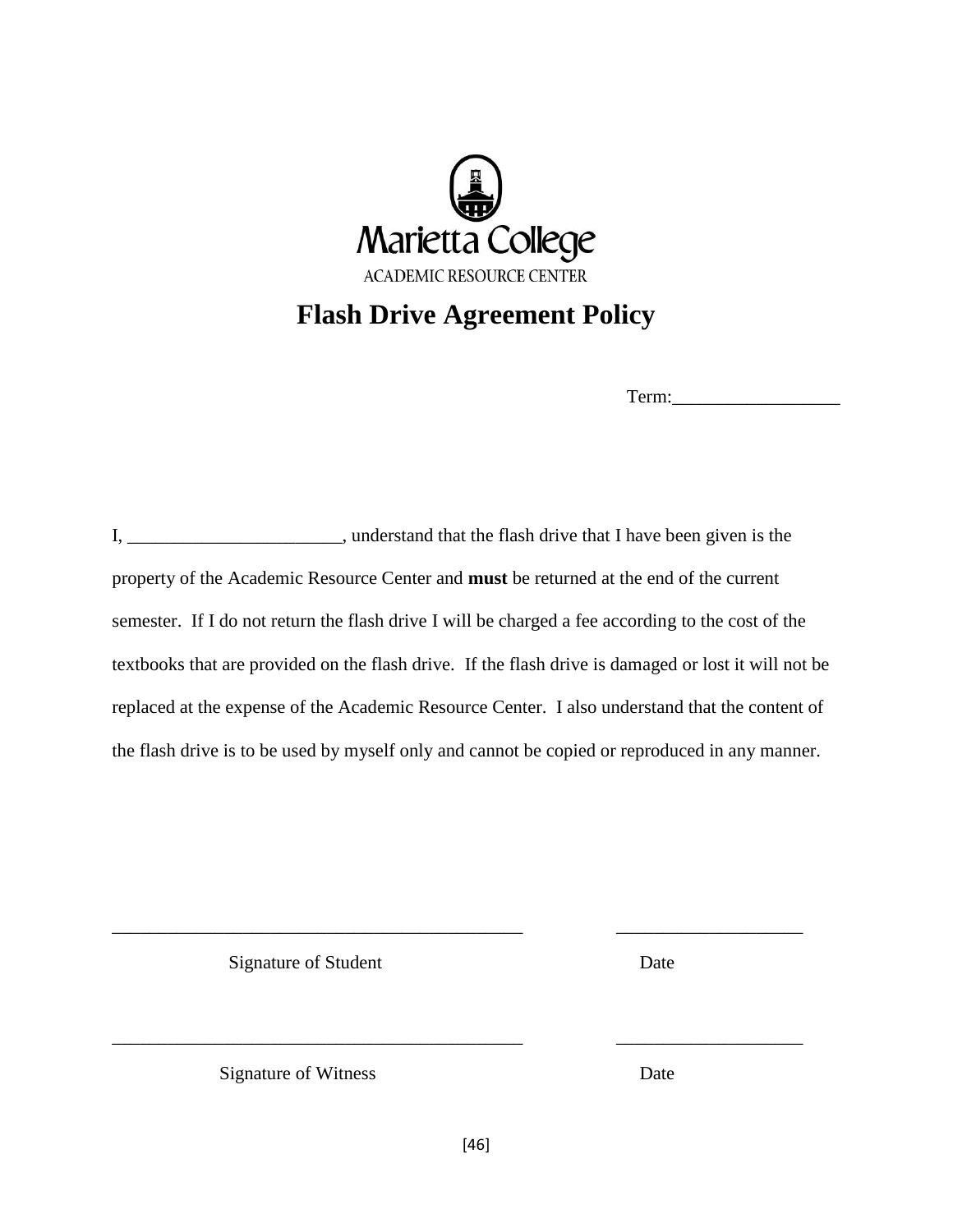

# **Housing Accommodation Application**

This form is to be completed by any Marietta College student seeking housing accommodations due to a documented disability or medical condition (other than the request for an air conditioner). To assist in the full and fair evaluation of such requests, the student seeking accommodations is responsible for completing the following process:

- 1) This *Housing Accommodation Application* must be completed in full and returned to the Assistant Director of Disability Services in the Academic Resource Center a minimum of one month prior to all campus student room selections for the semester for which the accommodation is being requested.
- 2) The student must meet with the Assistant Director of Disability Services in the Academic Resource Center to discuss his/her disability and the potential need for accommodations.
- 3) **IF** the housing accommodation is approved, the student will then meet with the Housing Officer in the Office of Community Living to discuss room selection.

Please direct any questions and return completed forms to:

Kristin English Assistant Director, Disability Services Academic Resource Center Marietta College 215 Fifth Street Marietta, OH 45750 740-376-4467 (phone)/ 740- 376- 4406 (fax) Email: [thomask@marietta.edu](mailto:thomask@marietta.edu)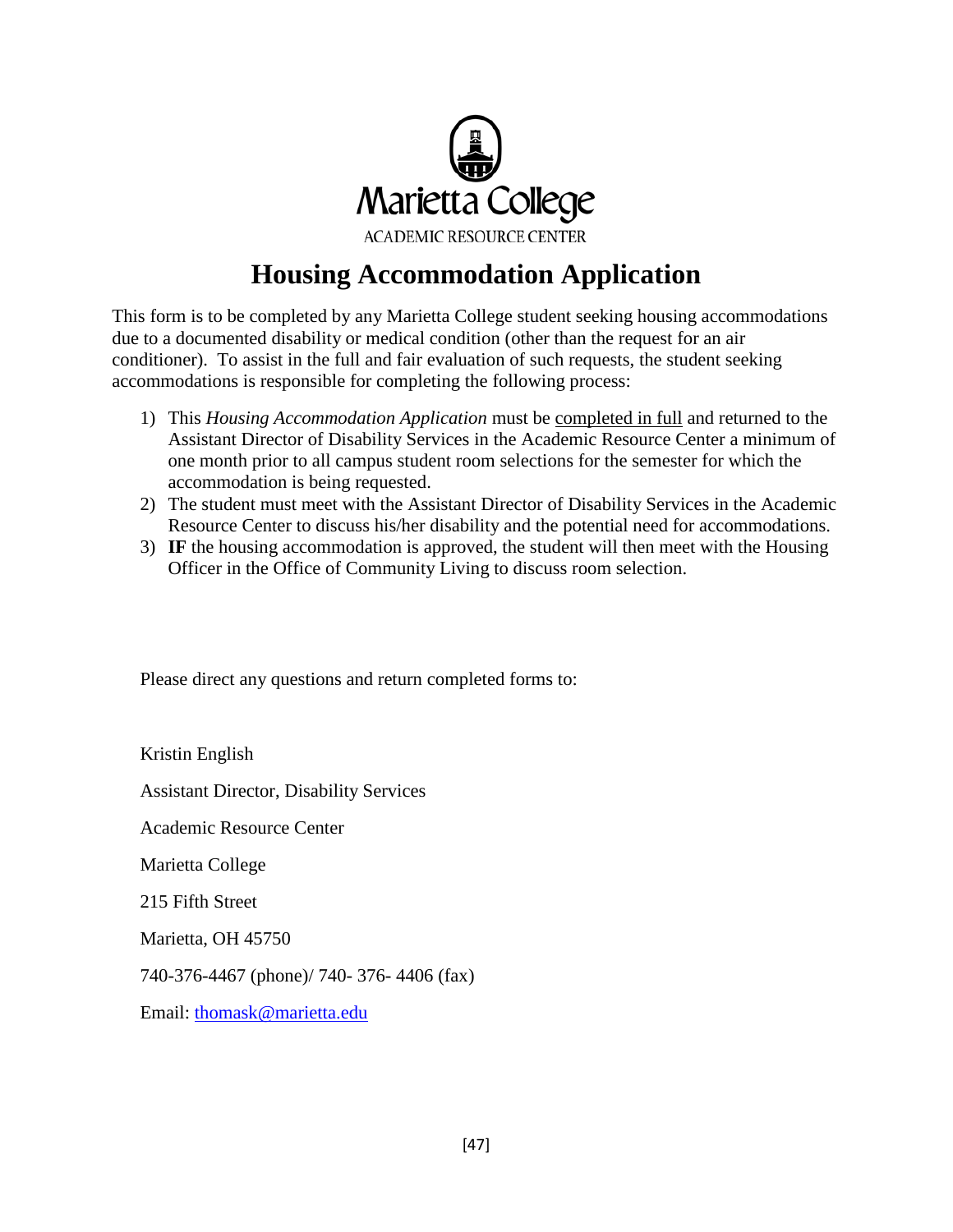#### **Marietta College Housing Accommodation Application**

| Part I. To Be Completed by the Student                                                                                                                                         |      |  |
|--------------------------------------------------------------------------------------------------------------------------------------------------------------------------------|------|--|
|                                                                                                                                                                                |      |  |
|                                                                                                                                                                                |      |  |
| Description of housing accommodation being requested:<br><u> 1989 - Johann Barn, mars ann an t-Amhain an t-Amhain an t-Amhain an t-Amhain an t-Amhain an t-Amhain an t-Amh</u> |      |  |
|                                                                                                                                                                                |      |  |
|                                                                                                                                                                                |      |  |
| Reason housing accommodation is needed:                                                                                                                                        |      |  |
|                                                                                                                                                                                |      |  |
|                                                                                                                                                                                |      |  |
| is true.                                                                                                                                                                       |      |  |
| <b>Student Signature</b>                                                                                                                                                       | Date |  |

#### **CONTINUE TO PART II WHICH MUST BE COMPLETED BY YOUR HEALTH CARE PROVIDER IN ORDER FOR THE APPLICATION TO BE ACCEPTED**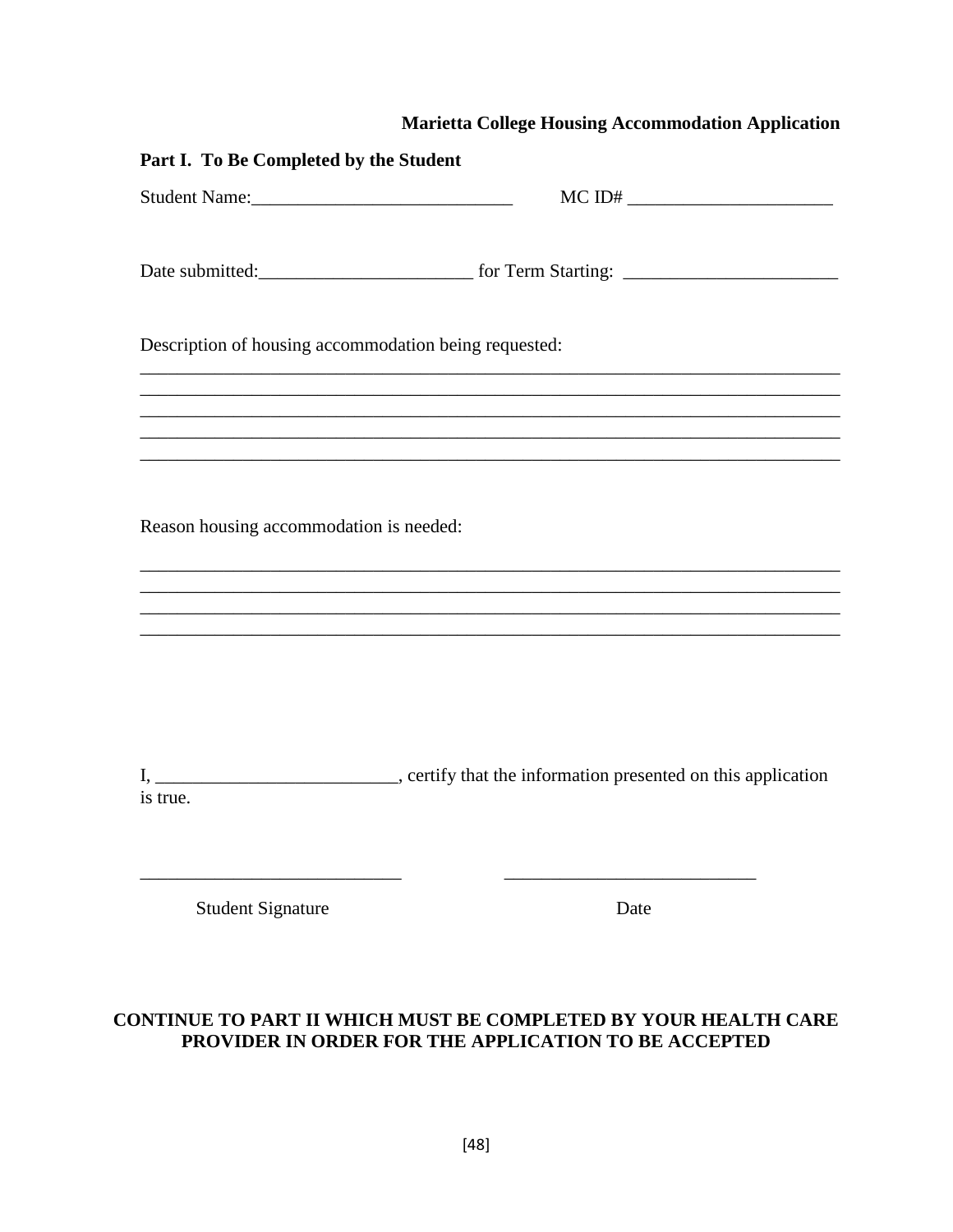#### **Marietta College Housing Accommodation Application**

#### **Part II. To Be Completed by Health Care Provider**

Student Name:

Name of Health Care Provider:\_\_\_\_\_\_\_\_\_\_\_\_\_\_\_\_\_\_\_\_\_\_\_\_\_\_\_\_\_\_\_\_\_\_\_\_\_

Phone Number:

Address:

Practitioner should provide the following:

- 1) Verification that you have been actively treating the individual making the request
- 2) Verification that the individual has a qualifying medical condition or disability that limits a major life activity
- 3) Recommended accommodation(s) and duration of accommodation
- 4) Explanation of how the reasonable accommodation(s) will assist the student.

This information should be provided on your professional office letterhead and be included with this sheet.

You may return the documents to the student to be submitted to our office or you can send them to our office directly through our confidential Fax at 740.376.4406 or they may be sent through standard mail.

To send documentation or for any questions please contact:

Kristin English Assistant Director, Disability Services Academic Resource Center Marietta College 215 Fifth Street Marietta, OH 45750 740-376-4467 (phone)/ 740- 376- 4406 (fax) Email: [thomask@marietta.edu](mailto:thomask@marietta.edu)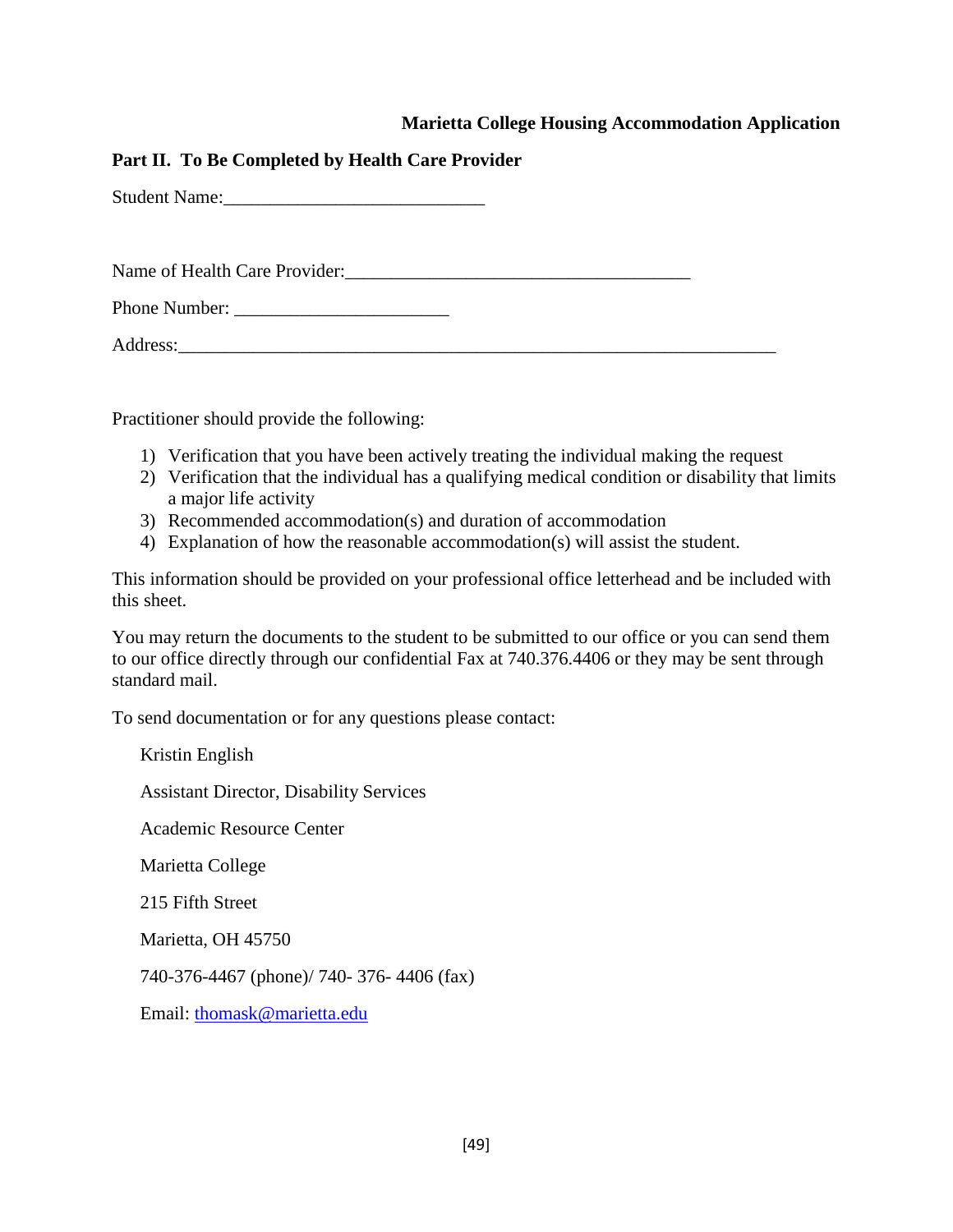

# **Proctor/Scribe Request**

| <b>Student Information:</b>                                                       |                                                                                                                                                                                                                                                                                                                                                                                                                                                                               |
|-----------------------------------------------------------------------------------|-------------------------------------------------------------------------------------------------------------------------------------------------------------------------------------------------------------------------------------------------------------------------------------------------------------------------------------------------------------------------------------------------------------------------------------------------------------------------------|
| Student Name                                                                      |                                                                                                                                                                                                                                                                                                                                                                                                                                                                               |
|                                                                                   |                                                                                                                                                                                                                                                                                                                                                                                                                                                                               |
| E-mail Address _____________________@marietta.edu                                 |                                                                                                                                                                                                                                                                                                                                                                                                                                                                               |
| <b>Course Information:</b>                                                        |                                                                                                                                                                                                                                                                                                                                                                                                                                                                               |
|                                                                                   |                                                                                                                                                                                                                                                                                                                                                                                                                                                                               |
|                                                                                   |                                                                                                                                                                                                                                                                                                                                                                                                                                                                               |
|                                                                                   |                                                                                                                                                                                                                                                                                                                                                                                                                                                                               |
| Requested Services (circle all that apply): Scribe/DNS Reader/Kurzweil Computer   |                                                                                                                                                                                                                                                                                                                                                                                                                                                                               |
| Have you met with the ARC's Accessibility Specialist this semester? Yes No        |                                                                                                                                                                                                                                                                                                                                                                                                                                                                               |
| Have you already made appropriate arrangements with your instructor? ___Yes ___No |                                                                                                                                                                                                                                                                                                                                                                                                                                                                               |
| (e.g. exam delivered to ARC, process after exam completed)                        |                                                                                                                                                                                                                                                                                                                                                                                                                                                                               |
| <b>ARC</b> Information                                                            | Testing Room                                                                                                                                                                                                                                                                                                                                                                                                                                                                  |
| Accommodation Notice on File? __Yes __No ARC Staff Proctor _____________________  |                                                                                                                                                                                                                                                                                                                                                                                                                                                                               |
| Time allowed for exam: $\_\_$ 1:15 $\_\_$ 1:55                                    | $1:40$ $2:30$ Other                                                                                                                                                                                                                                                                                                                                                                                                                                                           |
|                                                                                   |                                                                                                                                                                                                                                                                                                                                                                                                                                                                               |
| Date/time                                                                         | $\frac{1}{\sqrt{1-\frac{1}{2}}}\text{ picked up by:}\frac{1}{\sqrt{1-\frac{1}{2}}}\text{ gives:}\frac{1}{\sqrt{1-\frac{1}{2}}}\text{ gives:}\frac{1}{\sqrt{1-\frac{1}{2}}}\text{ gives:}\frac{1}{\sqrt{1-\frac{1}{2}}}\text{ gives:}\frac{1}{\sqrt{1-\frac{1}{2}}}\text{ and } \frac{1}{\sqrt{1-\frac{1}{2}}}\text{ gives:}\frac{1}{\sqrt{1-\frac{1}{2}}}\text{ and } \frac{1}{\sqrt{1-\frac{1}{2}}}\text{ gives:}\frac{1}{\sqrt{1-\frac{1}{2}}}\text{ and } \frac{1}{\sqrt{$ |
| Converted to alternate format: ___Kurzweil: ______________ ___Other: ____________ |                                                                                                                                                                                                                                                                                                                                                                                                                                                                               |
|                                                                                   |                                                                                                                                                                                                                                                                                                                                                                                                                                                                               |
| Professor/Instructor Notified By: __ phone __ voicemail __ email Date/Time:______ |                                                                                                                                                                                                                                                                                                                                                                                                                                                                               |
|                                                                                   |                                                                                                                                                                                                                                                                                                                                                                                                                                                                               |
|                                                                                   |                                                                                                                                                                                                                                                                                                                                                                                                                                                                               |
|                                                                                   |                                                                                                                                                                                                                                                                                                                                                                                                                                                                               |

#### **All requests must be submitted 3 business days in advance**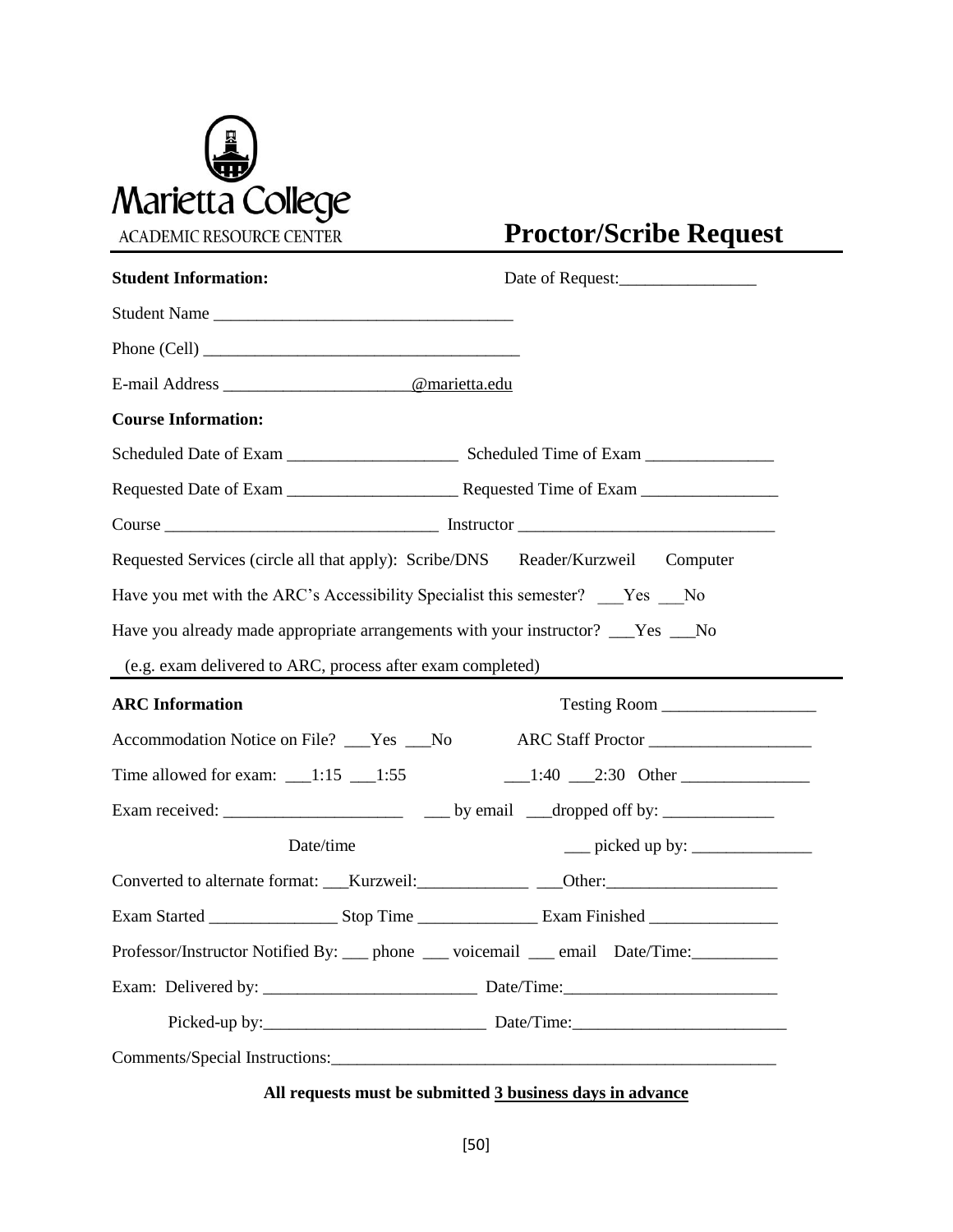

#### **Service Animal Handler Agreement**

#### **Service Animal Owner**

I, \_\_\_\_\_\_\_\_\_\_\_\_\_\_\_\_\_\_\_\_\_\_\_\_\_\_\_\_, verify that I have read the entire Marietta College Service Animal Policy and I agree to abide by this policy.

\_\_\_\_\_\_\_\_\_\_\_\_\_\_\_\_\_\_\_\_\_\_\_\_\_\_ \_\_\_\_\_\_\_\_\_\_\_\_\_\_\_\_\_\_\_\_\_\_\_\_\_\_\_\_\_ \_\_\_\_\_\_\_\_\_\_\_\_\_\_\_\_

Signature of Student The Signature of Witness Date Date

#### **Roommate(s)**

I, \_\_\_\_\_\_\_\_\_\_\_\_\_\_\_\_\_\_\_\_\_\_\_\_, verify that I have read the entire Marietta College Service Animal Policy and I understand my rights and responsibilities. I agree to have a Service Animal living within my residential unit.

\_\_\_\_\_\_\_\_\_\_\_\_\_\_\_\_\_\_\_\_\_\_\_\_\_\_ \_\_\_\_\_\_\_\_\_\_\_\_\_\_\_\_\_\_\_\_\_\_\_\_\_\_\_\_\_ \_\_\_\_\_\_\_\_\_\_\_\_\_\_\_\_

Signature of Student The Signature of Witness Date Date

I, \_\_\_\_\_\_\_\_\_\_\_\_\_\_\_\_\_\_\_\_\_\_\_, verify that I have read the entire Marietta College Service Animal Policy and I understand my rights and responsibilities. I agree to have a Service Animal living within my residential unit.

\_\_\_\_\_\_\_\_\_\_\_\_\_\_\_\_\_\_\_\_\_\_\_\_\_\_ \_\_\_\_\_\_\_\_\_\_\_\_\_\_\_\_\_\_\_\_\_\_\_\_\_\_\_\_\_ \_\_\_\_\_\_\_\_\_\_\_\_\_\_\_\_

Signature of Witness Date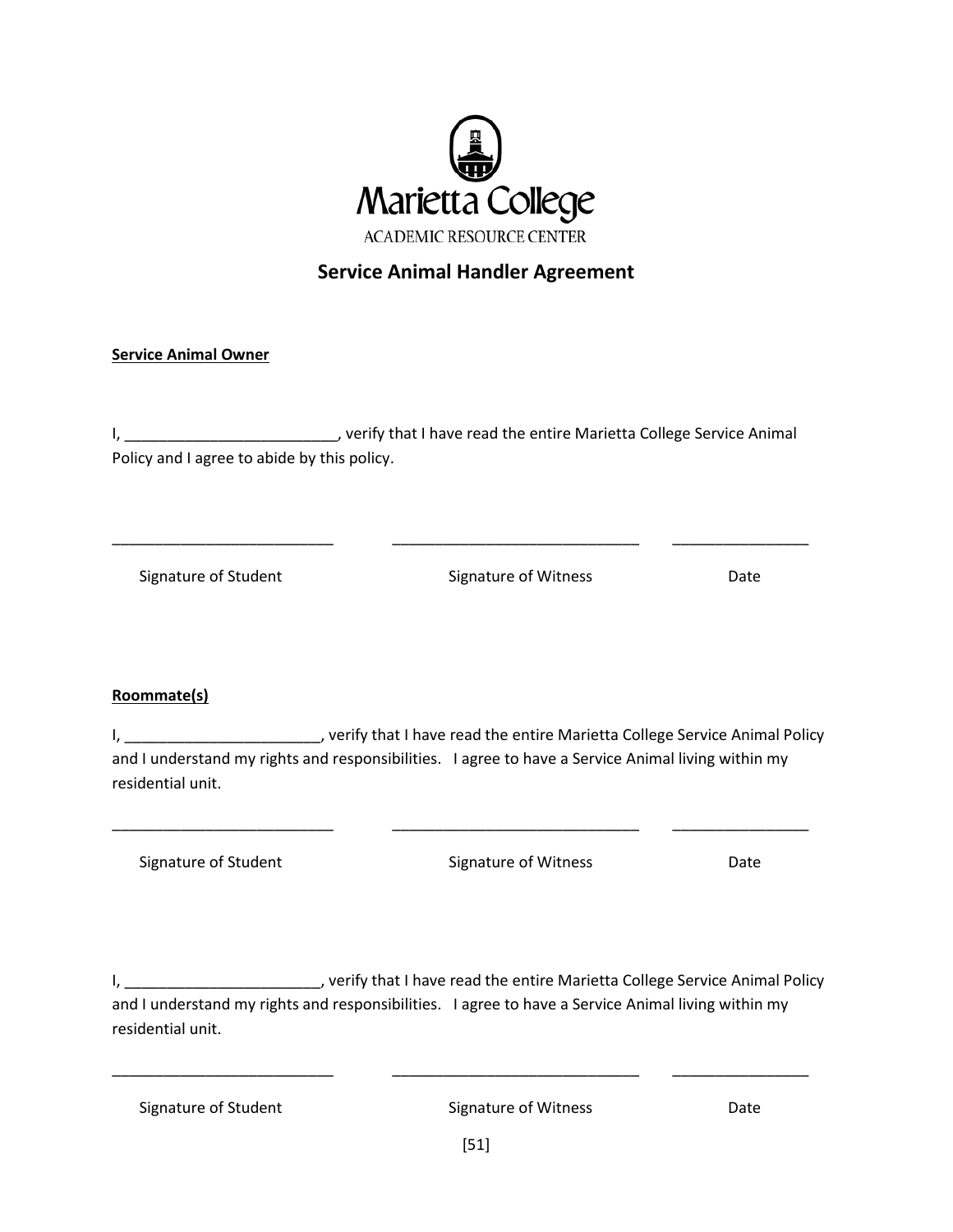

#### **Student Self-Report**

Term:

Please answer the following questions to the best of your ability in order to help us best understand your needs.

1. In your own words, explain how your disability affects you. Please consider how it may affect different areas such as test taking, note taking, writing papers, and completing assigned readings.

2. What are your specific concerns for your academic classes?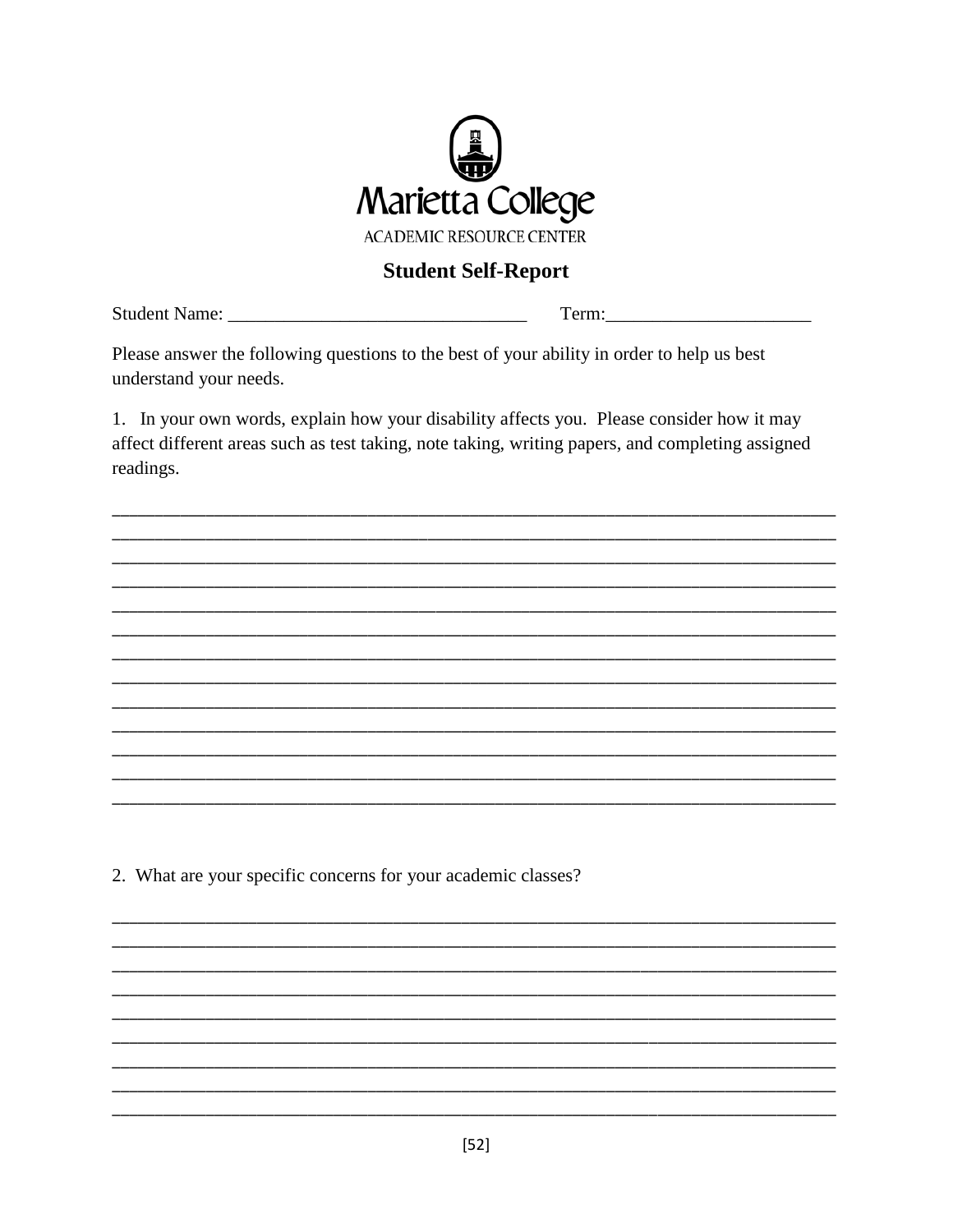3. If any, what accommodations have you used in the past? Why were these accommodations helpful to you?

4. What accommodations do you feel would be helpful to you that you have not used before?

5. Is there any additional information you would like to include in your self-report?

**Student Signature** 

Date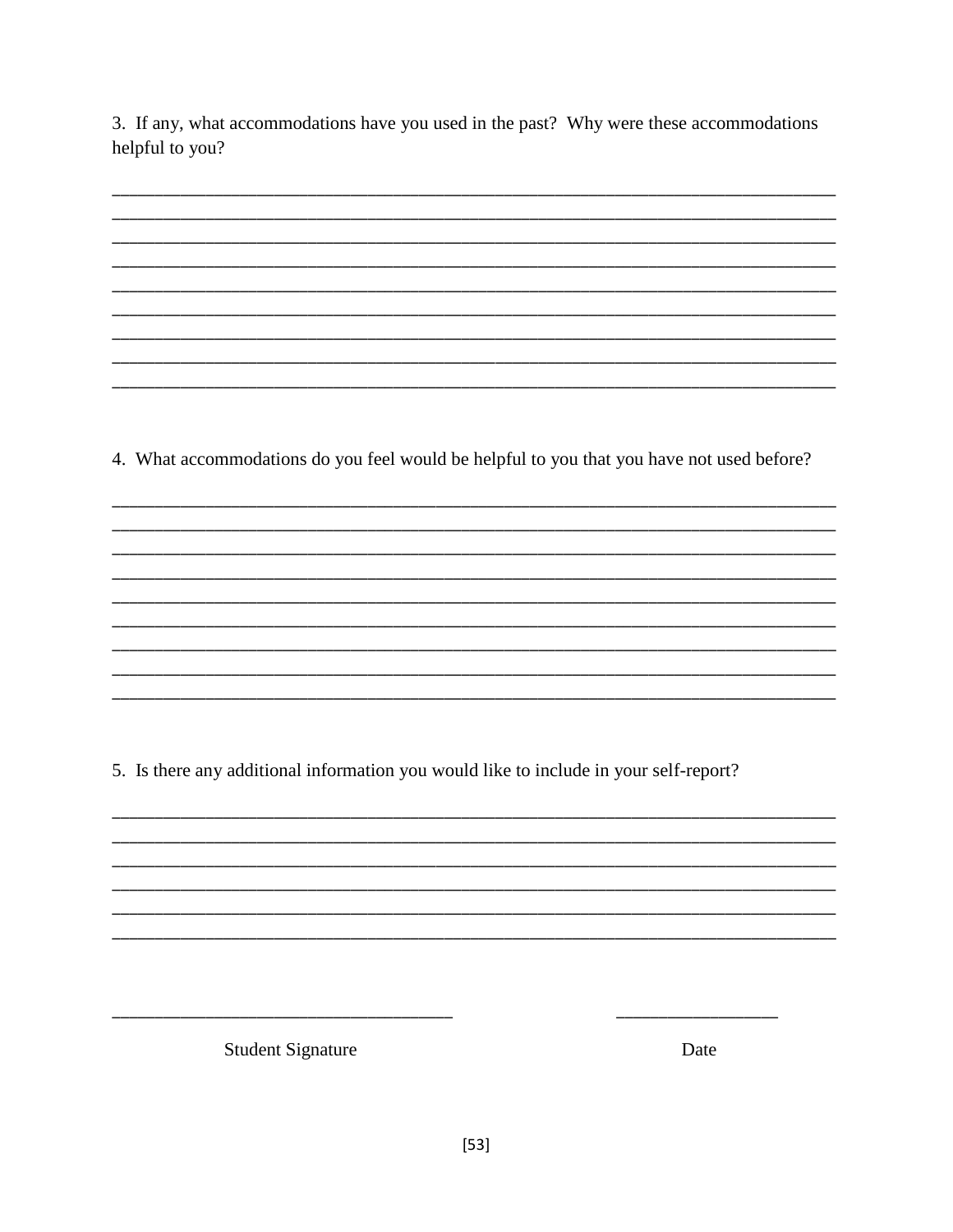

# **Tape- Recorded Lecture Agreement Policy**

Term \_\_\_\_\_\_\_\_\_\_\_\_\_\_\_\_\_\_\_\_\_\_\_\_

Students with documented disabilities who require the accommodation of tape-recording lectures should know the following policy:

Lectures taped for this purpose may not be shared with others without the written consent of the lecturer. The taping of class activities should only be used for student's personal study. Taperecorded lectures may not be used against a student, faculty member, or another lecturer whose comments may have been recorded as part of the class function. Information contained in the tape-recorded lecture is protected by federal copyright laws and may not be published or quoted without expressed written consent of the lecturer and without giving proper identity and credit to the lecturer.

I have read and understand the aforementioned policy on tape-recorded lectures at Marietta College. I agree to abide by this policy in regard to any lectures I tape while enrolled at Marietta College.

\_\_\_\_\_\_\_\_\_\_\_\_\_\_\_\_\_\_\_\_\_\_\_\_\_\_\_\_\_\_\_\_\_\_\_\_ \_\_\_\_\_\_\_\_\_\_\_\_\_\_\_\_\_

\_\_\_\_\_\_\_\_\_\_\_\_\_\_\_\_\_\_\_\_\_\_\_\_\_\_\_\_\_\_\_\_\_\_\_\_ \_\_\_\_\_\_\_\_\_\_\_\_\_\_\_\_\_

Signature of Student Date

Signature of Witness Date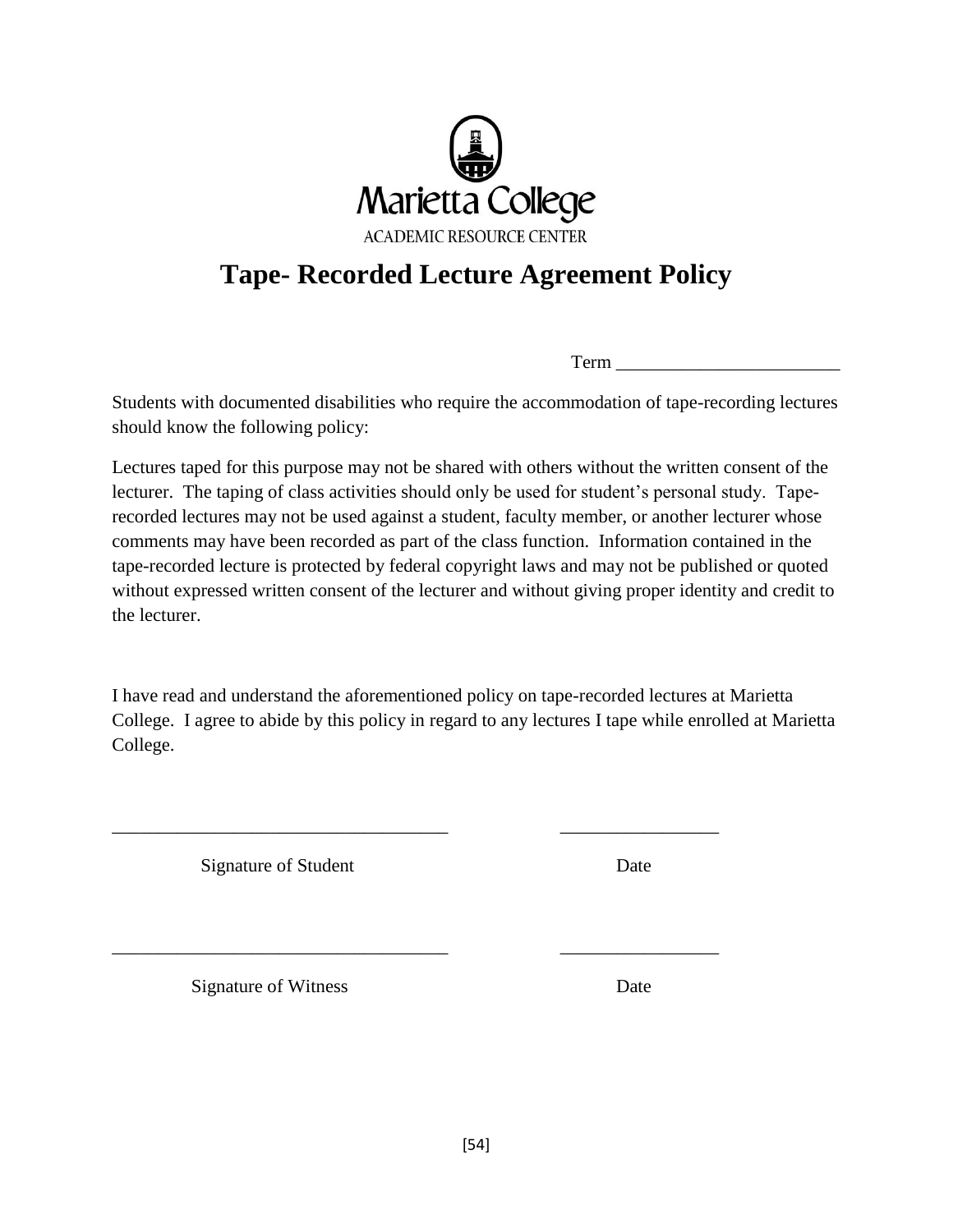

# **Temporary Accommodations Request**

Accommodation(s) Requested:

Reason for Accommodation(s):

**Student Signature** 

<u> 1980 - Jan Barbara Barbara, masa ka</u>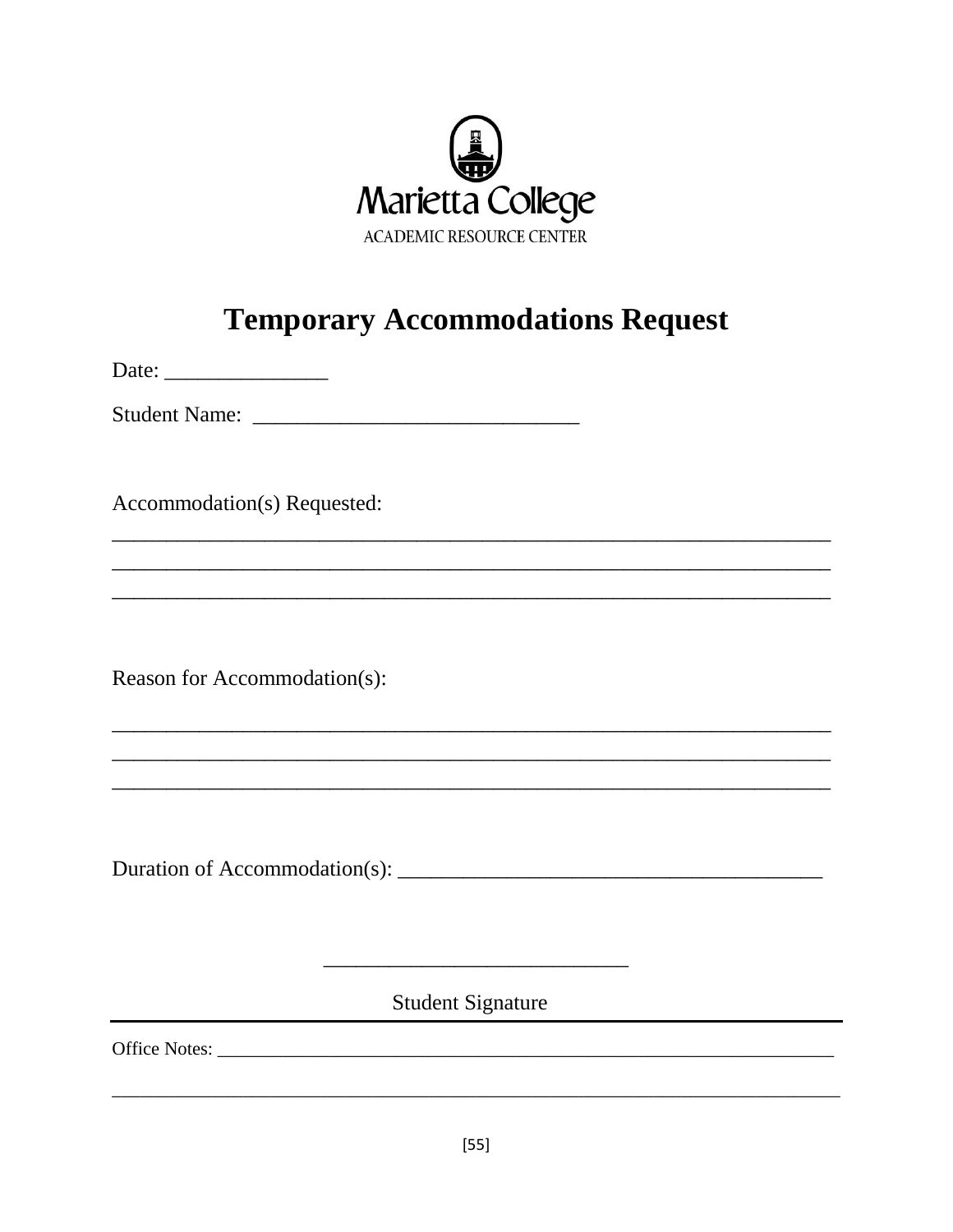

# **Testing Accommodation Policy**

**Students: Please read the following policy for taking exams in the ARC and sign below.**

- Students will not be permitted to take an exam in the ARC until they have met with their professor and submitted a signed copy of the Academic Accommodations Notice from their professor.
- You must complete a Proctor/Scribe request form at least 3 business days in advance for each exam that you plan to take in the ARC.
- It is the student's responsibility to meet with the professor/instructor to make arrangements to take the exam in the ARC to ensure that the exam is available in the ARC at the appropriate time.
- Once you begin the exam, you must complete the exam in one sitting. You cannot leave the testing area. (Exceptions for a quick restroom break may be made)
- If you are late arriving to the ARC for an exam (without a formal excuse) you will forfeit that time. For instance, if you arrive 5 minutes late you will not be given an extra 5 minutes to complete the exam.
- You must leave your books, purses, book bags, cell phones, smart watches and other personal belongings with the ARC staff while taking the exam. You may not take materials with you unless specified by the instructor.
- Any suspected evidence of cheating will be documented and reported to the appropriate faculty member. As a result, you may be charged with academic misconduct.

By signing this agreement, I indicate that I have read, understood, and accepted the terms of this agreement.

Name (please print): \_\_\_\_\_\_\_\_\_\_\_\_\_\_\_\_\_\_\_\_\_\_\_\_\_\_\_\_\_\_\_\_\_\_\_\_\_\_\_\_

Signature: \_\_\_\_\_\_\_\_\_\_\_\_\_\_\_\_\_\_\_\_\_\_\_\_\_\_\_\_\_\_\_\_\_\_\_\_\_ Date: \_\_\_\_\_\_\_\_\_\_\_\_\_\_\_\_\_